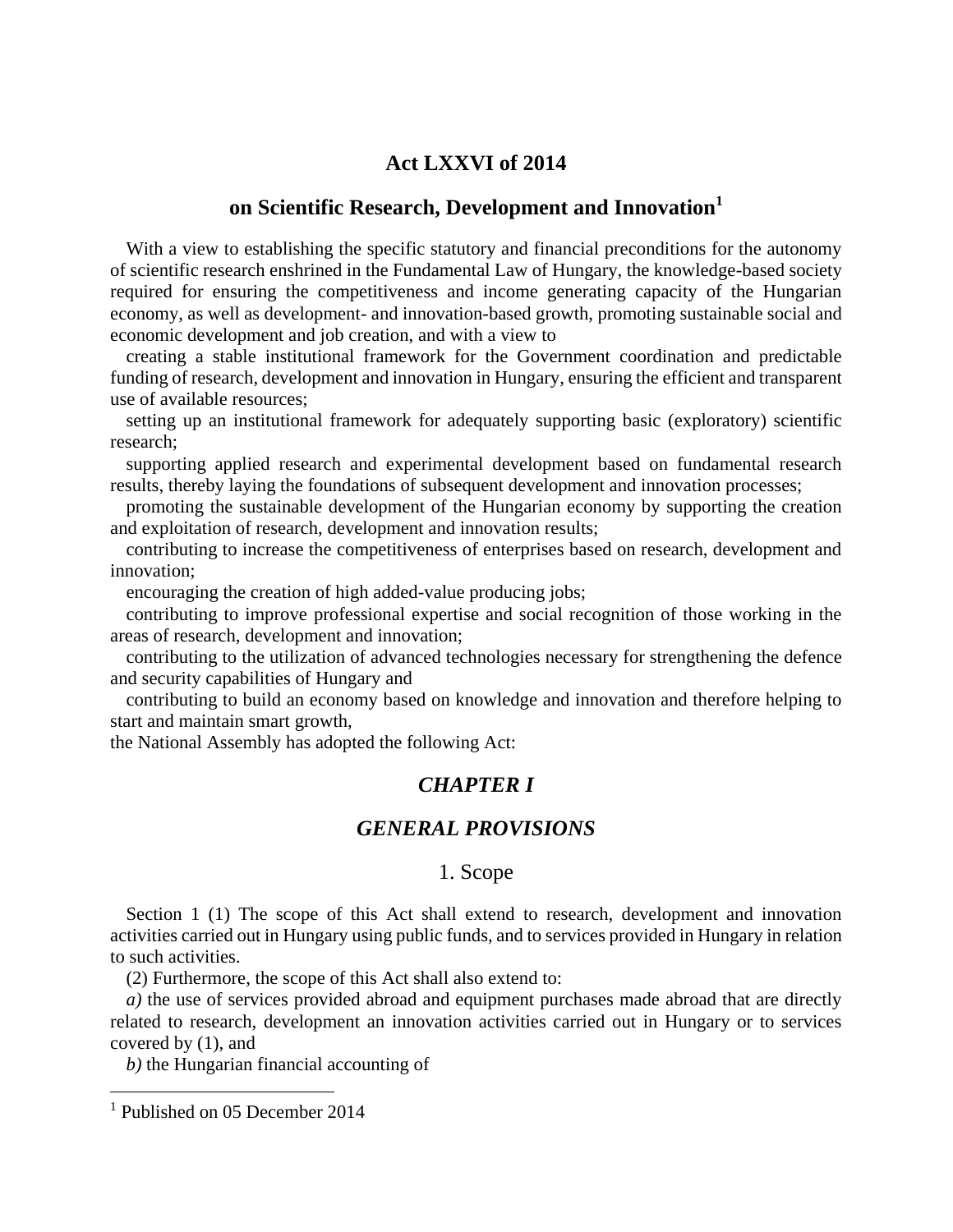*ba)* activities defined in (1) carried out abroad in European Union cooperation or other international cooperation with Hungarian participation, and

*bb)* services defined in (1) provided abroad in European Union cooperation or other international cooperation with Hungarian participation.

#### 2. Basic principles

Section  $2<sup>2</sup>$  The present Act – in accordance with the basic principles laid down in the Europe 2020 Strategy 'Innovation Union' document – is aimed at establishing the following principles and rules regarding the State, businesses and the parties involved in research, development and innovation:

*a)* the State shall fund scientific research expected to uncover new scientific laws, generate new knowledge or produce new methods and procedures, and it shall also fund the establishing of the conditions necessary for carrying out such activities and publishing the results, including research infrastructure;

*b)* distribution of public funds available for research, development and innovation shall take place in the framework of call for proposals – unless otherwise required by a law, a Government decree or a Government decision;

*c)* the State shall fund the research, development and innovation activities of Hungarian budgetary organisations and non-profit organisations, as well as the research, development and innovation activities of businesses and enterprises operating in Hungary (without distorting the market competition) and cooperation between such parties;

*d)* the State shall carry out regular audits and independent evaluations of the use of public funds, and ensure the continuity of the operation of audit and evaluation bodies;

*e)* funds provided to enterprises shall be used to encourage and complement the use of own resources for research, development and innovation;

*f)* in publicly funded research, development and innovation programmes, conditions favourable for micro, small and medium-sized enterprises may be introduced;

*g)* the State shall cooperate with enterprises in the financing of the development of the research, development and innovation infrastructure and the institutional system.

#### 3. Definitions

Section 3 For the purposes of this Act the following definitions shall apply

1<sup>3</sup> basic research: experimental or theoretical work carried out with the primary aim of obtaining new knowledge about the background of phenomena and observable facts, without envisaging its direct commercial use or application;

2.<sup>4</sup> applied research: planned research or critical investigation aimed at the acquisition of new knowledge and skills for the development of new products, processes or services, or the promotion of significant improvement in existing products, processes or services, including the creation of components of complex systems, and potentially including the construction of prototypes in a lab environment or an environment with simulated interfaces to existing systems, as well as the

 $2$  Amended by Section 16 (1) of Act CXXIII of 2019

<sup>3</sup> Established by Section 2 (1) of Act CXXIII of 2019. Effective as of 1 January 2020.

<sup>4</sup> Established by Section 2 (1) of Act CXXIII of 2019. Effective as of 1 January 2020.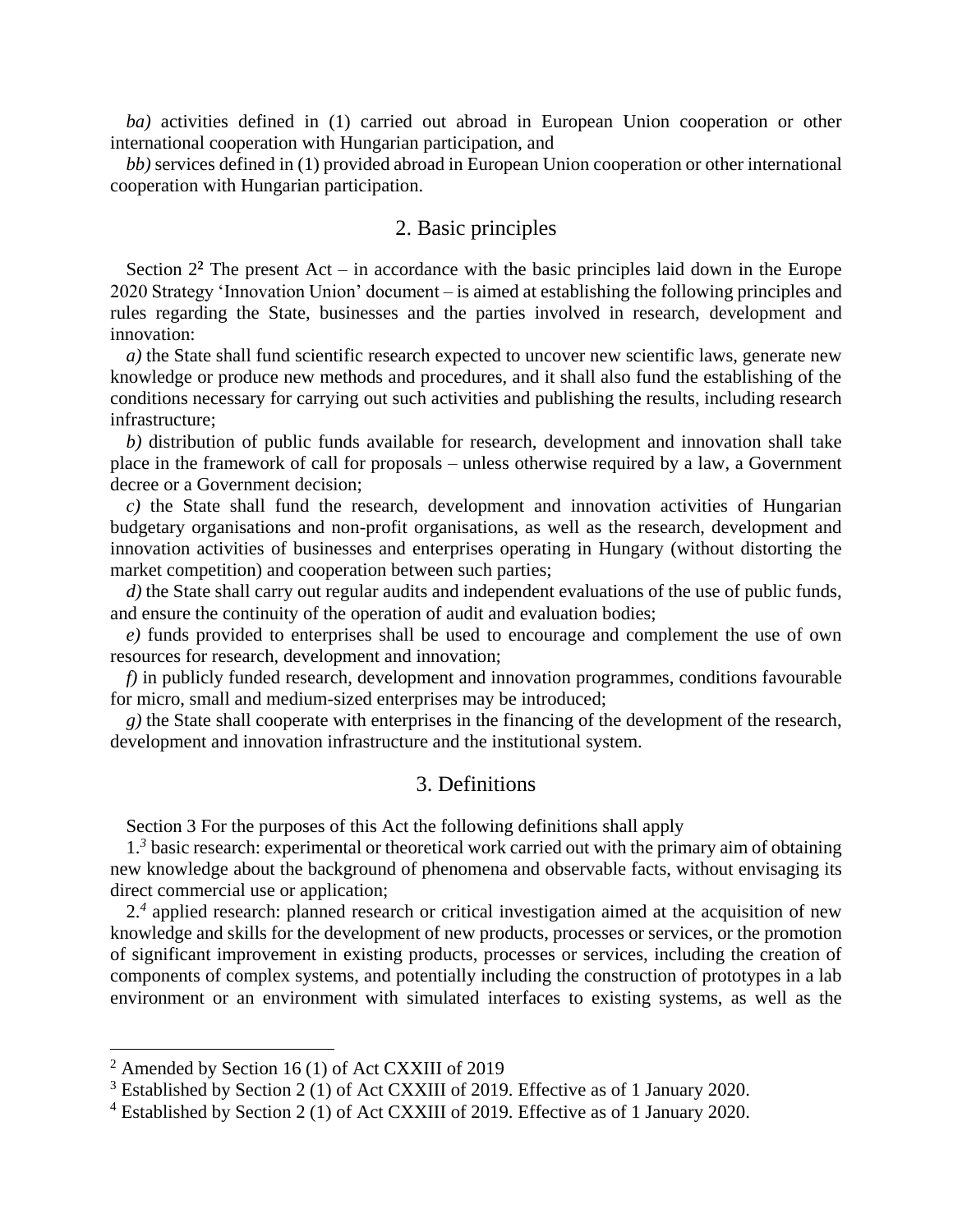production of pilot series, if necessary for the control of applied research and, in particular, for generic technologies;

2a.*<sup>5</sup>* Simplified accounting methods: the support forms listed in Article 67 (1) *b)* to *d)* of Regulation (EU) No 1013/2013 of the European Parliament and of the Council of 17 December 2013 laying down common provisions on the European Regional Development Fund, the European Social Fund, the Cohesion Fund, the European Agricultural Fund for Rural Development and the European Maritime and Fisheries Fund and laying down general provisions on the European Regional Development Fund, the European Social Fund, the Cohesion Fund and the European Maritime and Fisheries Fund and repealing Council Regulation (EC) No 1083/2006;

3. paid-for research and development: research and development carried out by one party and financed by another, financing party, where the financing party itself does not engage in research and development activities;

4.*<sup>6</sup>* spin-off enterprise: a company set up with the purpose of the economic exploitation of intellectual property created at a budgetary research organisation, which became the holder or beneficiary of the rights pertaining to such intellectual property based on grant of access, transfer or an exploitation agreement;

5. Hungarian (domestic) public fund: all public funds except European Union funds;

6.*<sup>7</sup>* innovation: a new or improved product or process, or a combination thereof, which is significantly different from its legal form or way of financing regardless of the previous products or processes of the given organization, and which, in the case of a product, was made available to potential users, or in the case of a process, was put to use by the organization, including in particular:

*a)* product innovation: a new or improved product or service that is significantly different from any other product or service of the enterprise already introduced to the market;

*b)* business process innovation: a new or improved business process related to one or more business activities including, in particular, production, distribution and logistics, marketing and sales, information and communications technology, administration and management, product and process development, which significantly differs from any business process previously introduced or used by the enterprise,

6a.*<sup>8</sup>* innovative activity: the development, financial and commercial activity of any organisation, irrespective of its legal status or way of financing, pursued with the aim of generating innovation for the given organisation;

7.*<sup>9</sup>* experimental development: obtaining, aggregation, shaping and utilization of existing scientific, technological, business and other knowledge and expertise with the aim of developing new or improved products, processes or services, including in particular:

*a)* activities aimed at the conceptual definition, design and documentation of new products, processes or services;

*b)* prototyping, piloting and demonstration of new or improved products, processes or services; piloting, testing and validation of such products in environments representative of real life operating conditions where the primary objective is to make further technical improvements on products, processes or services that are not substantially set;

<sup>5</sup> Enacted by Section 2 (2) of Act CXXIII of 2019. Effective as of 1 January 2020.

<sup>6</sup> Established by Section 18 (1) of Act CIV of 2018. Effective as of 1 January 2019.

<sup>7</sup> Established by Section 2 (3) of Act CXXIII of 2019. Effective as of 1 January 2020.

<sup>8</sup> Enacted by Section 2 (4) of Act CXXIII of 2019. Effective as of 1 January 2020.

<sup>9</sup> Established by Section 2 (5) of Act CXXIII of 2019. Effective as of 1 January 2020.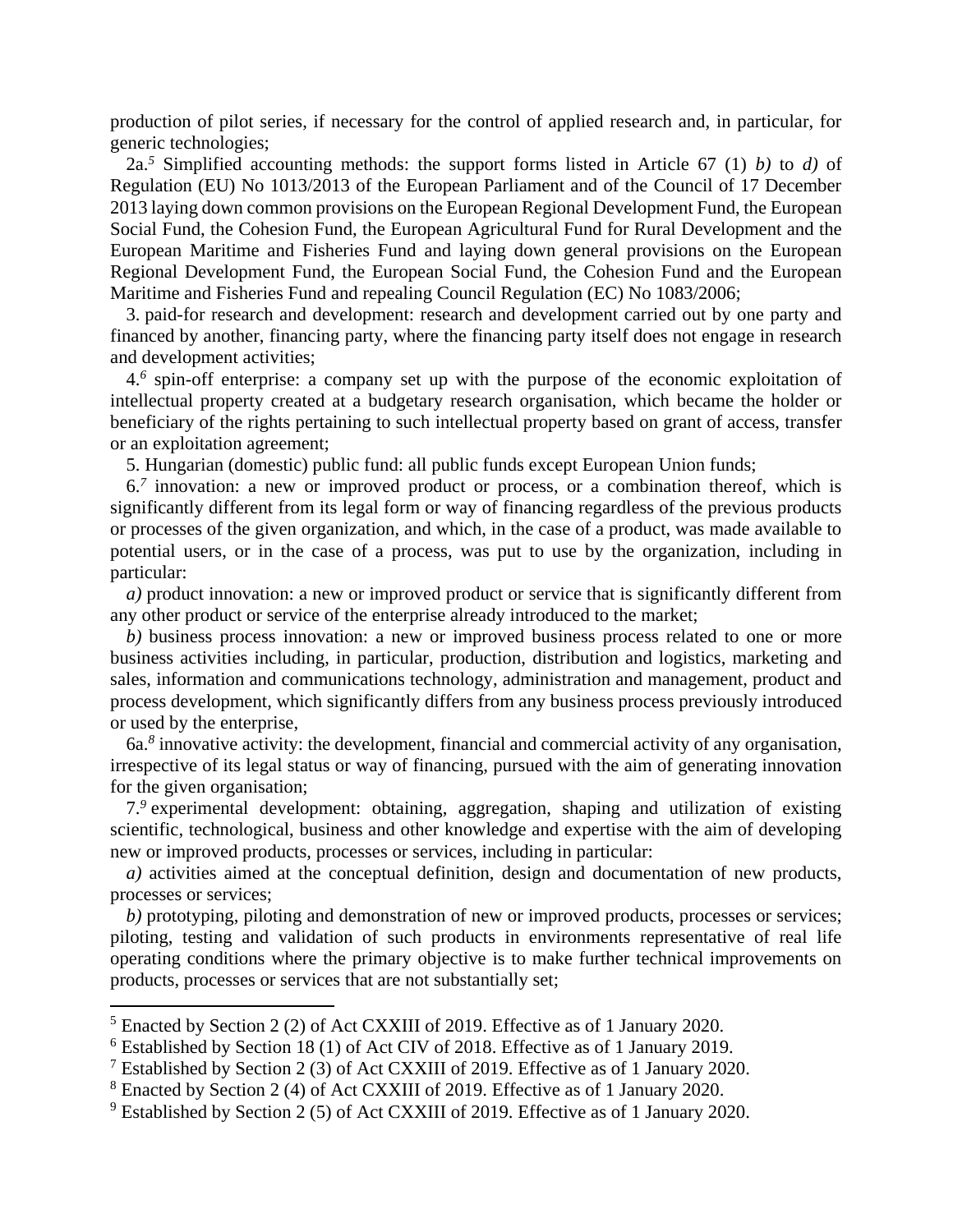*c)* the development of a commercially usable prototype or pilot which is necessarily the final commercial product because it is too expensive to produce only for demonstration and validation purposes, and which, at the same time, meets the essential criteria of research (novelty, uncertainty, creativity, systematicity and repeatability), however, excluding routine or periodic changes made to existing products, production lines, manufacturing processes, services and other operations in progress, even if those changes may represent improvements;

8. consortium: a cooperation based on the division of duties between various parties regulated by a civil contract, aimed at joint research, development or innovation activities or a joint research and development or innovation project;

9. budgetary research organisation: a budgetary organisation carrying out research and development activity as its core or main activity or in connection with its core or main activity;

10. public fund: budgetary fund as defined by the Act on Public Finances, including European Union funds, as well as foreign funds received in accordance with international agreements concluded with state participation;

11. research and development: includes basic research, applied research and experimental development;

12.*<sup>10</sup>* exploitation of research, development and innovation results: exploitation carried out within the framework of a commercial undertaking, with the goal of economic gain, as well as community- oriented exploitation aimed at improving the quality of life of the population, improving the quality of public services, protecting the natural and built environment, promoting the sustainable development of Hungary or improving its defence capabilities and security;

13.<sup>11</sup> research, development and innovation programme: a series of calls for proposals issued or funding measure with a view to funding the implementation of research and development or innovation projects aimed at achieving the goal of the public funds or related to a specific theme;

14. research and development agreement: an agreement concluded between two or more enterprises or enterprises and research organisations (hereinafter in this entry: parties), regarding:

*a)* joint research and development regarding the product, process or service named in the agreement and the joint exploitation of the results of such research and development;

*b)* the joint exploitation of the results of joint research and development carried out based on a prior agreement concluded between the same parties regarding the product, process or service named in the agreement;

*c)* joint research and development regarding the product, process or service named in the agreement, without any joint exploitation of the results;

*d)* paid-for research and development regarding the product, process or service named in the agreement and the joint exploitation of the results of such research and development;

*e)* the joint exploitation of the results of paid-for research and development carried out based on a prior agreement concluded between the same parties regarding the product, process or service named in the agreement;

*f)* paid-for research and development regarding the product, process or service named in the agreement, without any joint exploitation of the results;

14a.<sup>12</sup> research infrastructure: facilities, resources and related services that are used by the scientific community to conduct top-level research in their respective fields and covers major scientific equipment or set of instruments, knowledge-based resources such as collections, archives

<sup>10</sup> Amended by Section 17a) of Act CXXIII of 2019

<sup>&</sup>lt;sup>11</sup> Established by Section 2 (6) of Act CXXIII of 2019. Effective as of 1 January 2020.

<sup>&</sup>lt;sup>12</sup> Enacted by Section 2 (7) of Act CXXIII of 2019. Effective as of 1 January 2020.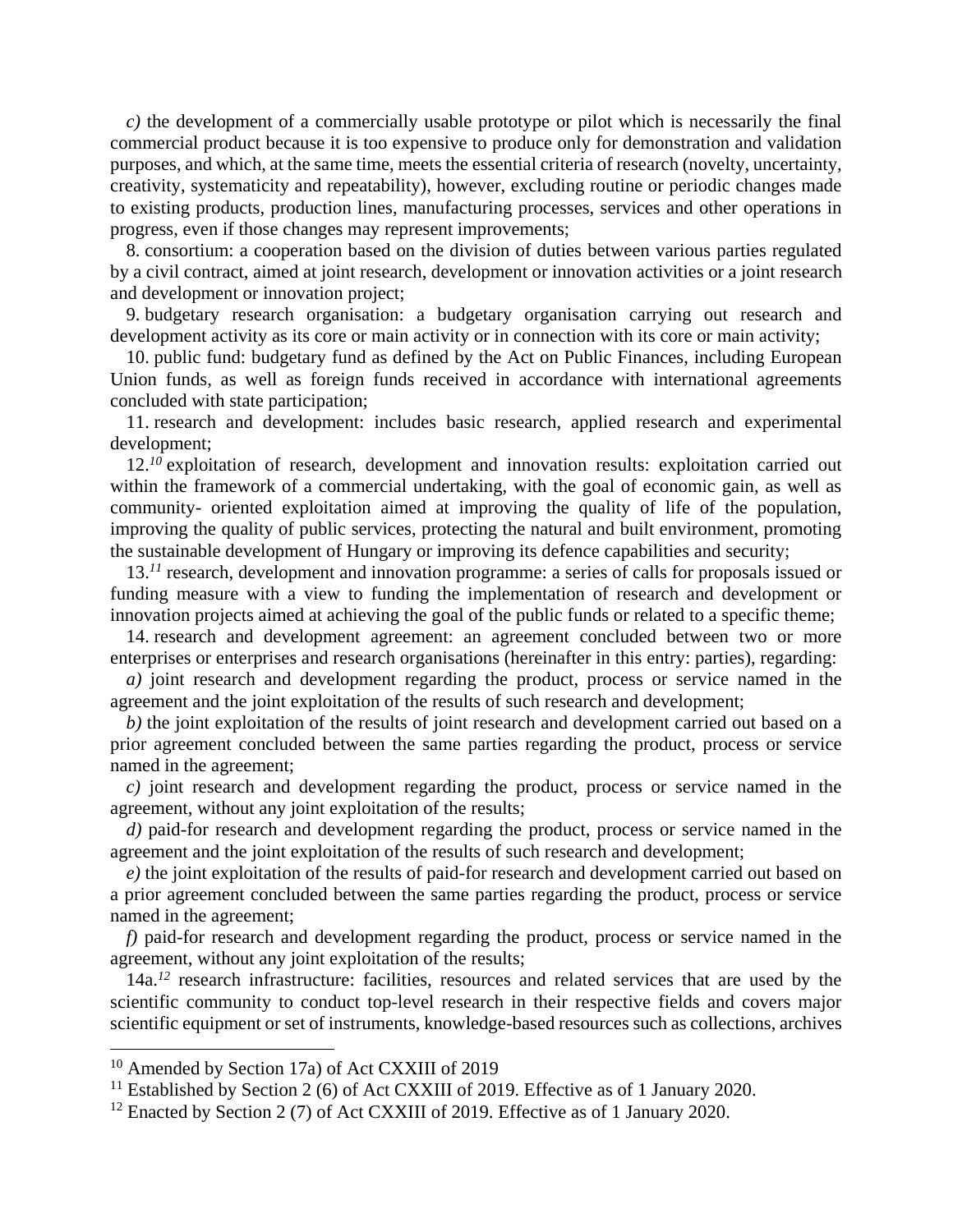or structures for scientific information, ICT infrastructure such as data and information technology systems, software and communication networks, and or any other entity of a unique nature essential to achieve excellence in research, whether single-sited or distributed (an 'organised network of resources' within the meaning of Article 2 (a) of Council Regulation (EC) No 723/2009 of 25 June 2009 on the Community legal framework for a European Research Infrastructure Consortium (ERIC);

15. researcher/developer: a natural person who is involved in creating or developing new knowledge, intellectual creations, products, services, processes, methods or systems or in managing projects with such aims;

16. research organisation: an institution, organisational unit or enterprise carrying out research and development activities as its core or main activity or in connection with its core or main activity;

16a.*<sup>13</sup>* research and knowledge-dissemination organisation: an entity, such as university, research institute, technology transfer agency, innovation intermediary, research-oriented physical or virtual collaborative entity, irrespective of its legal status or way of financing, whose primary goal is to independently conduct fundamental research, applied research or experimental development or to widely disseminate the results of such activities by way of teaching, publication or knowledge transfer. Where such entity also pursues economic activities, the financing of such economic activities, as well as the accounting of related costs and revenues, must be performed separately;

17. micro, small and medium-sized enterprises: micro, small and medium-sized enterprises as defined by Section 3 of Act XXXIV of 2004 (hereinafter: SME Act) on Small and Medium-sized Enterprises and the Funds Provided to Such Enterprises;

18.<sup>14</sup> non-profit public benefit research organisations: research organisations that qualify as public benefit organisations pursuant to the Act on the right of association, the public benefit status and the operation and funding of civil society organisations;

19. project: activities aimed at carrying out a specific research and development task or innovation process based on the plan drawn up by interested parties;

19a.<sup>15</sup> project group: the sum of such projects or parts of projects implemented by the applicant in a tax year and indicated in the funding request that should be considered a single entity for the purposes of project group certification;

19b.*<sup>16</sup>* prototype: an original model that features all the technical properties and performance of a new product;

20.<sup>17</sup> intellectual property: the legal protection of intellectual creations, certain achievements and product markings (trademarks and geographical indications), as set forth in the Copyright and Industrial Property Act, and the legal protection of protected knowledge, as set forth in the Trade Secrets Protection Act, as well as in the European Union's directly applicable legal acts and international conventions;

21.*<sup>18</sup>* intellectual creation: a creation or technological solution that may be the object of industrial property rights protection (patent, utility model, plant variety protection, design protection,

<sup>&</sup>lt;sup>13</sup> Enacted by Section 2 (8) of Act CXXIII of 2019. Effective as of 1 January 2020.

<sup>&</sup>lt;sup>14</sup> Established by Section 2 (9) of Act CXXIII of 2019. Effective as of 1 January 2020.

<sup>&</sup>lt;sup>15</sup> Enacted by Section 1 of Act CLXXV of 2016. Effective as of 1 January 2017.

<sup>&</sup>lt;sup>16</sup> Enacted by Section 2 (10) of Act CXXIII of 2019. Effective as of 1 January 2020.

<sup>&</sup>lt;sup>17</sup> Established by Section 18 (2) of Act CIV of 2018. Effective as of 1 January 2019.

<sup>&</sup>lt;sup>18</sup> Established by Section 18 (2) of Act CIV of 2018. Effective as of 1 January 2019.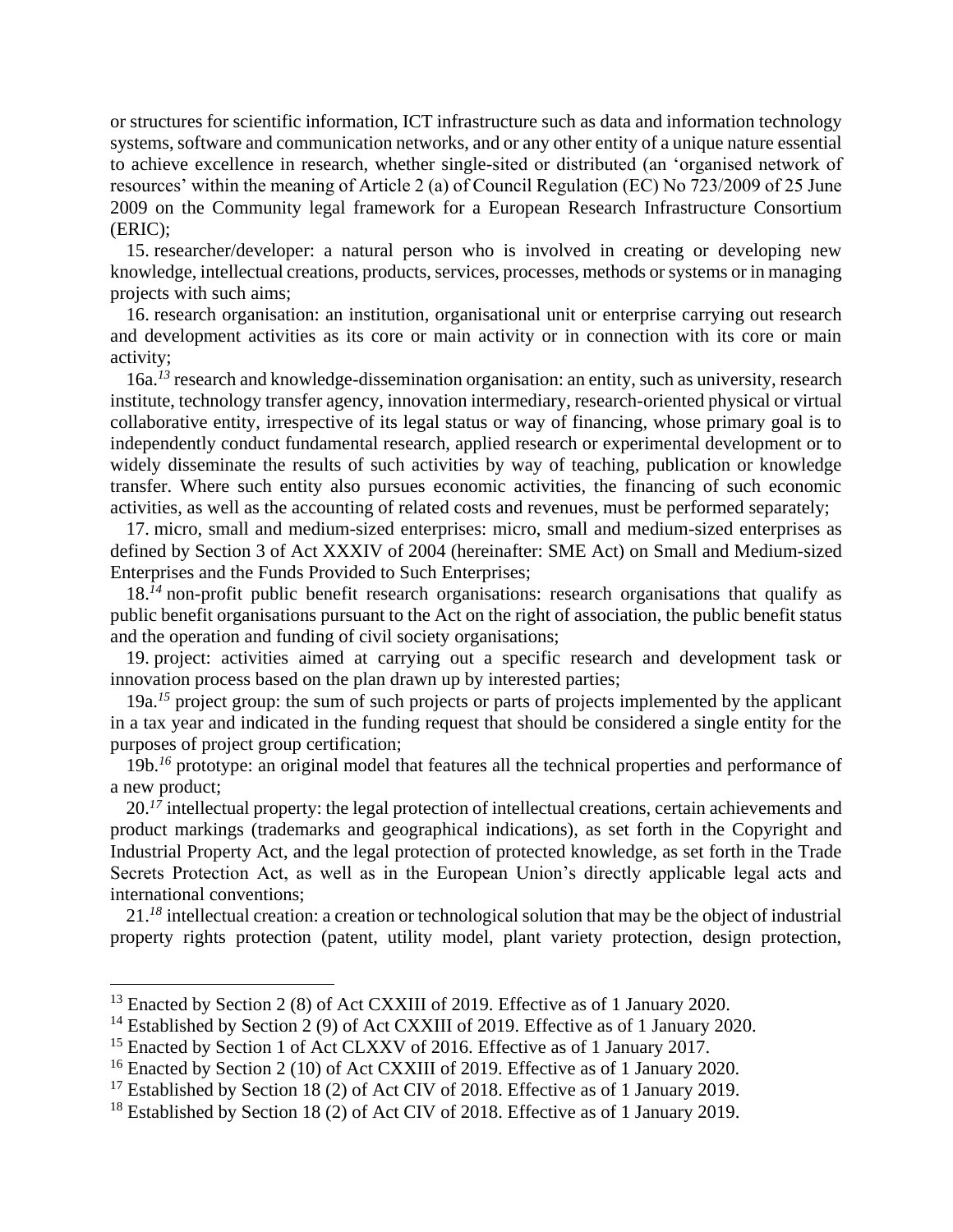topography protection) or that are under intellectual property protection by statute, including knowledge protected by the Trade Secrets Protection Act;

21a.<sup>19</sup> technology transfer: the process by which technology is distributed from distribution groups to multiple people and places;

21b.*<sup>20</sup>* knowledge transfer: sharing or dissemination of knowledge and support of problem solving with new knowledge in order to maximise utilisation of knowledge;

22. enterprise: an enterprise as defined in Section 19 (5) of the SME Act.

#### *CHAPTER II*

## *THE GOVERNMENT'S TASKS RELATED TO RESEARCH, DEVELOPMENT AND INNOVATION*

Section 4 (1) The Government shall

 $\overline{a}$ 

*a)* create a medium-term scientific Research, Development and Innovation Strategy (hereinafter: RDI Strategy);

*b)* make proposals to the National Assembly regarding the funds necessary for achieving the goals laid down in the RDI Strategy;

 $c)^{21}$  ensure the establishment, operation and financing of a single institutional system of the statefunded network of research institutes, and the establishment and support of new research facilities, as necessary, in order to promote the success of the RDI Strategy;

*d)* promote Hungary's participation in the European Union's programmes and other international research, development and innovation cooperation;

 $e^{i\omega}$  encourage enterprises to produce research, development and innovation results (including product innovation and business process innovation) and to exploit domestic and foreign research, development and innovation results (including through technology transfer and knowledge transfer);

 $f$ ) promote – in accordance with national interests – the foreign exploitation of Hungarian research, development and innovation results through the diplomacy of science and business;

 $g^{23}$  initiate programmes and measures aimed at establishing a Hungarian research, development and innovation infrastructure, developing instruments for the creation of open scientific digital data files and repositories, and resolving research, development and innovation issues of importance for the national economy, in particular by embracing programmes that facilitate the digital transformation of the industry, the economy and society, and support the dissemination of artificial intelligence and the tackling of related challenges;

*h)* ensure that appropriate planning, utilisation and financial reporting rules are put in place and applied, ensuring the comprehensive and uniform coordination, tracking and transparency of all funds used as public funds for programmes and projects, so that the public receives adequate information and Hungary's international data supply obligations are met.

<sup>&</sup>lt;sup>19</sup> Enacted by Section 2 (11) of Act CXXIII of 2019. Effective as of 1 January 2020.

<sup>&</sup>lt;sup>20</sup> Enacted by Section 2 (11) of Act CXXIII of 2019. Effective as of 1 January 2020.

<sup>&</sup>lt;sup>21</sup> Established by Section 20 (1) of Act LXVIII of 2019. Effective as of 1 November 2019.

<sup>&</sup>lt;sup>22</sup> Established by Section 20 (2) of Act LXVIII of 2019. Effective as of 1 November 2019.

<sup>&</sup>lt;sup>23</sup> Established by Section 20 (3) of Act LXVIII of 2019. Effective as of 1 November 2019.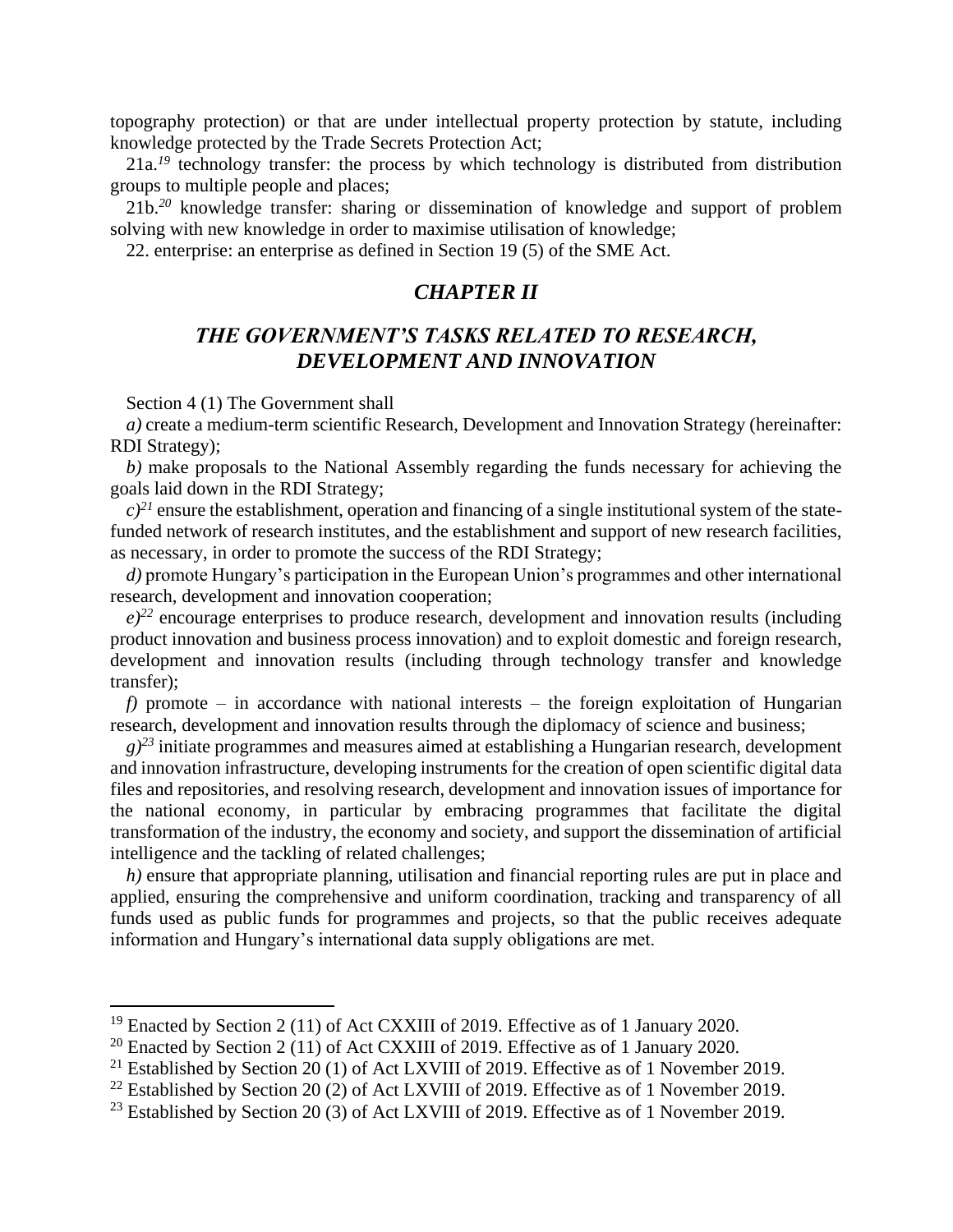$i^{24}$  coordinate science and technology diplomacy through the minister responsible for the coordination of science policy;

 $j$ <sup>25</sup> support, by means of public funding, innovative businesses and actors engaged in innovative activities;

 $k$ <sup>26</sup> encourage the development of the digital ecosystem by providing public funding for research and development and technological innovation.

 $(2)^{27}$  The Government shall fulfil the duties related to the public funding of research, development and innovation through the minister responsible for science policy coordination.

(3) The Government provides public funding to research, development and innovation primarily from the National Research and Development Fund (hereinafter: NKFI Alap(Fund)). The funds provided by the Government from the NKFI Alap (Fund) to individual researchers through the centralised calls are separate from the state scholarships provided to persons pursuing their studies in the doctoral schools of Hungarian higher education institutions.

**Section 5<sup>28</sup>** (1) Coordinated by the minister responsible for science policy coordination, the President of the Hungarian Academy of Sciences (hereinafter: HAS) and the Chair of the Eötvös Loránd Research Network Secretariat (hereinafter: ELRN Secretariat), as part of their duties, take part in the development and implementation of the Government's RDI strategy and its set of tools.

(2) The ministers, the head of the body designated by the Government, the President of the HAS and the Chair of the ELRN Secretariat shall, as part of their duties, cooperate in carrying out the following tasks:

*a)* directing and overseeing the budgetary research organisations belonging to the budget chapter under their control;

*b)* arranging for the evaluation of the research, development and innovation programmes funded from appropriations belonging to the budget chapter under their control;

*c)* carrying out research, development and innovation tasks assigned to them based on international agreements;

*d*) facilitating the exploitation of research, development and innovation results and the setting up and operation of professional cooperation and innovation networks aimed at research and development activities;

*e)* participating in establishing content requirements, funding conditions and evaluation indicators with regard to the funded research, development and innovation programmes within their areas of specialisation.

(3) As part of their duties, the ministers, the President of the HAS, and the Chair of the ELRN Secretariat shall, after consulting with the minister responsible for science policy coordination, cooperate in arranging for the planning, making available, management and use of the funds necessary for carrying out the research, development and innovation tasks falling within their scope of responsibility.

## *CHAPTER III<sup>29</sup>*

*(Repealed by Section 17b) of Act CXXIII of 2019. Repealed as of 1 January 2020.)*

<sup>&</sup>lt;sup>24</sup> Enacted by Section 20 (4) of Act LXVIII of 2019. Effective as of 1 November 2019.

<sup>&</sup>lt;sup>25</sup> Enacted by Section 20 (4) of Act LXVIII of 2019. Effective as of 1 November 2019.

<sup>&</sup>lt;sup>26</sup> Enacted by Section 20 (4) of Act LXVIII of 2019. Effective as of 1 November 2019.

<sup>&</sup>lt;sup>27</sup> Established by Section 3 of Act CXXIII of 2019. Effective as of 1 January 2020.

<sup>&</sup>lt;sup>28</sup> Established by Section 4 of Act CXXIII of 2019. Effective as of 1 January 2020.

<sup>&</sup>lt;sup>29</sup> Repealed by Section 17b) of Act CXXIII of 2019. Repealed as of 1 January 2020.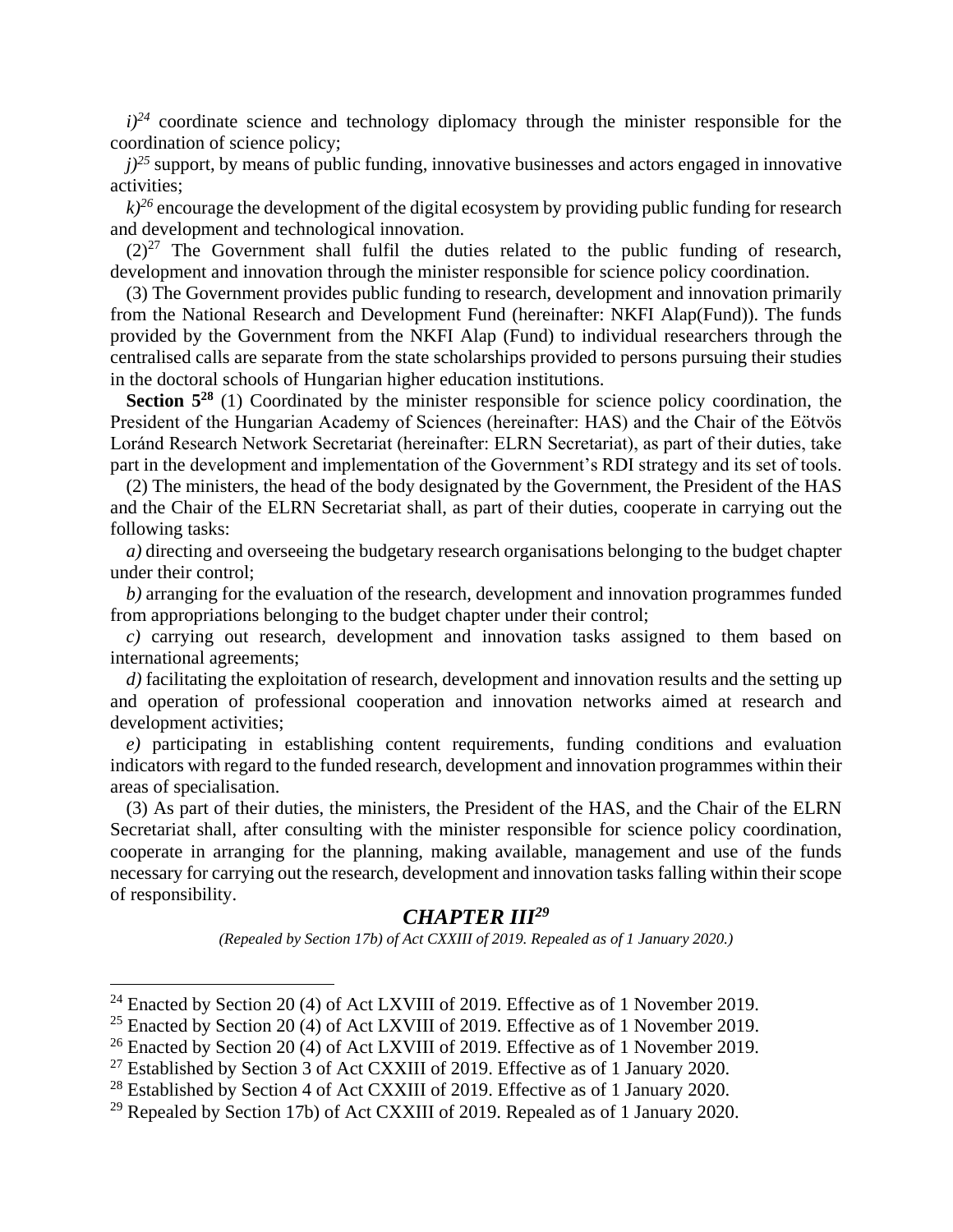#### $4-6.30$

*(Repealed by Section 17b) of Act CXXIII of 2019. Repealed as of 1 January 2020.)*

**Sections 6-10<sup>31</sup>** *(Repealed by Section 17b) of Act CXXIII of 2019. Repealed as of 1 January 2020.)*

## *CHAPTER III<sup>32</sup>*

# *NATIONAL SCIENCE POLICY COUNCIL<sup>33</sup>*

# 6/A.<sup>34</sup> The status and duties of the National Science Policy Council

**Section 10/A<sup>35</sup>** (1) The National Science Policy Council (hereinafter: NTT) participates in the professional supervision of the operation of the NKFI Alap (Fund) and supports the Government's research, development and innovation activity.

 $(2)^{36}$  The NTT is composed of 12 members. The Chair of the NTT is the minister responsible for science policy coordination. The co-chair and other members of the NTT are invited, appointed and dismissed by the Prime Minister, on recommendation of the Chair. Appointments are granted for a term of three years and may be renewed several times. Members shall be selected from the prominent figures of the domestic public, economic and scientific sectors as follows: three members from the economic sector, four members of the scientific sector, three members from the public sector and one member from the members of the Eötvös Loránd Research Network (ELRN).

**Section 10/B<sup>37</sup>** The NTT shall

 $\overline{a}$ 

*a)* express opinion on the principles and manner of using the NKFI Alap (Fund), and shall propose main research directions and thematic areas to be funded in line with the policy strategies approved by the Government;

*b)* review the annual programme strategy, portfolio of competitive calls and annual activity report of the NKFI Alap (Fund), and shall monitor the use of the NKFI Alap (Fund);

*c)* make recommendations and take a position on research, development and innovation questions of strategic importance;

*d)* review policy documents submitted to it;

*e)* review draft laws and measures related to research, development and innovation;

*f)* make proposals to the Government, through the minister responsible for science policy coordination, on the creation and modification of the research, development and innovation regulatory environment.

6/B<sup>38</sup> The operation of the National Science Policy Council

<sup>&</sup>lt;sup>30</sup> Repealed by Section 17b) of Act CXXIII of 2019. Repealed as of 1 January 2020.

<sup>&</sup>lt;sup>31</sup> Repealed by Section 17b) of Act CXXIII of 2019. Repealed as of 1 January 2020.

<sup>&</sup>lt;sup>32</sup> Enacted by Section 25 of Act LXVIII of 2019. Effective as of 1 January 2020.

<sup>&</sup>lt;sup>33</sup> Enacted by Section 25 of Act LXVIII of 2019. Effective as of 1 January 2020.

<sup>&</sup>lt;sup>34</sup> Enacted by Section 25 of Act LXVIII of 2019. Effective as of 1 January 2020.

<sup>&</sup>lt;sup>35</sup> Enacted by Section 25 of Act LXVIII of 2019. Effective as of 1 January 2020.

<sup>&</sup>lt;sup>36</sup> Established by Section 2 of Act CXIV of 2020. Effective as of 1 January 2021.

<sup>&</sup>lt;sup>37</sup> Enacted by Section 25 of Act LXVIII of 2019. Effective as of 1 January 2020.

<sup>&</sup>lt;sup>38</sup> Enacted by Section 25 of Act LXVIII of 2019. Effective as of 1 January 2020.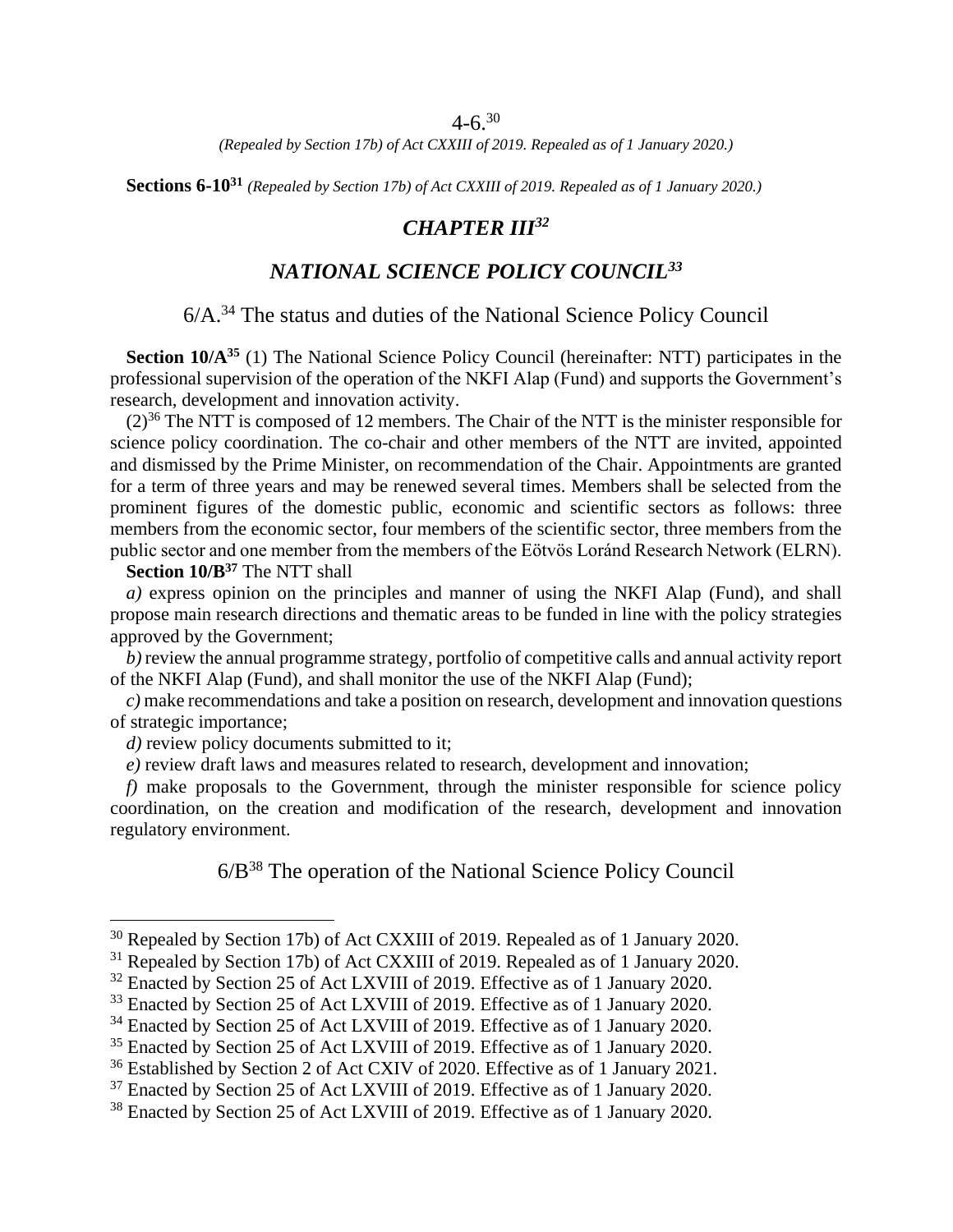**Section 10/C<sup>39</sup>** The secretarial tasks associated with the operation of the NTT shall be fulfilled by the body designated by the Government, under the professional supervision of the minister responsible for science policy coordination.

## *CHAPTER IV*

# *THE NATIONAL RESEARCH, DEVELOPMENT AND INNOVATION FUND*

#### 7. The purpose and management of the NKFI Alap (Fund)

Section 11 (1) The NKFI Alap (Fund) shall be an extra-budgetary fund as defined by the Act on Public Finances ensuring state fund for research, development and innovation. The NKFI Alap (Fund) may not be used for any other purpose.

 $(2)^{40}$  The purpose of the NKFI Alap (Fund) is to provide a secure and predictable source of funding to encourage and fund research and development and economically exploited innovation, help strengthen research and development that bears fruit in the economy and in other areas, help exploit Hungarian and foreign research results, strengthen international research, development and innovation collaborations, and improve the research, development and innovation infrastructure and related services.

 $(3)^{41}$  The minister responsible for science policy coordination shall be responsible for the management of the NKFI Alap (Fund), while the management body of the NKFI Alap (Fund) shall be the body designated by the Government. The NKFI Alap (Fund) is composed of an Innovation and a Research Sub-fund.

### 8. The revenues and expenditures of the NKFI Alap (Fund)

Section 12 (1) Revenue sources of the NKFI Alap (Fund):

*a)* the innovation contributions paid by business associations;

*b)* fund provided from the central budget;

*c)* amounts left over from the NKFI Alap's (Fund) budget of the previous year;

*d)* payments by Hungarian or foreign natural and legal persons, voluntary contributions, donations, aid;

*e)* fund received from international organisations and institutions;

*f)* other revenues.

 $\overline{a}$ 

 $(2)^{42}$  The detailed annual programme strategy of the NKFI Alap (Fund) is submitted for an opinion to the NTT by the minister responsible for science policy coordination. After obtaining the opinion of the NTT, the detailed annual programme strategy of the NKFI Alap (Fund) is submitted for approval to the Government by the minister responsible for science policy coordination. The minister responsible for science policy coordination then arranges for the preparation and

<sup>&</sup>lt;sup>39</sup> Enacted by Section 25 of Act LXVIII of 2019. Effective as of 1 January 2020. Amended by Section 16 (2) of Act CXXIII of 2019.

<sup>40</sup> Amended by Section 16 (3) of Act CXXIII of 2019

<sup>&</sup>lt;sup>41</sup> Established by Section 26 of Act LXVIII of 2019. Effective as of 1 January 2020. Amended by Section 16 (4) of Act CXXIII of 2019.

<sup>42</sup> Established by Section 5 of Act CXXIII of 2019. Effective as of 1 January 2020.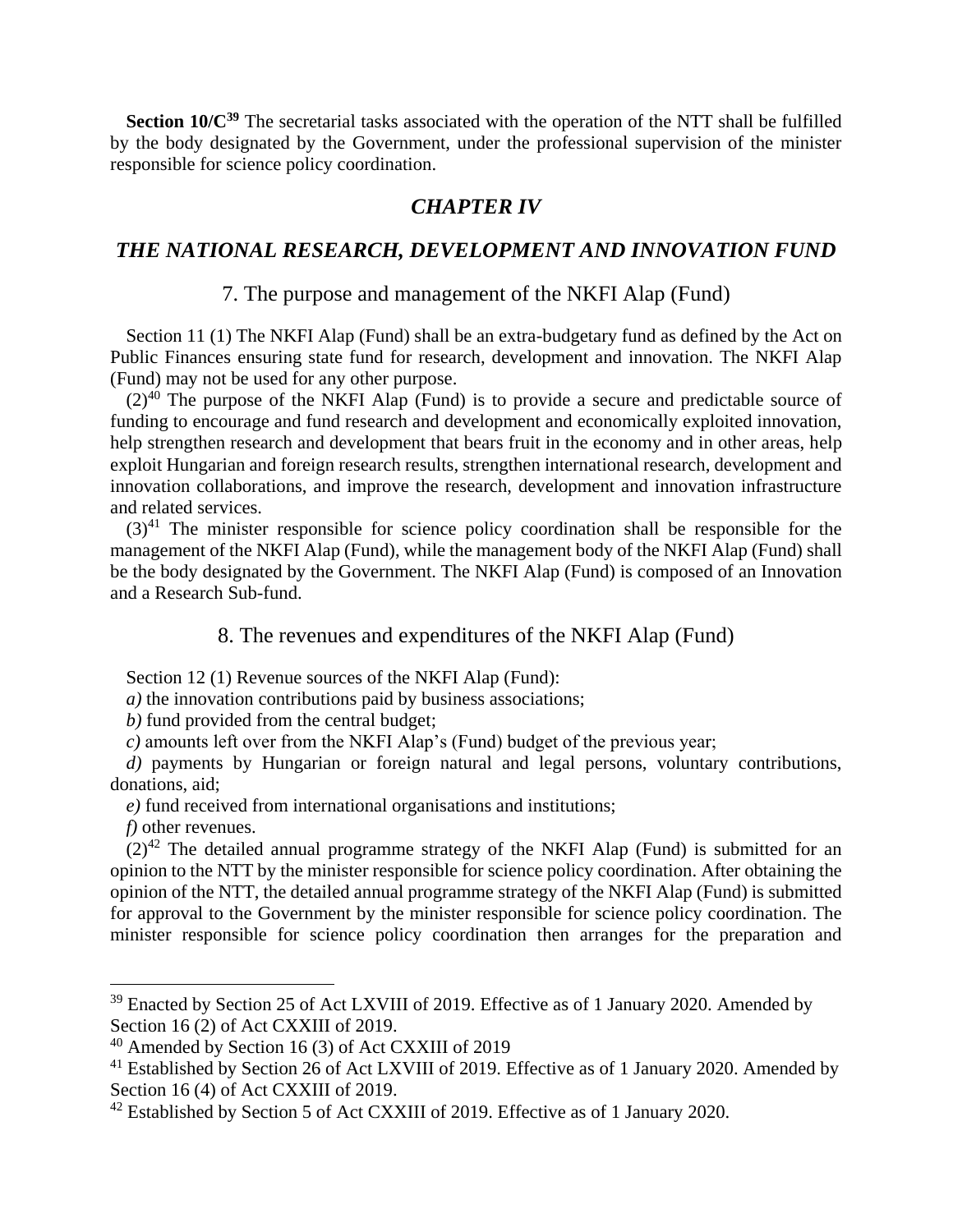amendment of the appropriation utilisation plan of the NRDI Fund in accordance with the approved programme strategy.

 $(3)^{43}$  If the expenditure appropriation of the NKFI Alap (Fund) for the current year is changed by more than 10%, the provisions in Subsection (2) shall be followed.

**Section 13<sup>44</sup>** (1) Refundable and non-refundable funding from the NKFI Alap (Fund) may be provided

*a)* in the framework of a call for proposals;

.

 $\overline{a}$ 

*b)* based on an individual funding request as per Subsection (3);

*c)* pursuant to laws, government decisions or obligations arising from international treaties; and *d)* under the legal titles listed in Subsection (4)

(2) Project proposals shall be evaluated in line with this Act. Unless otherwise stipulated in this Act, the panel convened by the head of the body appointed by the Government, as defined in Section 25 (2), shall recommend project proposals for funding. The funding decision shall be adopted by the minister responsible for science policy coordination, in view of the programme strategy approved pursuant to Section 12 (2).

(3) The minister responsible for science policy coordination may, within his own powers, grant individual requests for public funding from the NKFI Alap (Fund) up to 3% of the expenditure appropriation of the NKFI Alap (Fund) in the current year.

(4) The NKFI Alap (Fund) may be used to fund:

*a)* the Government's research, development and innovation measures, including investments in the development of major research, development and innovation infrastructures;

*b)* research, development and innovation infrastructure development projects with a novel element, approved by the Government;

*c)* research, development and innovation projects, infrastructure developments, and their operation, carried out in European Union or other international cooperation and approved by the Government;

*d)* government-approved projects, programmes and scholarships promoting the growth of the national economy and increasing Hungary's capacity for research, development and innovation specifically indicated as projects to be implemented using funds from the NKFI Alap (Fund);

*e)* the membership fees of, and similar expenditure related to, Hungary's participation in international research, development and innovation organisations, infrastructures or consortia;

*f)* the creation and managing of analyses and databases to base science, research, development and innovation policy on;

*g)* the preparation of analyses, studies, methodologies, evaluations, plans and strategies underlying national research, development and innovation fund programmes, as well as the monitoring and evaluation of funding programmes;

*h*) the subscription fees of scientific content, journals, descriptive and other databases obtained within the framework of the Electronic Information Service National Programme, and the operating costs of the Electronic Information Service National Programme.

(5) The NKFI Alap (Fund) contributes, by transfer of funds, to the payment obligations of the body designated by the Government related to international membership fees.

<sup>&</sup>lt;sup>43</sup> Enacted by Section 5 of Act CXXIII of 2019. Effective as of 1 January 2020.

<sup>44</sup> Established by Section 6 of Act CXXIII of 2019. Effective as of 1 January 2020.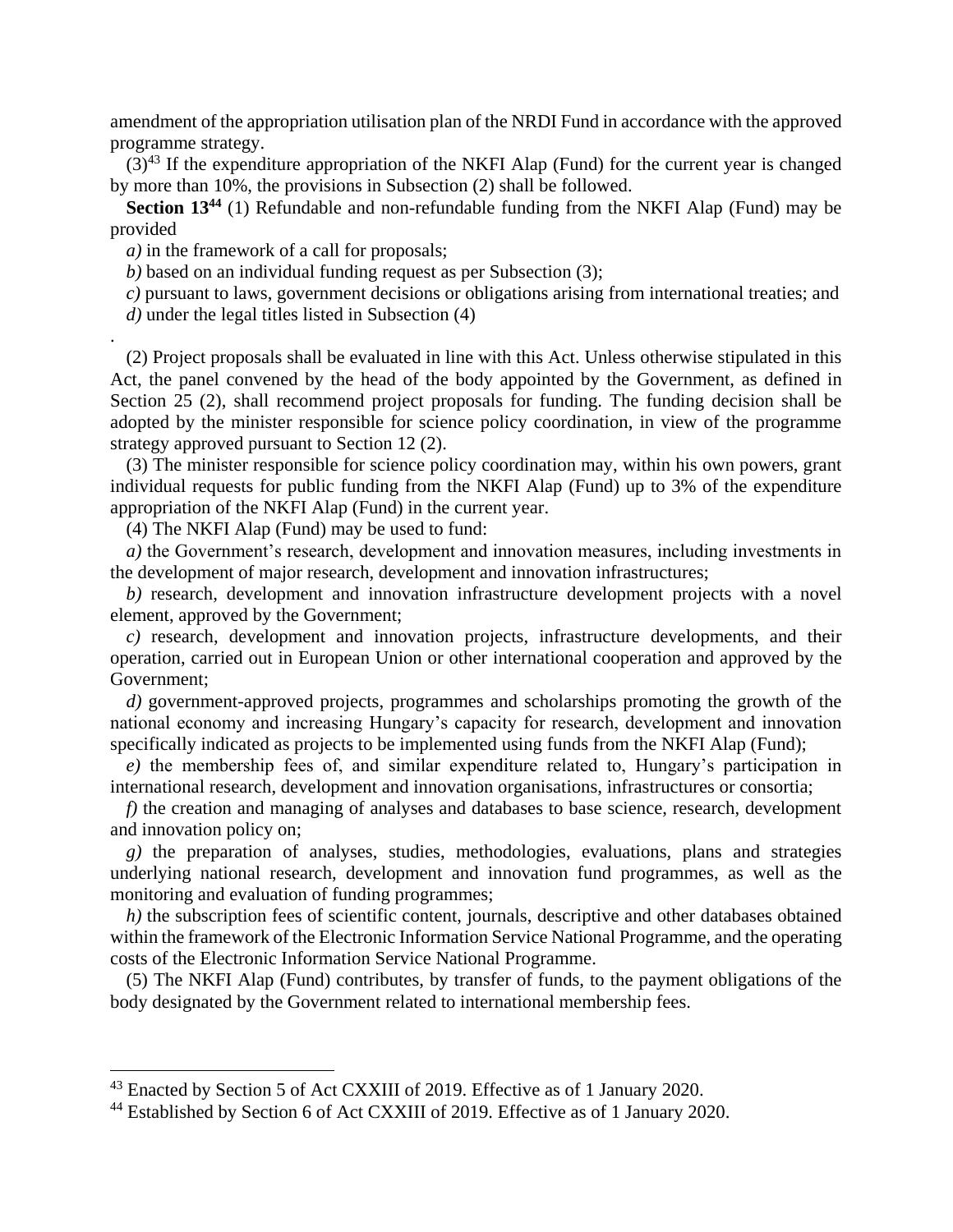**Section 14<sup>45</sup>** The costs arising in connection with the management of the NKFI Alap (Fund) – especially the costs associated with preparing analyses, plans, funding strategies, programmes and projects, providing information on project proposals, judging tender applications, preparing, signing and implementing contracts, providing the human and other resources for keeping records thereon, and carrying out controls and evaluations – shall be covered by the NKFI Alap (Fund). The costs related to the management of the NKFI Alap (Fund) may not exceed 4.5% of the original expenditure appropriation of the NKFI Alap (Fund) for the year in question, and they shall be managed as a separate item within the appropriation.

#### 9. The innovation contribution

Section 15  $(1)^{46}$  Business associations with registered offices in Hungary that fall within the scope of Act C of 2000 on Accounting (hereinafter: Accounting Act) shall pay an innovation contribution (hereinafter for the purposes of this subtitle: contribution).

(2) The following shall be exempt from the payment of the contribution:

 $a$ <sup> $47$ </sup> business associations that qualify as micro- or small enterprises pursuant to the Act on SMEs; *b)* the National Bank of Hungary;

*c)* Hungarian National Asset Management Inc.;

*d*) business associations overseen by the minister responsible for the penal system and set up for the purpose of the statutory employment of prisoners;

*e)* business associations set up without a legal predecessor and their pre-companies, in the year of registration;

*f)* non-profit public benefit companies;

*g)* business associations that are required to pay contributions but are under liquidation or involuntary striking off proceedings.

(3) In the application of (1) and (2), the conditions existing on the first day of the year in question shall be considered.

Section 16 (1) The contribution shall be calculated based on the tax base as set forth in Section 39 (1) of Act C of 1990 on Local Taxes (hereinafter: LTA), minus the amount of the share of the local business tax base associated with business facilities located abroad.

(2) The rate of the contribution shall be 0.3% of the contribution base calculated as described in (1).

(3) Business associations subject to contribution payment shall calculate the annual contribution amount and report it to the national tax authority by the last day of the fifth month of the tax year following the tax year in question.

 $(4)^{48}$  Those subject to contribution payment shall pay an advance every three months (hereinafter: advance period) by the twentieth day of the month following the advance period. The amount of the contribution advance paid for each advance period shall be one quarter of the contribution advance calculated pursuant to (6).

(5) Subject to the exception set out in (8), contribution subjects shall file a contribution advance declaration concurrently with the contribution declaration for the 12-month period commencing on

<sup>45</sup> Amended by Section 16 (5) of Act CXXIII of 2019

<sup>46</sup> Amended by Section 44 of Act LXXVII of 2017

<sup>47</sup> Established by Section 56 of Act XLI of 2018. Effective as of 1 January 2019.

<sup>&</sup>lt;sup>48</sup> Established by Section 44 (1) of Act LXXIII of 2019. Effective as of 24 July 2019.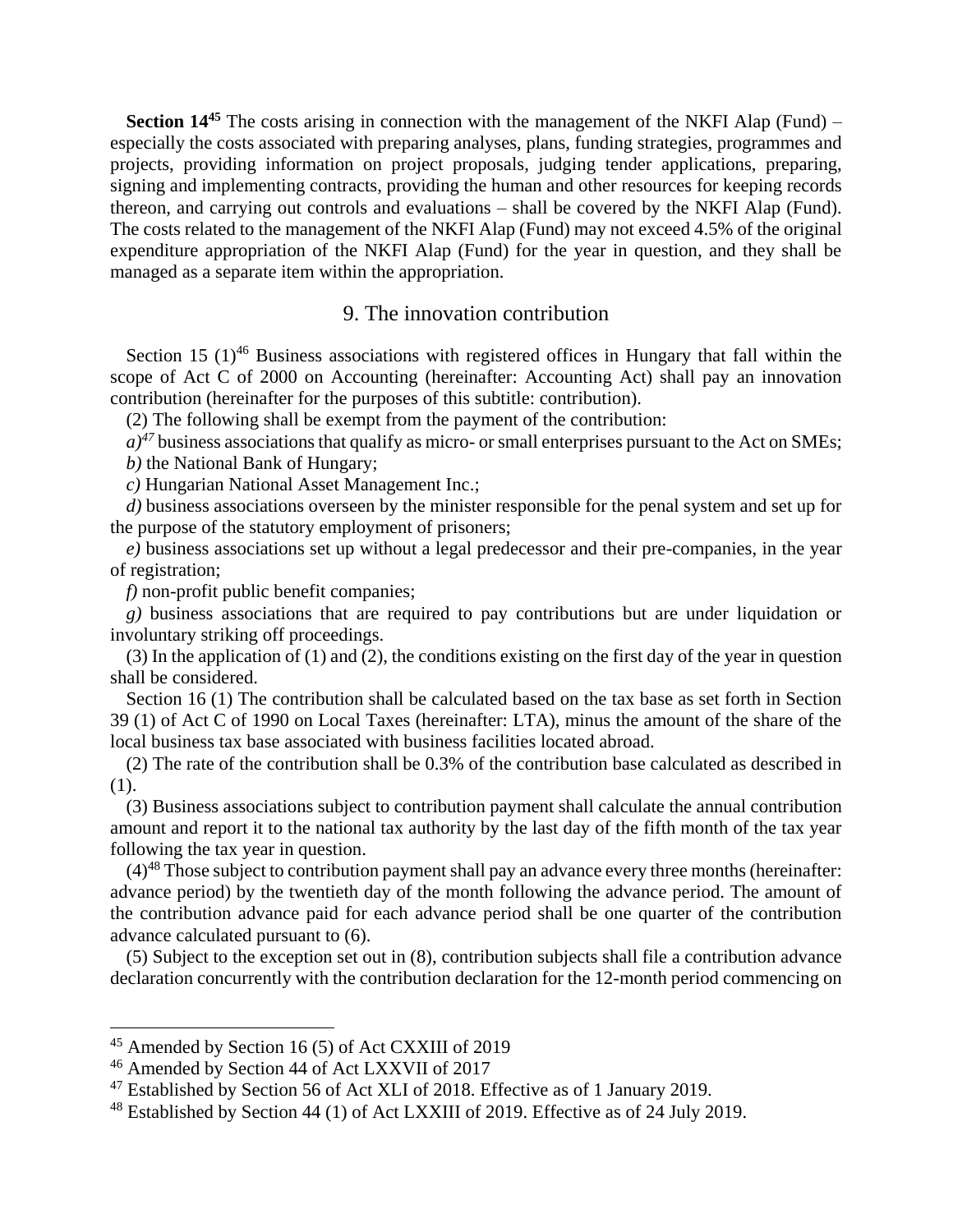the first day of the second calendar month that follows the due date of the contribution declaration, indicating the amounts of identical instalments for the advance payment periods.

(6) The contribution advance shall be

*a)* the same amount as the contribution payable for the tax year before the tax year in question if the tax year before the tax year in question was 12 months long;

*b)* if *a)* does not apply, it shall be the amount of the contribution payable for the tax year before the tax year in question, calculated pro rata for 12 months based on the number of days of the operation of the contribution subject.

(7) Within 30 days from the date of transformation, the successor shall declare the contribution advance calculated from the contribution advance that has been declared by the predecessor (in the same amount, combined or divided as consistent with the type of transformation), and shall pay the contribution advance accordingly for the period between the due date of declaration and the last day of the sixth month of the following year. In the case of division, the surviving business association shall also be regarded as a successor for the purposes of this provision.

(8) Contribution subjects shall not be required to file a contribution advance declaration if terminating operations, nor if filing a contribution declaration upon conclusion of the registration procedure.

(9) Contribution subjects shall assess their contribution advance liability for the first year of contribution payment obligation in accordance with (3)-(6) based on the previous tax year's figures, and shall file a contribution advance declaration by the last day of the fifth month of the tax year. Relating to the first two advance periods of the year when the contribution payment obligation was generated, the taxpayer shall file a declaration at the time when effecting the advance payment. The amount of the advance shall be calculated *pro rata temporis* based on the expected annual net amount of contribution. A contribution advance shall not be declared for the quarters and calendar months for which the taxpayer has already declared a contribution advance.

(10)<sup>49</sup> *(Repealed by Section 46 of Act LXXIII of 2019. Repealed as of 24 July 2019.)*

 $(11)^{50}$  The difference between the advance paid and the annual contribution amount shall be paid by the last day of the tax year following the tax year in question, and, in case of overpayment, a refund can be requested from the same date.

 $(12)^{51}$  The provisions of the Act on Tax Administration and the Act on the Rules of Taxation shall apply to the matters related to the declaration, payment and settlement obligations of contribution subjects that are not regulated in this Act, as well as matters related to the control of compliance with these obligations.

(13) Business associations subject to contribution payment shall calculate the contribution for the financial year. Contribution subjects that chose a financial year that does not coincide with the calendar year shall calculate, declare and pay contributions and pay advances based on the legal regulations in force on the first day of their financial year.

 $(14)^{52}$  If the taxpayer submits its annual financial statements in accordance with the IFRSs as specified in Section 3 (10)2 of the Accounting Act, it shall establish its contribution payment obligation based on Section 40/J-40/L of the Act on Local Taxes.

<sup>49</sup> Repealed by Section 46 of Act LXXIII of 2019. Repealed as of 24 July 2019.

<sup>50</sup> Established by Section 44 (2) of Act LXXIII of 2019. Effective as of 24 July 2019.

<sup>51</sup> Amended by Section 231 (1) of Act CLIX of 2017

<sup>52</sup> Enacted by Section 42 of Act LXXVII of 2017. Effective as of 19 July 2017.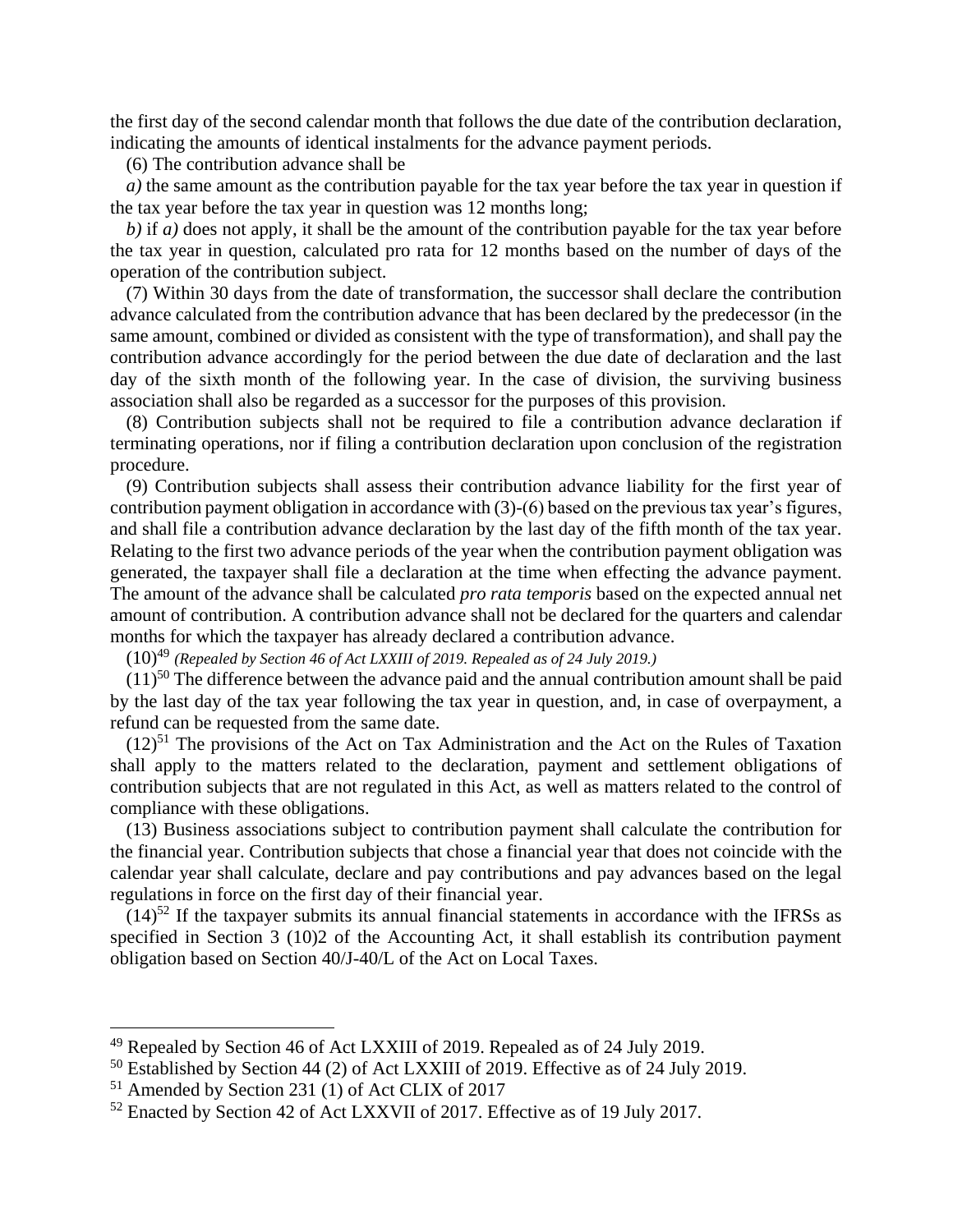Section 17 The contributions shall be paid to the national tax authority, which shall transfer these sums to the account of the NKFI Alap (Fund) kept with the Treasury in accordance with the applicable legal regulations.

## *CHAPTER V*

## *DOMESTIC PUBLIC SUPPORT FOR RESEARCH, DEVELOPMENT AND INNOVATION*

#### 10. Common provisions

Section 18**<sup>53</sup>** In order to ensure the effective utilisation of Hungarian domestic public funds, the following types of research, development and innovation projects shall be preferred:

*a)* those having the potential of resulting in fundamental scientific and technological breakthroughs;

*b)* whose implementation produces results beyond the sphere of direct business gain, at the level of the national economy or society;

 $c$ <sup>54</sup> those that directly contribute to the competitiveness of the Hungarian economy and to the development of the digital ecosystem;

 $d$ <sup> $55$ </sup> those that require cooperation between a budgetary research organisation and an enterprise, or between a higher education institution, a research and knowledge-dissemination organisation and an enterprise;

*e)<sup>56</sup>* those that implement regional or cross-border and international research, development and innovation cooperation;

 $f$ <sup>57</sup> those that contribute to improved human resources in research, development and innovation, including public education, vocational training, higher education and adult training associated with research, development and innovation;

*g)* those that are aimed at improving the professional and business skills of people working in the fields of research, development and innovation;

*h)* those that improve the regional or national research, development and innovation infrastructure;

*i)* whose participants previously carried out successful research and development or innovation work, particularly by:

*ia*) achieving research and development results that attracted significant international attention;

*ib)* creating innovations that significantly improved international competitiveness through the application of their research and development results;

*ic)* obtaining industrial property rights protection for their research and development results, maintained and utilised it;

<sup>53</sup> Amended by Section 16 (6) of Act CXXIII of 2019

<sup>&</sup>lt;sup>54</sup> Established by Section 28 (1) of Act LXVIII of 2019. Effective as of 1 November 2019.

<sup>&</sup>lt;sup>55</sup> Established by Section 28 (1) of Act LXVIII of 2019. Effective as of 1 November 2019.

<sup>&</sup>lt;sup>56</sup> Established by Section 28 (1) of Act LXVIII of 2019. Effective as of 1 November 2019.

<sup>57</sup> Amended by Section 99 of Act CXII of 2019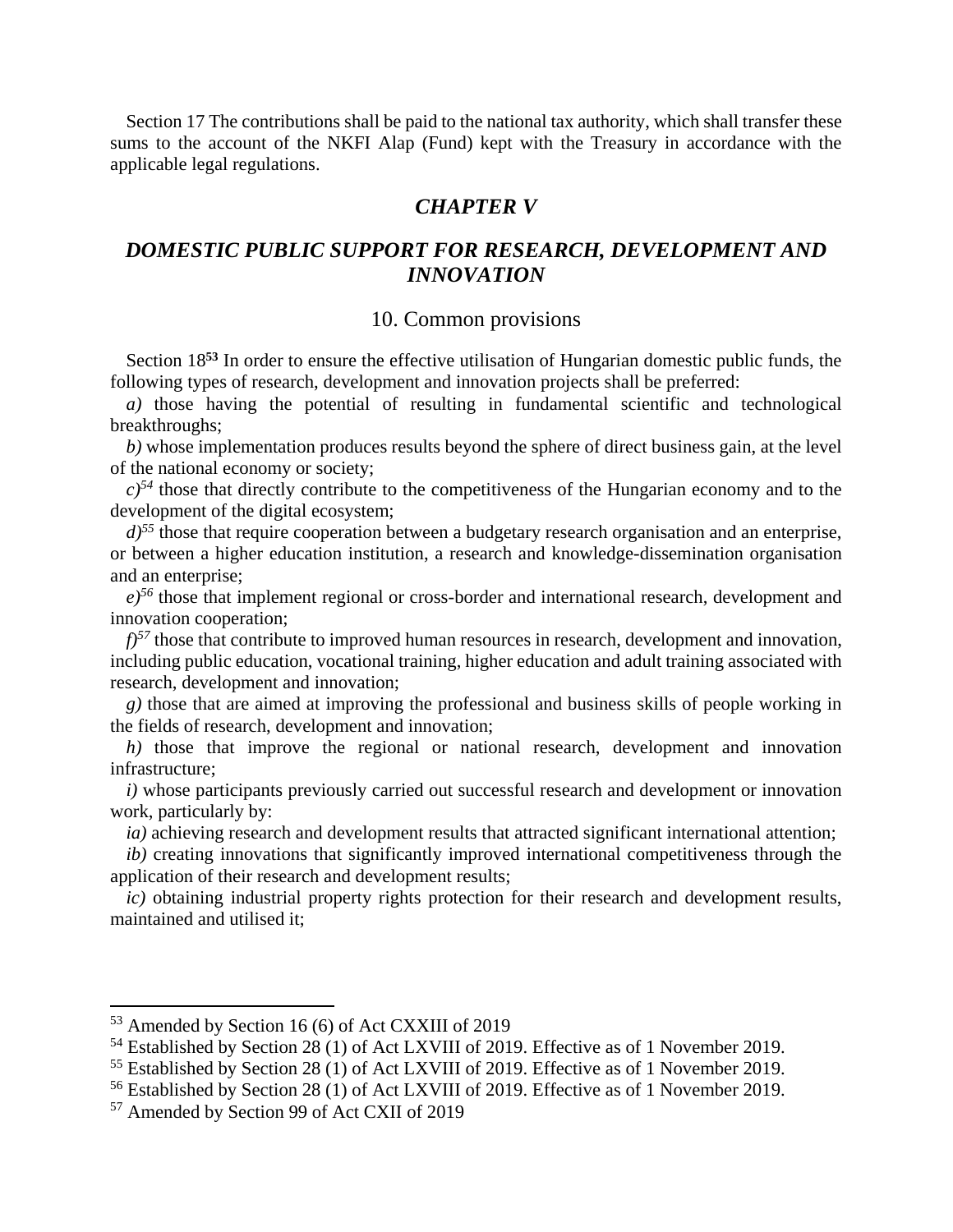$j$ <sup>58</sup> effectively and directly contributing to the addressing and resolution of social, environmental and economic problems at the international level.

**Section 19** The following requirements shall apply to calls for proposals aimed at distributing public funds:

*a)* the categories of applicants eligible for funding and the evaluation criteria shall be published in the call for proposals;

*b)* the form- and content-related requirements of data supply for the application, the contract and the records system of research, development and innovation projects funded from Hungarian public funds shall be coordinated in order to avoid requiring applicants to supply the same data multiple times;

*c)* in accordance with the relevant EU regulations, special participation conditions may be set for micro, small and medium-sized enterprises;

*d)* the funding decision shall be published (except for classified information), however, applications, personal data included in or connected to applications, other personal data that can identify the applicant, funding decisions and funding documents may not be published if:

*da*) publishing them would damage national protection or national security interests;

*db)* avoiding their release is necessary for the prevention of a crime;

*dc)* avoiding their release is necessary due to considerations related to Hungary's international relations, relations with international organisations or intellectual property rights, and these interests cannot be protected in any other way;

*e)* in case of research organisations as defined by Section 33 (1), the application and the subsidy contract shall contain a declaration on whether the research organisation has intellectual property management regulations.

**Section 19/A<sup>59</sup>** As regards the accounting of costs of projects funded from the NKFI Alap (Fund), simplified accounting methods may be used in the cases, and subject to the conditions, set out in the call for proposals, the funding agreement or the funding document.

Section 20 (1) Budgetary research organisations may receive funds based on international agreements, and, in case of funding received from the European Union, for covering the costs not covered by the advance.

 $(2)^{60}$  If a micro, small or medium-sized enterprise or a non-profit public benefit research organisation receives funding for a research and development or innovation project based on an international agreement or from the European Union and takes out a loan in order to cover the costs of the project, it may receive interest rate subsidy through a call for proposals – while observing state funding rules.

Section 21  $(1)$ <sup>61</sup> The implementation of the goals laid down in the research, development and innovation funding programmes shall be regularly assessed. The assessment shall be carried out by the fund provider and the party indicated by legal acts, the subsidy contract or the funding document. The following should be considered during the evaluation:

*a)* in the case of funding provided under subtitle 11, the financing model of basic research is determined by funding that is based on the principles of trust; on the values associated with the excellence of the individual researchers involved, the results achieved, the qualitative and quantitative characteristics of research and development performance, as well as their social and

<sup>58</sup> Established by Section 28 (2) of Act LXVIII of 2019. Effective as of 1 November 2019.

<sup>59</sup> Enacted by Section 29 of Act LXVIII of 2019. Effective as of 1 September 2019.

 $60$  Amended by Section 16 (7) of Act CXXIII of 2019

<sup>61</sup> Established by Section 7 of Act CXXIII of 2019. Effective as of 1 January 2020.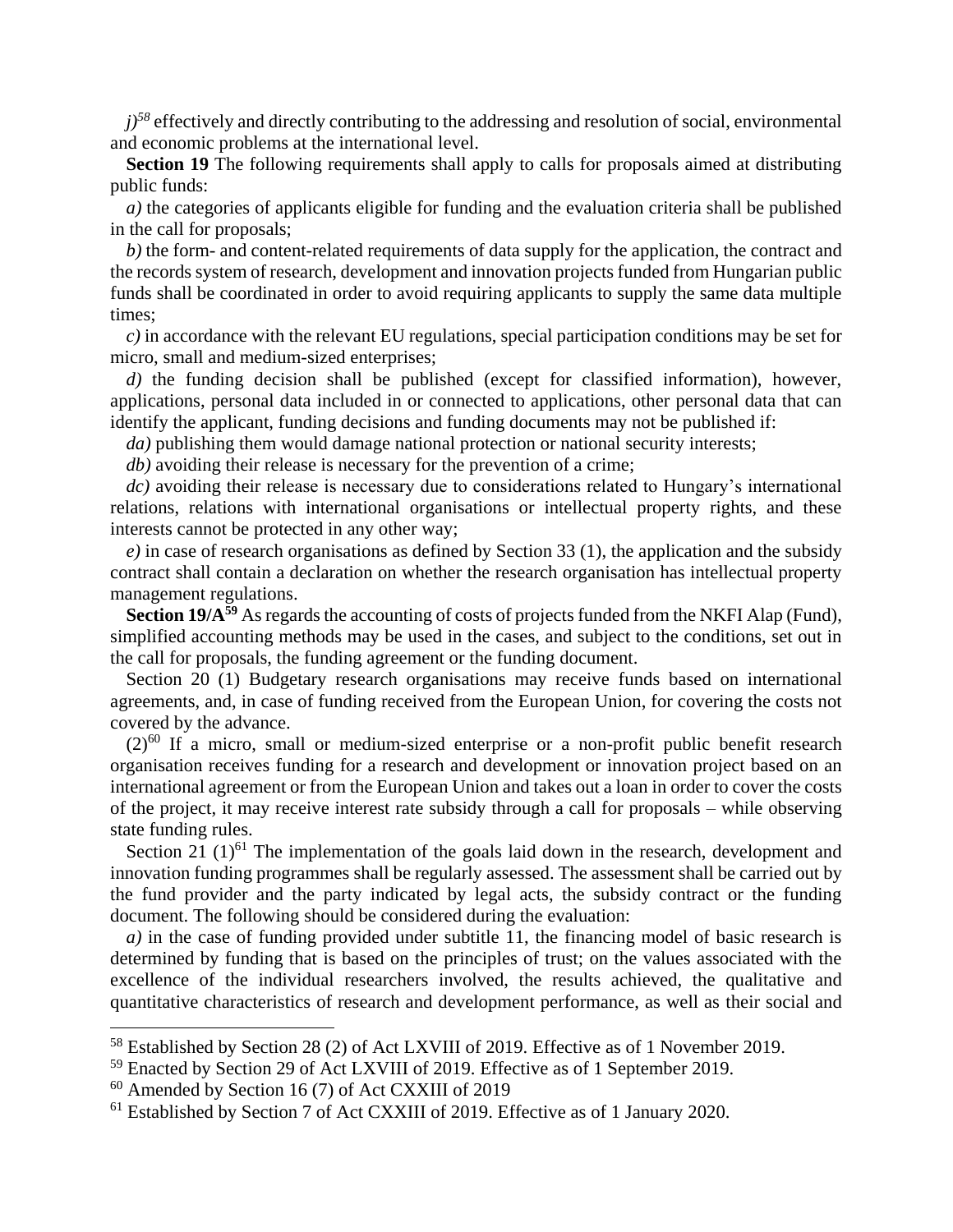economic impact; and supported by a framework of a long-term sustainable, comprehensive quality assurance;

*b)* in the case of funding provided under subtitle 12, evaluation criteria reflecting the market potential of the research and experimental development results shall also be applied;

*c)* the evaluation criteria for research and development infrastructures shall be determined by the evaluation panel appointed by the body designated by the Government, based on separate conceptual framework and evaluation methodology.

(2) The costs of programme assessment shall be covered from the funds of the programme in question.

(3) The results of programme assessments shall be published.

Section 22  $(1)^{62}$  The results of publicly funded research, development and innovation projects and the social utilisation of projects in accordance with their goals and nature, if such information was required in the application, shall be assessed after the termination of the project based on a report drawn up in accordance with the provisions of the Act on Public Finances. Assessment shall be the responsibility of the entity issuing the call.

(2) The costs of project assessment shall be covered from the funds of the programme in question.

 $(3)$ <sup>63</sup> The results of project assessment shall be published, without endangering the acquiring of industrial property rights protection and the business interests of the beneficiary.

Section  $23$  (1)<sup>64</sup> The body designed by the Government shall operate an IT records system designed to keep records on projects carried out with domestic public funds under the management of such body, or it shall join an IT system that is capable of receiving, storing and managing the data indicated in Annex 1.

 $(2)$ <sup>65</sup> The implementer of projects receiving public funding from the NKFI Alap (Fund) shall provide the data indicated in paragraphs 1-10 of Annex 1 to the records system indicated in (1). The data provider shall supply the data listed in entries 1-10 of Annex 1 at the start of the project, and report any changes within 30 days of the change. The data listed in entries 11-15 of Annex 1 shall only be supplied at the end of the project.

 $(3)^{66}$  The data in the records system shall be public, unless a legal act or a body or person so empowered by a legal act limits its release.

 $(4)^{67}$  In relation to the project receiving public funding, the body designated by the Government shall process the following personal data for the purpose of securing the rights and obligations arising from the project:

*a)* in the case of private individuals, the beneficiary's

- *aa)* name,
- *ab)* birth name,
- *ac)* mother's birth name,
- *ad)* place and date of birth,
- *ae)* tax identification number,
- *af)* residence,

 $\overline{a}$ 

*ag)* temporary address,

 $62$  Amended by Section 16 (8) of Act CXXIII of 2019

<sup>63</sup> Amended by Section 16 (9) of Act CXXIII of 2019

<sup>&</sup>lt;sup>64</sup> Amended by Sections 16 (10) and 17c) of Act CXXIII of 2019.

<sup>65</sup> Amended by Section 17d) of Act CXXIII of 2019

<sup>66</sup> Amended by Section 17e) of Act CXXIII of 2019

<sup>67</sup> Enacted by Section 8 of Act CXXIII of 2019. Effective as of 1 January 2020.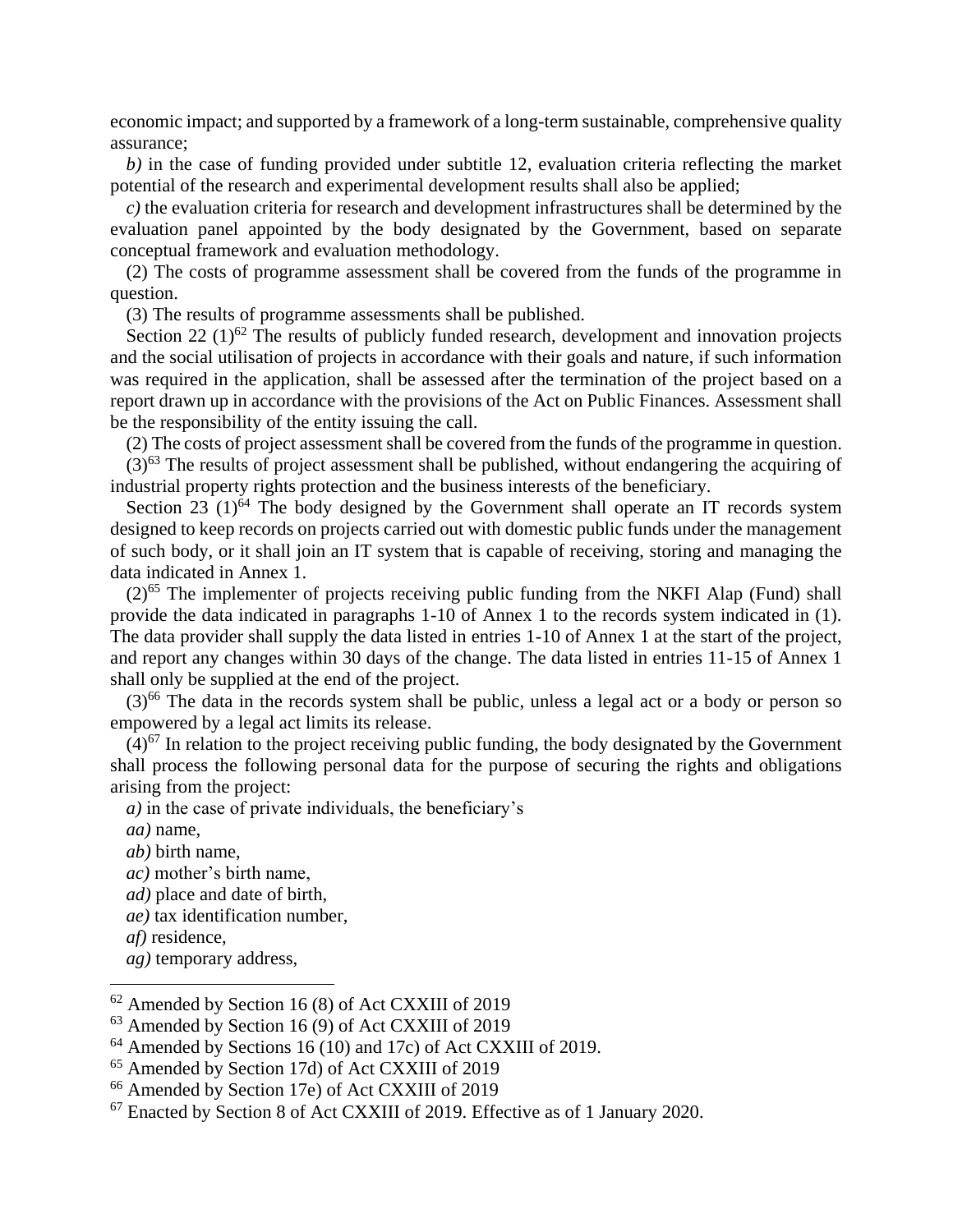*ah)* email address for notifications,

*ai)* phone number,

*aj)* name of financial institution bank account is kept with,

*ak)* bank account number;

*b)* in the case of legal entities, the data specified in paragraph *a) aa)-ad)* and *ah)-ai)* of the representative of the beneficiary.

 $(5)^{68}$  The body designated by the Government shall process the data listed in Subsection (4) for ten years from approval of the beneficiary's report by the funder.

 $(6)^{69}$  To the extent necessary for the fulfilment of its coordination duties, the minister responsible for science policy coordination may access the data listed in Subsection (4) for the purpose of securing the rights and obligations arising from the project.

#### 11. Funding from the Research Sub-fund of the NKFI Alap (Fund)<sup>70</sup>

Section 24 (1) Support may be provided for research and development project proposals financed from the NKFI Alap (Fund) for the following purposes:

 $a$ <sup> $71$ </sup> ongoing expenses related to scientific research topics and fields;

*b)* participation in international scientific research, funding international scientific cooperation, including funds for resolving liquidity gaps associated with ex-post financing in case of international calls;

*c)* national research and development programmes of strategic importance involving multiple regions;

*d*) bursaries, especially those aimed at funding the scientific work of young researchers;

*e)* publication fund;

 $\overline{a}$ 

*f)<sup>72</sup>* providing and developing research and development infrastructure, purchasing, renting or purchasing access to instruments, machinery and other equipment necessary for scientific research within the framework of thematic calls for proposals or infrastructure development, staff costs and related contributions, material and operating costs and accumulation expenses;

*g)* intellectual property, databases and content necessary for research, licence fees, usage and access fees;

*h)* human resources necessary for research and development, developing existing human resources, recruiting and training researchers and developers, talent development, in-service researcher/developer and teacher training, domestic and international researcher mobility, exchange of experiences, funding the integration of renowned researchers returning from abroad;

*i)* attracting internationally renowned research and development organisations and enterprises to Hungary;

 $j^{73}$  costs of free access to scientific publications;

*k)* the protection and exploitation of intellectual property.

(2) Research and development funds may be used towards real estate investments if the investment project is closely related to research and development as the funded basic activity, or

<sup>68</sup> Enacted by Section 8 of Act CXXIII of 2019. Effective as of 1 January 2020.

<sup>69</sup> Enacted by Section 8 of Act CXXIII of 2019. Effective as of 1 January 2020.

<sup>70</sup> Established by Section 30 of Act LXVIII of 2019. Effective as of 1 January 2020.

<sup>71</sup> Amended by Section 16 (11) of Act CXXIII of 2019

<sup>72</sup> Amended by Section 16 (12) of Act CXXIII of 2019

<sup>73</sup> Amended by Section 16 (13) of Act CXXIII of 2019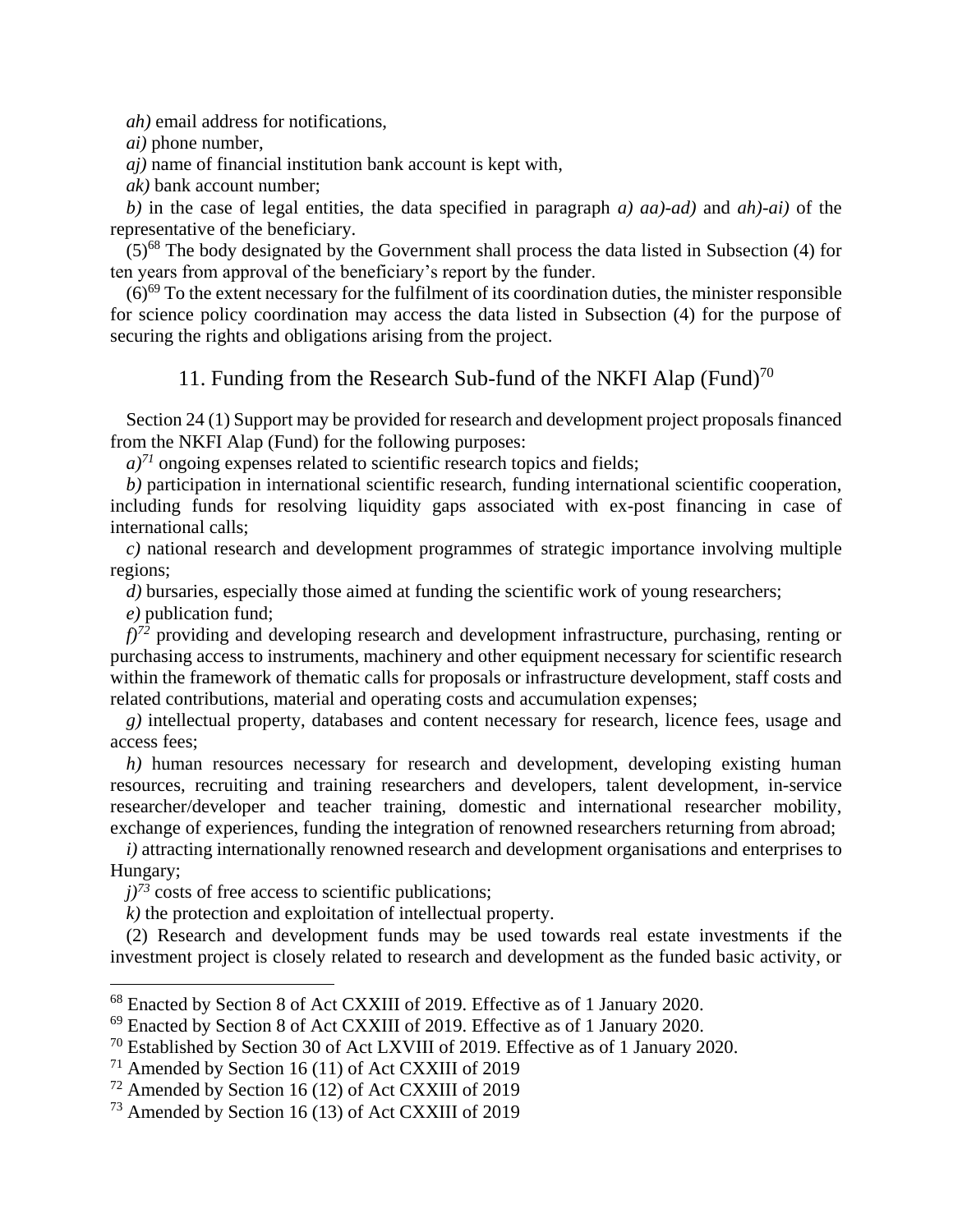the research and development activity could not be carried out without the investment project. The possibilities and preconditions – or exclusion – or such uses of research and development funds shall be prescribed by the call for tender.

(3) Support awarded through tendering may not include a reserve for profit.

(4)<sup>74</sup> *(Repealed by Section 17f) of Act CXXIII of 2019. Repealed as of 1 January 2020.)*

**Section 25**  $(1)^{75}$  The minister responsible for science policy coordination shall decide on the announcement of research and development calls financed from the NKFI Alap (Fund). The call shall be published by, and proposals shall be submitted to, the body designated by the Government.

 $(2)^{76}$  Project proposals are assessed against the formal requirements by the body designated by the Government, while their content is reviewed by review panels, in particular specialised colleges, invited by the body designated by the Government. The work of the review panels may be supported by expert groups appointed by the body designated by the Government on recommendation of the panels. Furthermore, anonymous peer reviewers (hereinafter: peer reviewers) may be involved in the assessment based on an invitation from the head of the body designated by the Government, the review panel or the expert group.

 $(3)^{77}$  If deemed appropriate by the head of the body designated by the Government, project proposals may be assessed in a regime different from the one set out in Subsection (2) above.

 $(4)<sup>78</sup>$  The head of the body designated by the Government shall decide on the procedural rules of the management of R&D calls and funds financed from the NKFI Alap (Fund) in the form of a normative instruction.

 $(5)<sup>79</sup>$  The number and composition of the expert groups shall be determined so as to ensure the unbiased and professional review of project proposals within the timeframe set by the call. The chairs and members of the review panels, the members of the expert groups and the peer reviewers involved in the assessment of research and development projects may receive remuneration for their work. The terms and amount of remuneration shall be determined by the head body designated by the Government.

 $(6)^{80}$  The body designated by the Government shall be responsible to conclude the funding agreements with the beneficiaries or issue the funding documents.

(7) Reports on research and development applications shall be reviewed pursuant to (2).

Section 26  $(1)^{81}$  If the facilities for the research are provided by an institution, the funds received from the body designated by the Government as public fund shall be managed by the institution while allowing the beneficiary to exercise its right of disposition as specified by Government decree, with the exception of the costs of public services, operating costs and the costs arising within the institution in connection with the handling of the project.

(2) Tangible assets and stocks obtained by beneficiaries of NKFI Alap (Fund) using the public fund shall be introduced into and kept in the asset register of the organisation that provides the

<sup>&</sup>lt;sup>74</sup> Repealed by Section 17f) of Act CXXIII of 2019. Repealed as of 1 January 2020.

<sup>75</sup> Established by Section 3 of Act CLXXV of 2016. Amended by Section 16 (14)-(16) of Act CXXIII of 2019.

<sup>76</sup> Established by Section 9 of Act CXXIII of 2019. Effective as of 1 January 2020.

<sup>77</sup> Established by Section 9 of Act CXXIII of 2019. Effective as of 1 January 2020.

<sup>78</sup> Established by Section 9 of Act CXXIII of 2019. Effective as of 1 January 2020.

<sup>79</sup> Established by Section 9 of Act CXXIII of 2019. Effective as of 1 January 2020.

<sup>80</sup> Established by Section 9 of Act CXXIII of 2019. Effective as of 1 January 2020.

<sup>81</sup> Amended by Section 16 (14) and (17) of Act CXXIII of 2019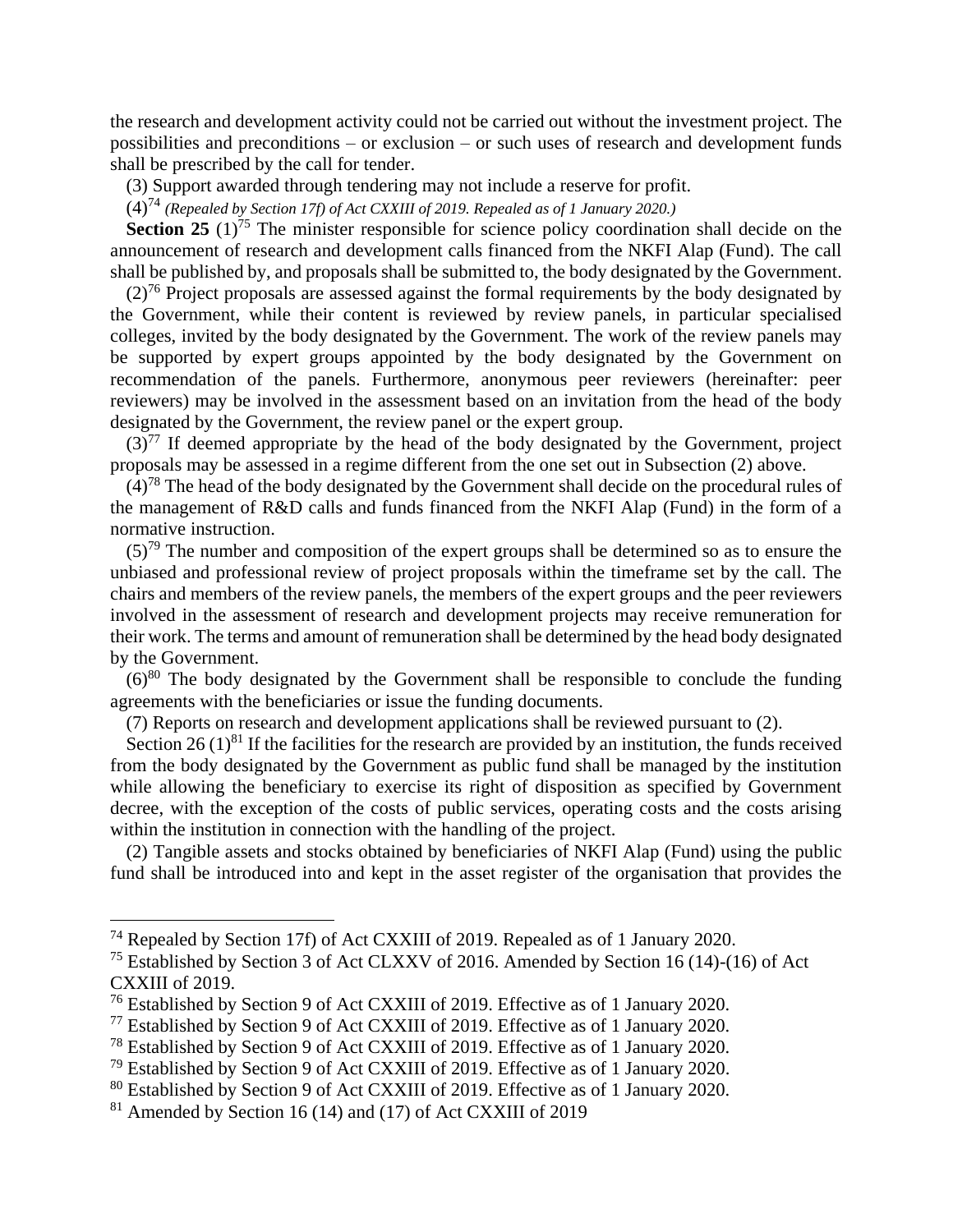facilities for the research. After the termination of the subsidy contract, the provisions of the Act on Public Finances shall regulate the registering of the assets.

 $(3)^{82}$  Within the time period covered by the subsidy contract signed by the body designated by the Government or the funding document issued by the NKFI Hivatal (Office), amounts left over from approved fund may be transferred to the next year.

Section 27  $(1)^{83}$  Beneficiaries shall report to the body designated by the Government on the use of the public fund obtained from the NKFI Alap (Fund) via call for proposals and the progress of the research (not including funds obtained for infrastructure development) according to the schedule specified by the contract, but no less frequently than once a year. The NKFI Hivatal (Office) shall approve or reject the reports based on expert input, and accordingly decide whether to continue disbursing the public fund or, if necessary, amend or terminate the subsidy contract.

(2) At the time of the termination of the research pursuant to the subsidy contract, experts shall evaluate the results of the work and the use of the public fund based on the report submitted by the beneficiary.

 $(3)^{84}$  In the course of the regular evaluation of reports, the body designated by the Government shall place special emphasis on results suitable for subsequent innovation.

(4)<sup>85</sup> *(Repealed by Section 17h) of Act CXXIII of 2019. Repealed as of 1 January 2020.)*

(5)<sup>86</sup> *(Repealed by Section 17h) of Act CXXIII of 2019. Repealed as of 1 January 2020.)*

# 12. Funding from the Innovation Sub-fund of the NKFI Alap (Fund) $87$

Section 28 Innovation funds may be provided from the NKFI Alap (Fund) for the following purposes:

 $a$ <sup>88</sup> national research, development and innovation programmes;

 $b$ <sup>89</sup> the costs associated with exploiting the results of research, development and innovation projects;

 $c$ <sup>90</sup> disseminating the application of new scientific and technological results produced as a result of research, development and innovation;

 $d^{91}$  putting into place and improving the infrastructure necessary for research, development and innovation, including creating and maintaining relationships with international research and development networks/infrastructure;

 $e^{j92}$  funding services that strengthen research, development and innovation, innovation bridgebuilding and networking activities and the creation of innovation incubators;

<sup>&</sup>lt;sup>82</sup> Amended by Section 16 (10) of Act CXXIII of 2019

 $83$  Amended by Section 16 (18)-(19) and Section 17g) of Act CXXIII of 2019.

<sup>&</sup>lt;sup>84</sup> Amended by Section 16 (10) of Act CXXIII of 2019

<sup>&</sup>lt;sup>85</sup> Repealed by Section 17h) of Act CXXIII of 2019. Repealed as of 1 January 2020.

<sup>86</sup> Repealed by Section 17h) of Act CXXIII of 2019. Repealed as of 1 January 2020.

<sup>87</sup> Established by Section 31 of Act LXVIII of 2019. Effective as of 1 January 2020.

<sup>&</sup>lt;sup>88</sup> Established by Section 10 (1) of Act CXXIII of 2019. Effective as of 1 January 2020.

<sup>&</sup>lt;sup>89</sup> Established by Section 10 (1) of Act CXXIII of 2019. Effective as of 1 January 2020.

<sup>&</sup>lt;sup>90</sup> Established by Section 10 (1) of Act CXXIII of 2019. Effective as of 1 January 2020.

 $91$  Established by Section 10 (1) of Act CXXIII of 2019. Effective as of 1 January 2020.

 $92$  Established by Section 10 (1) of Act CXXIII of 2019. Effective as of 1 January 2020.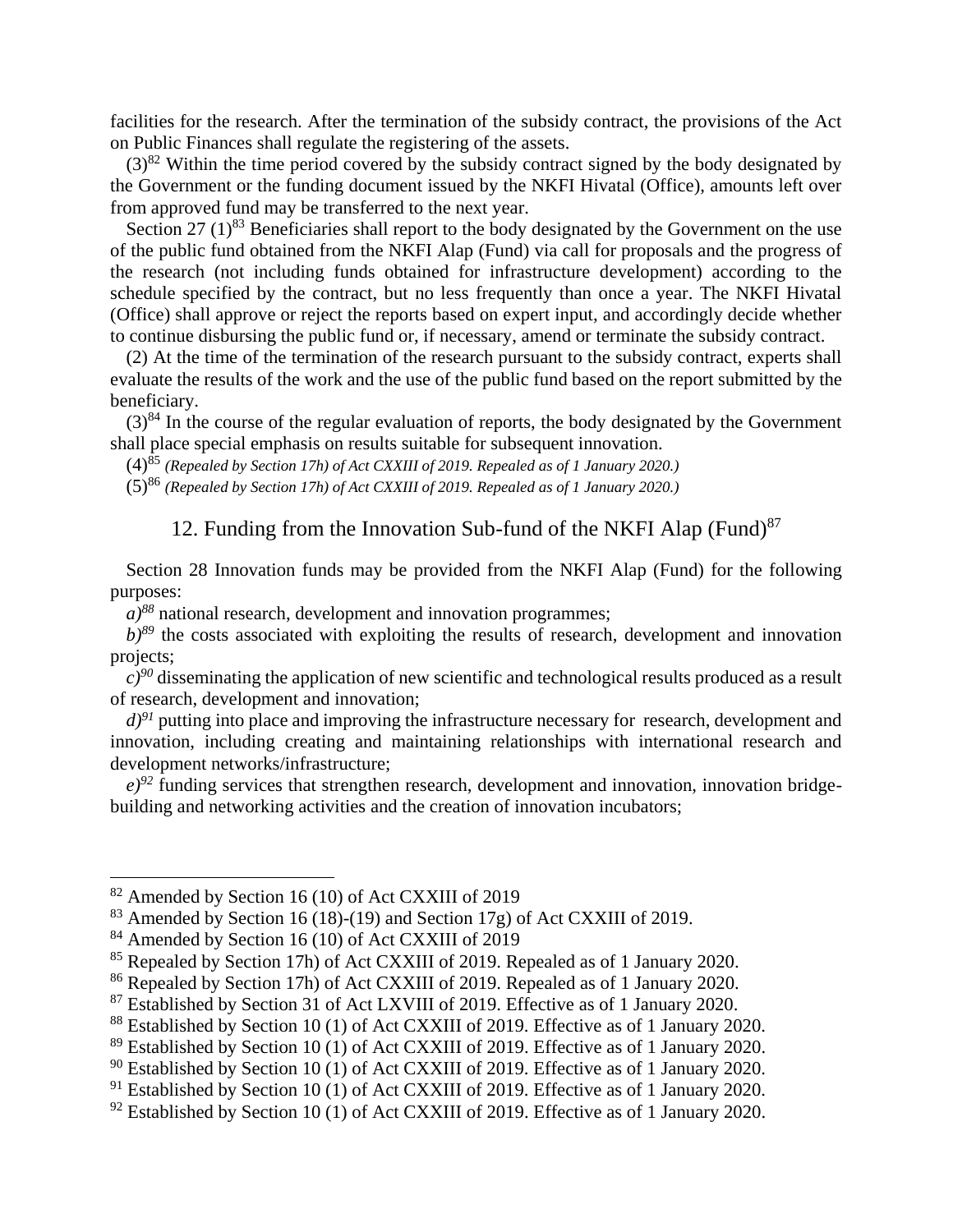*f)<sup>93</sup>* organisation of conferences, events and trade fairs and preparation of publications related to innovation, aimed at building innovation-stimulating relationships or publishing innovation results;

 $g$ <sup>94</sup> stimulation of innovation and the ongoing expenses related to research, development and innovation activities;

 $h$ <sup>95</sup> participation in international innovation, scientific and technological cooperation, including funds for resolving liquidity gaps associated with ex-post financing in case of international calls;

 $i$ <sup>96</sup> creating jobs in the area of research, development and innovation, providing and developing human resources for research, development and innovation, recruiting and training researchers and developers, talent development, in-service researcher/developer and teacher training, domestic and international researcher and developer mobility and exchange of experiences, funding the integration of renowned researchers returning from abroad into the Hungarian innovation sector;

*j)* obtaining Hungarian and international scientific and technological knowledge and applying it in practice;

*k)* the protection and exploitation of intellectual property.

 $l$ <sup>97</sup> making use of foreign research infrastructure services;

 $m$ ) operating and developing foreign research infrastructure, if the contract guarantees that its services will also be available to Hungarian research organisations and enterprises;

*n)<sup>98</sup>* establishment of research infrastructures in Hungary based on the Government's decision, within the framework of international cooperation, and the operation and development of research infrastructures established in Hungary.

**Section 29<sup>99</sup>** (1) The provisions of Section 25 regulating research and development calls financed from the NKFI Alap (Fund) shall apply *mutatis mutandis* to innovation calls financed from the NKFI Alap (Fund) as well as to the related evaluation and awarding process.

(2) The body designated by the Government shall process the personal data of the chairs and members of the review panels, the members of the expert groups and the peer reviewers involved in the assessment of innovation projects obtained for the purposes of fulfilling their duties under this Act until the completion of the purpose of data processing but no later than the scrapping or archiving of the documents related to the legal relationship established with the data subjects.

## 13. The protection of intellectual property rights, funding of the exploitation of intellectual creations

**Section 30<sup>100</sup>** Intellectual property rights acquired by operation of law, for a consideration or free of charge by a budgetary organ qualifying as a budgetary research organisation or operating as a state-owned non-profit business association, as well as the interests in spin-off enterprises established under Section 34 for the utilisation of intellectual property, shall be owned by the budgetary organ qualifying as a budgetary research organisation or operating as a state-owned nonprofit business association pursuant to Section 2 (2) of Act CVI of 2007 on state assets.

 $93$  Established by Section 10 (1) of Act CXXIII of 2019. Effective as of 1 January 2020.

<sup>&</sup>lt;sup>94</sup> Established by Section 10 (1) of Act CXXIII of 2019. Effective as of 1 January 2020.

<sup>&</sup>lt;sup>95</sup> Established by Section 10 (1) of Act CXXIII of 2019. Effective as of 1 January 2020.

<sup>&</sup>lt;sup>96</sup> Established by Section 10 (1) of Act CXXIII of 2019. Effective as of 1 January 2020.

<sup>&</sup>lt;sup>97</sup> Amended by Section 17i) of Act CXXIII of 2019

<sup>&</sup>lt;sup>98</sup> Established by Section 10 (2) of Act CXXIII of 2019. Effective as of 1 January 2020.

<sup>&</sup>lt;sup>99</sup> Established by Section 11 of Act CXXIII of 2019. Effective as of 1 January 2020.

<sup>&</sup>lt;sup>100</sup> Established by Section 32 of Act LXVIII of 2019. Effective as of 1 September 2019.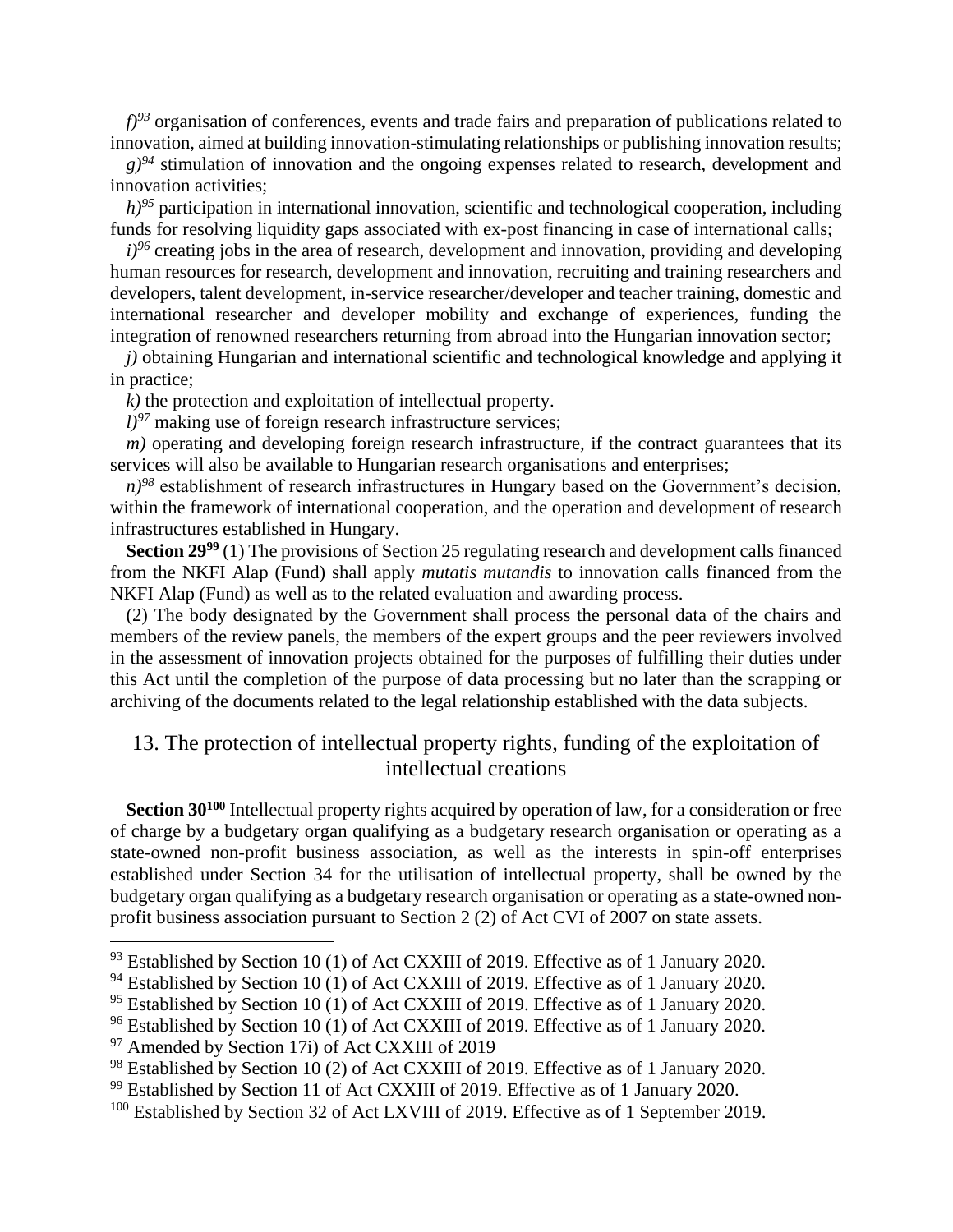Section 31 (1) Beneficiaries of projects implemented with public research and development funds shall ensure that the intellectual property rights arisen within the framework of the project are transferred to the beneficiary to the fullest extent permitted by legal regulations in a way that allows the ceding of the project results pursuant to (2). If multiple parties participated in the implementation of the project, then the distribution of the ownership of the intellectual property rights between them shall be regulated in a civil contract between the parties.

(2) If the fund provider requires the intellectual creation created as a result of the project implemented with public research and development funds to be ceded free of charge for public benefit use, the call for proposals and the subsidy contract shall contain provisions to that effect.

Section 32 (1) If the objective of the project and the nature of its result allow, the call for proposals regarding public fund may require applicants to apply due diligence in trying to:

*a)* obtain, maintain and renew industrial property rights protection of the results created in the project, covering the territory of Hungary or an area that includes Hungary;

*b)* ensure that the results of the funded project are exploited in Hungary.

(2) If several persons or organisations submit a joint project proposal, the publisher of the call for proposals – in order to facilitate exploitation, among other goals – may require the parties to sign an agreement in advance regarding the sharing of the intellectual property rights arisen in the project.

 $(3)^{101}$  The subsidy contract shall determine the legal consequences of a failure to meet the obligations contained in (1) attributable to the beneficiary.

Section 33 (1) Budgetary research organisations, public foundations and research organisations operating as public benefit non-profit business associations owned by the state or a local government shall have their own intellectual property management regulations.

(2) Intellectual property management regulations shall cover

*a)* the principles of the evaluation and record-keeping of intellectual creations created at the research organisation or obtained in return for consideration, including records of the expenses related to creating intellectual creations;

*b)* the conditions under which intellectual creations may be transferred to a business association as a contribution-in-kind or exploited in other ways, the conditions under which an ownership share obtained by transferring intellectual creation to a business association as a contribution-in-kind may be terminated or reduced, and the principles and tasks related to managing such ownership shares, while taking into consideration the value of the intellectual creation as determined pursuant to *a)*;

*c)* the principles and requirements related to the protection of intellectual property rights;

 $d^{102}$  the rights and obligations in the course of the exploitation process of researchers participating in producing intellectual creations in a government service, public service, civil service or employee status, other work-related legal relationship or civil law relationship at the research organisation, if the relevant legal regulations allow the parties to make alternative arrangements;

*e)* the principles that apply to the evaluation, record-keeping and exploitation of intellectual creations over which the research organisation has rights;

*f)* the persons holding the responsibilities and powers related to *a)-e)* .

<sup>101</sup> Amended by Section 16 (20) of Act CXXIII of 2019

<sup>&</sup>lt;sup>102</sup> Established by Section 113 of Act LXIV of 2016. Amended by Section 202 of Act CIX of 2019.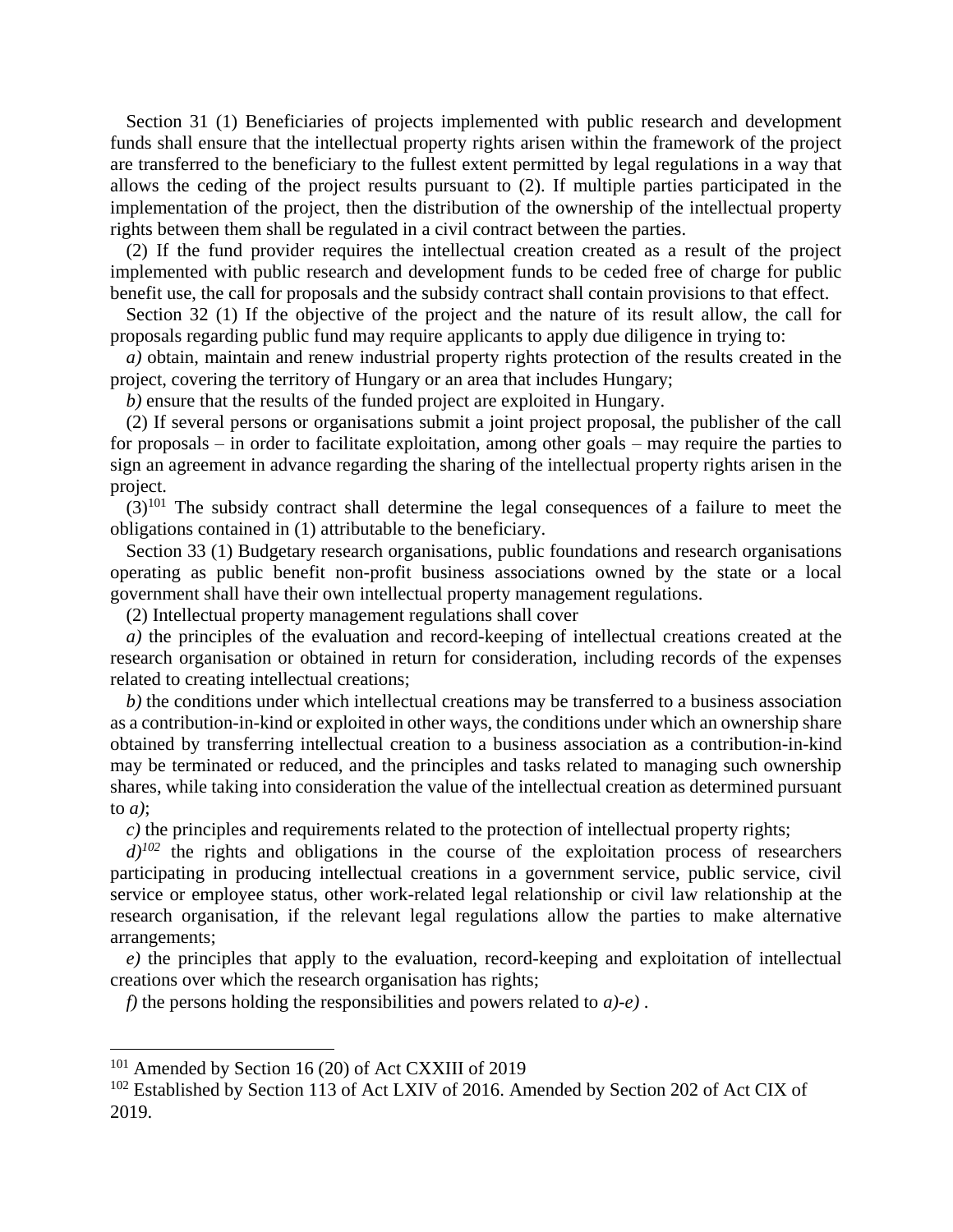(3) Organisations referred to in (1), if they contain several organisational units that carry out research and development activities as their core or main activity or related to their core or main activity, shall have a single set of regulations, which may have supplements containing special provisions for each organisational unit.

(4) The intellectual property management regulations shall be approved by the manager of the budgetary research organisation, or, in case of a public foundation, the managing body, or, in case of a public benefit corporation, the supreme body. The party with the right of approval may not transfer this right.

(5) Obtaining a share in a spin-off enterprise, terminating or reducing the share – in accordance with the provisions of the regulations referred to in  $(1)$  – shall be approved by the manager of the budgetary research organisation, or, in case of a public foundation, the managing body, or, in case of a public benefit corporation, the supreme body. The party with the right of approval may not transfer this right.

**Section 34<sup>103</sup>** (1) The budgetary research organisation may exploit or sell intellectual property in accordance with its intellectual property management regulations.

(2) The rules governing institutional companies, as defined in the National Higher Education Act, shall apply *mutatis mutandis* to spin-off enterprises established by or operated with the participation of the budgetary research organisation.

(3) The budgetary research organisation shall report annually to its managing body how the exploitation goals relating to intellectual property created at the research organisation were achieved in line with the local intellectual property management regulations.

Section 35  $(1)^{104}$  Budgetary research organisations and non-profit public benefit research organisations may receive Hungarian public funds through calls for proposals for the purpose of obtaining membership or an ownership share in a spin-off enterprise with the aim of exploiting intellectual creations.

(2) Researchers and persons employed as college or university teachers who have shared intellectual property rights arisen at a budgetary research organisation with the budgetary research organisation may also apply for public funds pursuant to (1) if the owners of the right jointly set up a business association (alone or with the involvement of any third party), or, with due observation of the provisions of Section 34, obtain membership or an ownership share in one. Applications for such funds may only be accepted if there is a valid contract between the budgetary research organisation and the researcher or person employed as a college or university teacher regarding the intellectual property rights and the sharing of the revenue obtained through its exploitation.

#### *CHAPTER VI*

#### *THE CERTIFICATION OF RESEARCH AND DEVELOPMENT ACTIVITIES*

**Section 36** (1)<sup>105</sup> The Hungarian Intellectual Property Office (hereinafter: HIPO) shall, on request, certify

*a)* the project indicated in the request in terms of whether the activities of the project,

<sup>&</sup>lt;sup>103</sup> Established by Section 20 of Act CIV of 2018. Effective as of 1 January 2019.

<sup>&</sup>lt;sup>104</sup> Amended by Section 16 (7) of Act CXXIII of 2019

<sup>&</sup>lt;sup>105</sup> Established by Section 4 (1) of Act CLXXV of 2016. Effective as of 1 January 2017.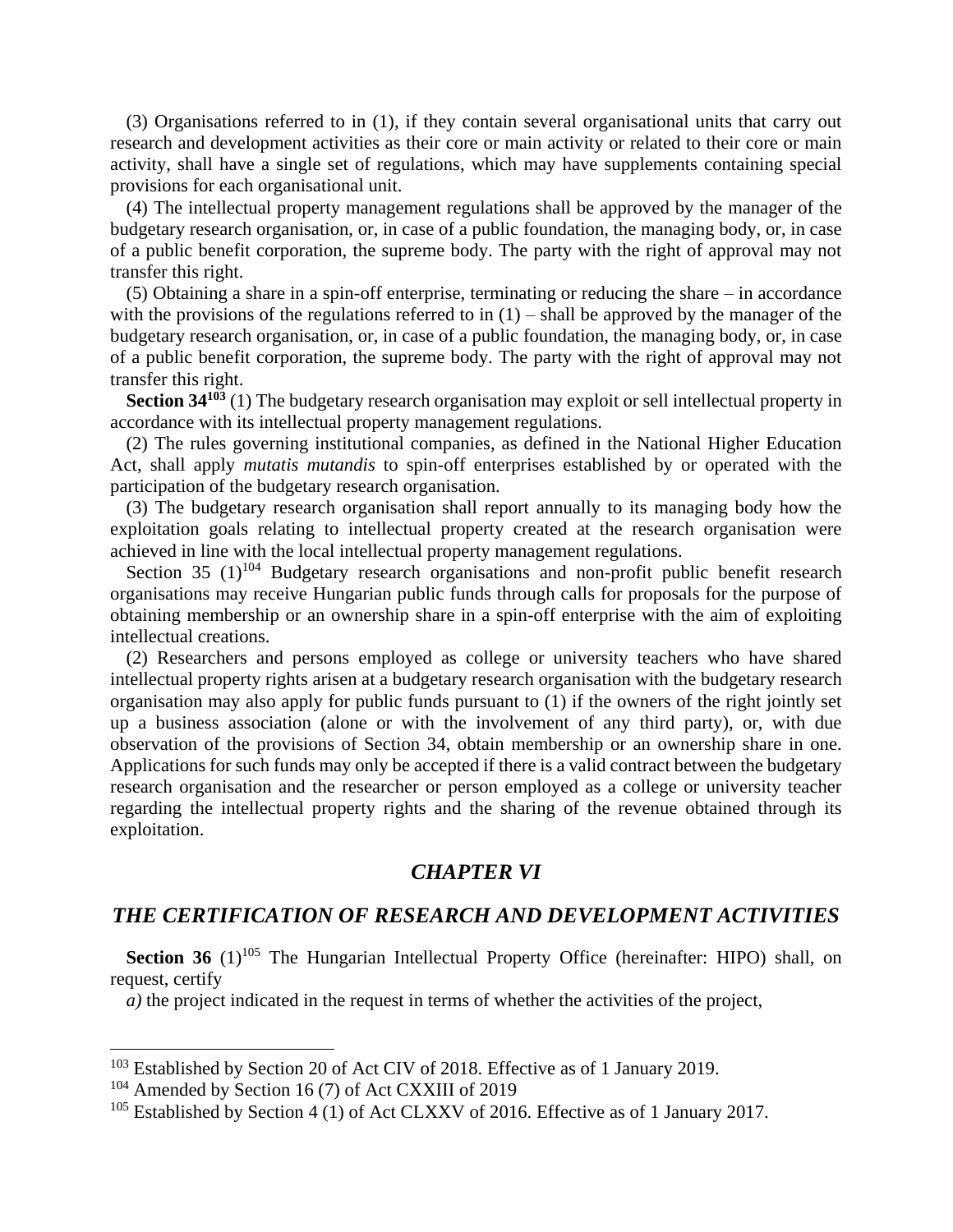*b)* the project group indicated in the request in terms of whether the projects in the group, as defined by the requesting party,

qualify as research and development activities under Section 3.

.

 $\overline{a}$ 

 $(2)^{106}$  The decision taken in the procedure directed at the certification of the project or project group (hereinafter collectively: certification procedure) may be used for

 $a$ <sup> $107$ </sup> enjoying research and development related tax and contribution benefits,

*b)<sup>108</sup> Repealed by Section 10 (2) of Act CLXXV of 2016. Repealed as of 1 January 2017.*

 $(3)^{109}$  The decision taken in a certification procedure may only be used in the research and development funding system if so stated by the fund provider in the call for proposals.

**Section 37<sup>110</sup>** (1) The subject of the qualification procedure shall be

*a)* the project or project part with a well-defined duration, commenced after submission of the request (hereinafter: project certification procedure) or

*b)* the project group (hereinafter: project group certification procedure).

(2) Project certification procedure may only be requested for certain parts of a project, if they are clearly separable from each other.

 $(3)$ <sup>111</sup> The detailed set of criteria of project group certification shall be laid down, following consultations with the head of the body designated by the Government, by HIPO in a methodological guide published on its website.

**Section 38<sup>112</sup>** (1) Upon request, in the framework of the project certification procedure, HIPO shall

*a)* determine the ratio of basic research, applied research and experimental development activities in the project;

*b)* determine whether the applicant is carrying out the activity in question within its scope of activities pursuant to Section 32 of Act LXXXI of 1996 on Corporate Tax and Dividend Tax.

(2) In the framework of the project group certification procedure, HIPO shall determine whether the applicant is carrying out the activity in question within its scope of activities pursuant to Section 32 of Act LXXXI of 1996 on Corporate Tax and Dividend Tax.

(3) HIPO shall adopt a decision on the merits in an issue specified in Subsections (1) and (2), if it qualifies a project or a project group as research and development in a project certification procedure or a project group certification procedure, respectively.

(4) A project group certification procedure covers all projects in the project group.

(5) If HIPO has qualified a project or project group as research and development in a final decision, such decision shall be binding on the authorities proceeding in the procedure defined in Section 36 (2)a) or any other procedure in terms of whether the activities qualify as research and development

(6) The decision taken in a project certification procedure shall only be binding on other authorities, within the meaning of Subsection (5) above, if the project is implemented with the content indicated in the request for project certification. If the project is implemented with a content

<sup>106</sup> Amended by Section 9 (2) of Act CLXXV of 2016

<sup>&</sup>lt;sup>107</sup> Amended by Section 10 (1)2 and (17) of Act CLXXV of 2016

<sup>&</sup>lt;sup>108</sup> Repealed by Section 10 (2) of Act CLXXV of 2016. Repealed as of 1 January 2017.

<sup>&</sup>lt;sup>109</sup> Enacted by Section 4 (2) of Act CLXXV of 2016. Effective as of 1 January 2017.

<sup>&</sup>lt;sup>110</sup> Established by Section 5 of Act CLXXV of 2016. Effective as of 1 January 2017.

<sup>111</sup> Amended by Section 16 (21) of Act CXXIII of 2019

<sup>&</sup>lt;sup>112</sup> Established by Section 5 of Act CLXXV of 2016. Effective as of 1 January 2017.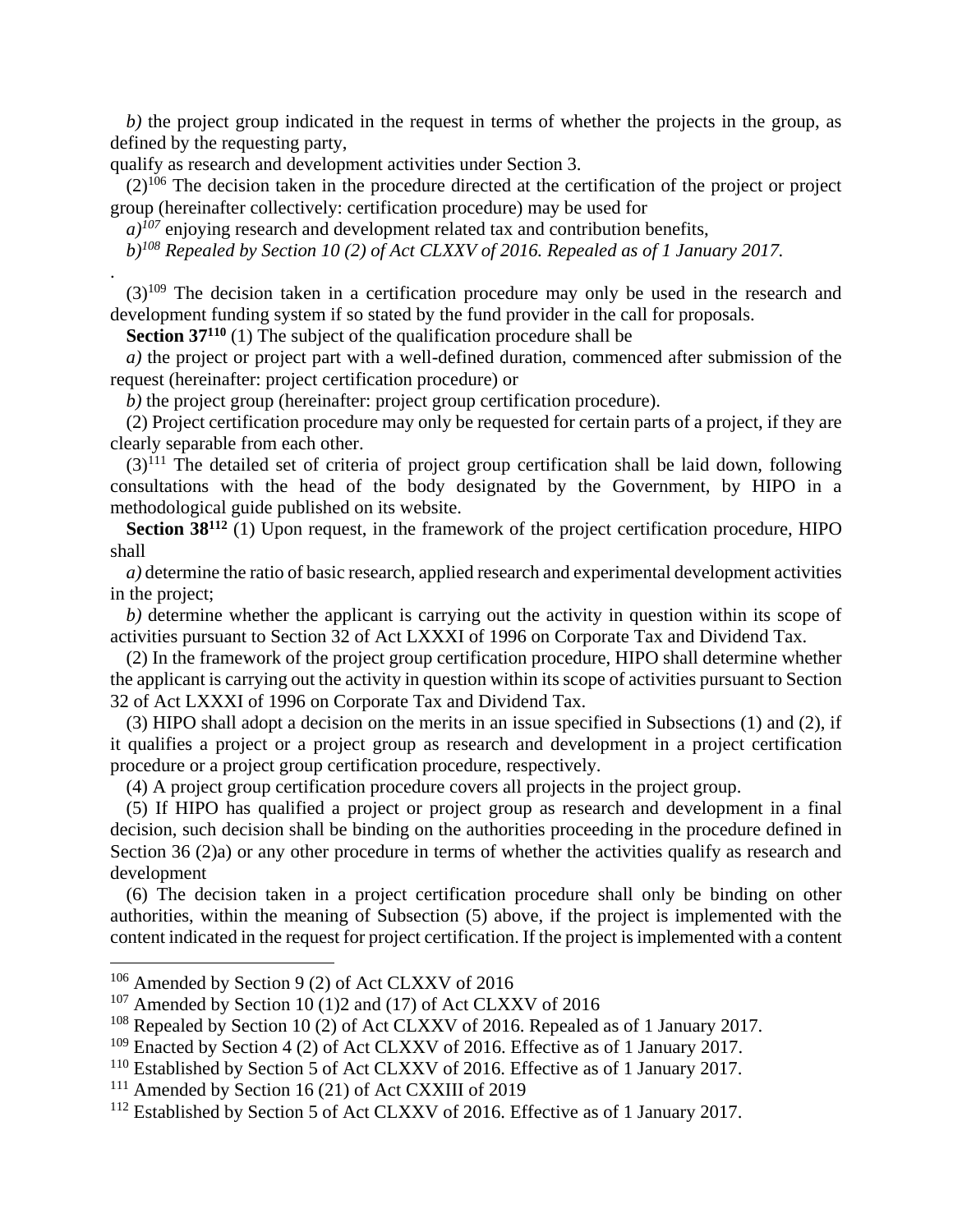different from what was indicated in the request for project certification, the activity shall qualify as a new project for the purposes of enjoying the benefits under Section 36 (2)a) and so shall fall outside the scope of the certification decision.

**Section 39**  $(1)^{113}$  The provisions of the Act on the General Rules of Administrative Proceedings shall apply to the HIPO procedure regulated in this chapter with the following exceptions and additions:

*a)* requests may only be submitted in writing, using the form introduced for this purpose, or using the electronic form;

*b)* HIPO shall review the facts based on the client's declarations and statements;

*c)* all communications in the procedure, except for requests for information and replies to such requests, shall be in writing or electronically subject to identification; however, no information may be requested or provided via SMS,

*d)* the provisions of the Act on the General Rules of Administrative Proceedings concerning the publication of decisions, ad-litem guardians, summary proceedings, cost exemption and enforcement shall not be applicable,

*e)* the administrative deadline of project certification procedures shall be thirty days.

*f)* in a project group certification procedure, both the deadline for reviewing the designated projects and the administrative deadline of the project group certification procedure shall be sixty days following the submission of the separate request related to the designated projects.

 $(2)^{114}$  In relation to HIPO decisions, no appeal, petition for an administrative lawsuit or request for an oversight procedure may be filed and there shall be no prosecutor's orders or interventions pursuant to the Act on the Prosecution Service. HIPO decisions taken in matters defined in Sections 36 (1) and 38 (1) may be reviewed by the Budapest High Court in non-contentious proceedings pursuant to the provisions of Section 40.

 $(3)^{115}$  HIPO may change or revoke its decisions issued in matters defined in Sections 36 (1) and 38 (1) pursuant to Section 120 of the Act on the General Rules of Administrative Proceedings.

(4) When submitting a request pursuant to Section 36 (1) or Section 38 (1), the payment of an administrative service fee set by legal act shall be required.

 $(5)^{116}$  The certification procedures shall be executed in Hungarian and – in the cases defined in Section 20 (3) of the Act on the General Rules of Administrative Proceedings – the nationality language, and requests shall be filed in Hungarian and – in the cases defined in Section 20 (3) of the Act on the General Rules of Administrative Proceedings – the nationality language. Foreign language documents may be submitted as annexes to the request, but HIPO may require a Hungarian translation to be submitted subsequently by a deadline set by HIPO. A certified translation may only be required if there are justifiable doubts regarding the accuracy of the translation or the truthfulness of the content of the foreign language document.

 $(6)^{117}$  If the client applying for a certification procedure so requests, HIPO shall notify it within eight days of receipt of the request about

*a)* the case number, the name and official contact information of the administrator;

<sup>113</sup> Established by Section 478 (1) of Act L of 2017. Effective as of 1 January 2018.

<sup>114</sup> Amended by Section 479a) of Act L of 2017

<sup>&</sup>lt;sup>115</sup> Amended by Section 479b) of Act L of 2017

<sup>&</sup>lt;sup>116</sup> Established by Section 10 (1)3 of Act CLXXV of 2016 and Section 479c) of Act L of 2017.

<sup>&</sup>lt;sup>117</sup> Amended by Section 479d) of Act L of 2017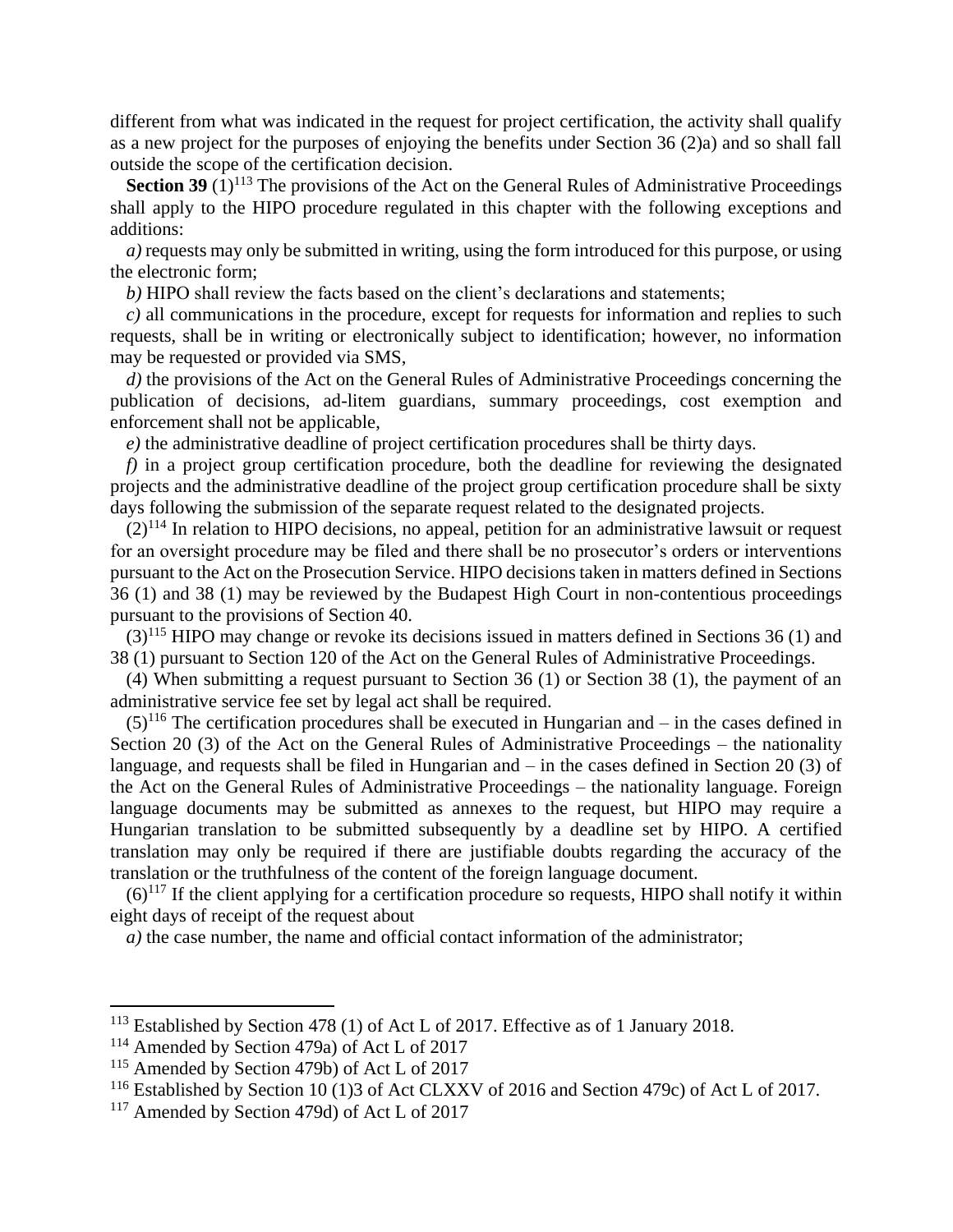*b)* the date of the initiation of the proceeding, the administrative deadline, the time periods excluded from the calculation of the deadline, and the procedures to follow if HIPO fails to meet its procedural obligations;

*c)* options for document access and comment; and

*d*) the fact that the request is considered as consent to processing the necessary data and transmitting it for the purpose of domestic legal assistance.

Section 40 (1) On request, courts may change HIPO's

 $a$ <sup> $118$ </sup> decision taken in a certification procedure,

*b)* decisions issued pursuant to Section 38 (1);

*c)* rulings on suspending proceedings;

*d*) rulings rejecting requests without examining them as to their merits and terminating the proceedings;

 $e^{j^{1/9}}$  rulings excluding or limiting access to documents for review regarding which independent legal remedies are available pursuant to the provisions of the Act on the General Rules of Administrative Proceedings;

*f)* rulings regarding requests for limiting the right of access to documents for review.

 $(2)^{120}$  Rulings by HIPO not listed in (1) may only be challenged by filing a request for change against a decision listed in (1). The court may overrule HIPO's decisions.

 $(2a)^{121}$  The introductory part of the request for change shall include:

*a)* the name of the proceeding court,

*b)* the identification data of the requesting party,

*c)* the name, seat, phone number, email address of the requesting party's legal representative, or, in the case of several representatives, the name of the representative entitled to receive documents.

 $(2b)^{122}$  The substantive part of the request for change shall include:

*a)* the file number of the decision concerned by the request for change, as well as the provision or part of the decision concerned by the request for change,

*b)* an express request for the change of the decision by the court,

*c)* the reasons justifying the necessity for the change, supported by evidence and legal grounds.

 $(2c)^{123}$  The closing part of the request for change shall include:

*a*) the facts and legal provisions substantiating the court's powers and competence,

*b)* the amount of duty paid and the manner of payment, or a request for permission of legal aid in the case of partial payment, or the facts and legal provisions substantiating statutory exemption from duties,

*c)* the facts and evidence substantiating the representative powers of the representative,

*d)* evidence supporting the facts stated in the closing part.

 $(3)^{124}$  The request for non-contentious proceedings set forth in Section 39 (2) shall be submitted, or sent by postal service enabling the subsequent confirmation of sending, to HIPO within thirty days of notification of the decision. HIPO shall forward the request together with the case documents to the Budapest Hight Court within fifteen days, except if it corrects, amends or

<sup>&</sup>lt;sup>118</sup> Established by Section 7 of Act CLXXV of 2016. Effective as of 1 January 2017.

<sup>119</sup> Amended by Section 479e) of Act L of 2017

<sup>&</sup>lt;sup>120</sup> Amended by Section 123 of Act CXXX of 2017

<sup>&</sup>lt;sup>121</sup> Enacted by Section 122 (1) of Act CXXX of 2017. Effective as of 1 January 2018.

<sup>&</sup>lt;sup>122</sup> Enacted by Section 122 (1) of Act CXXX of 2017. Effective as of 1 January 2018.

<sup>&</sup>lt;sup>123</sup> Enacted by Section 122 (1) of Act CXXX of 2017. Effective as of 1 January 2018.

<sup>&</sup>lt;sup>124</sup> Established by Section 8 of Act CLXXV of 2016. Effective as of 1 January 2017.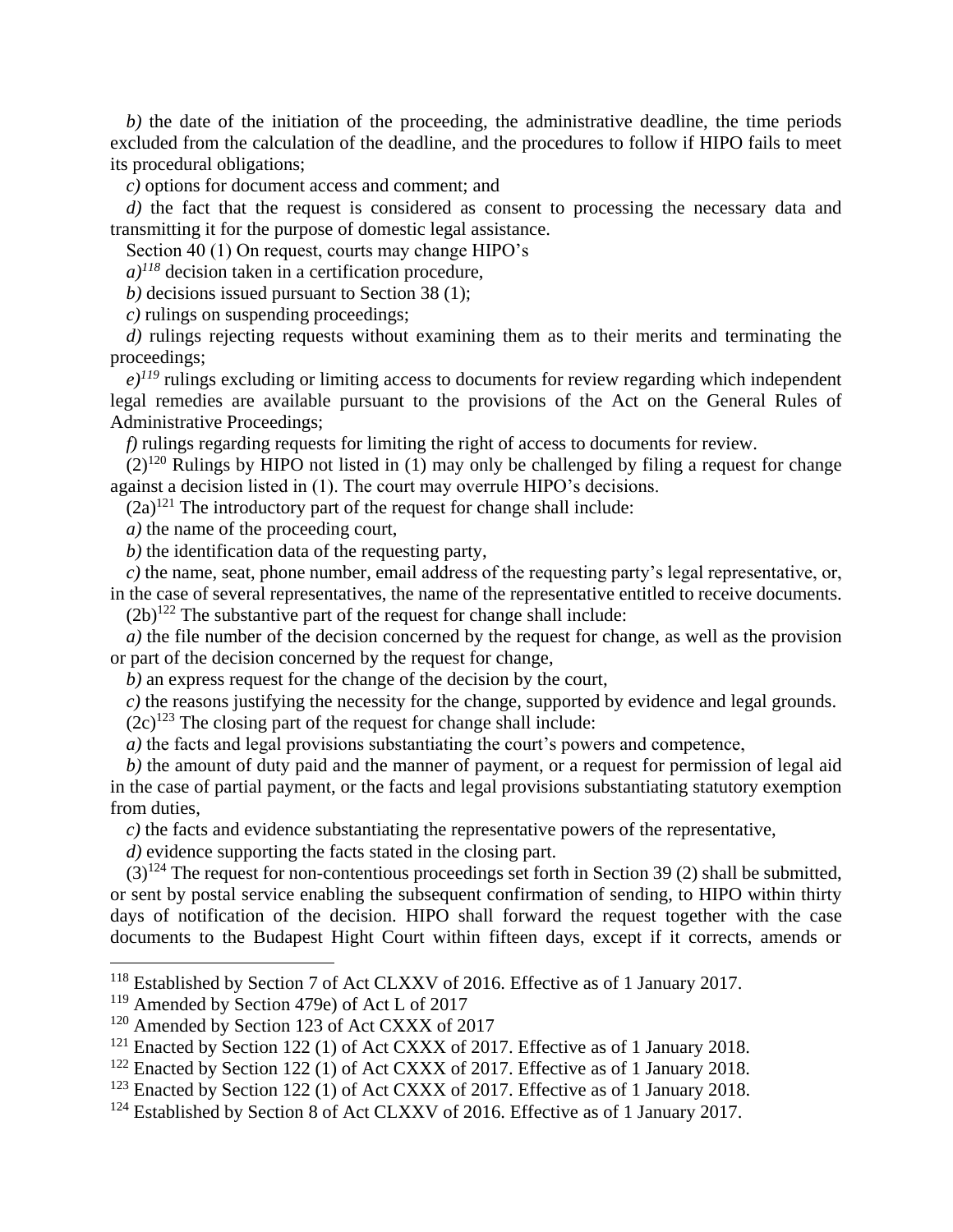modifies the challenged decision as requested or if the request is withdrawn by the requesting party before forwarding to the Budapest Hight Court.

(4) If the application pursuant to  $(1)$  was submitted late, the court shall decide regarding any applications for excuse.

 $(5)^{125}$  In non-contentious proceedings under Section 39 (2), procedural questions not otherwise regulated by this Act shall be governed by the Civil Procedure Act with due regard to the differences of non-contentious proceedings, and by the general provisions of the Act on the Rules of Non-Contentious Civil Actions and Non-Contentious Court Proceedings concerning noncontentious civil actions.

 $(6)^{126}$  The Budapest High Court shall sit in a chamber consisting of three professional judges of whom two shall have technical university degrees or equivalent qualifications.

 $(7)^{127}$  Legal representation is compulsory in court proceedings, including remedy proceedings.

**Section 41<sup>128</sup>** HIPO shall provide for electronic administration in certification procedures in accordance with the Act on the General Rules of Electronic Administration and Trust Services.

Section 42 (1)<sup>129</sup> In the course of its controls, the tax authority – pursuant to the provisions of the Act on Tax Administration – may request HIPO to assist its work as an expert body. In such cases, the deadline for expert procedures shall be 45 days, which may not be extended.

 $(2)^{130}$  At the order of another authority or a court, or at the request of a third party, HIPO shall issue an expert opinion regarding the certification of the activities indicated in the order or request as research and development, including the share of basic research, applied research and experimental development activities in the project qualified as research and development, as well as the determination of whether the activities are carried out in the scope of the applicant's activities pursuant to Section 4 (32) of Act LXXXI of 1996 on Corporate Tax and Dividend Tax.

 $(3)^{131}$  In the procedure according to (1) and (2), HIPO shall arrive at its expert opinion based on the questions asked and the documents submitted; it shall not carry out evidence procedures or onsite inspections. If needed, HIPO may request further data from the requesting court, authority or third party.

(4) If in the procedure according to (1) and (2), arriving at an expert opinion requires special expertise HIPO does not possess, HIPO may rely on third parties who have the necessary expertise.

(5) In the procedure according to (2), the fee payable to HIPO shall be governed by the rules on the fees payable to forensic experts.

### *CHAPTER VI/A<sup>132</sup>*

# *THE EÖTVÖS LORÁND RESEARCH NETWORK<sup>133</sup>*

 $125$  Established by Section 122 (2) of Act CXXX of 2017. Effective as of 1 January 2018.

<sup>&</sup>lt;sup>126</sup> Enacted by Section 122 (3) of Act CXXX of 2017. Effective as of 1 January 2018.

 $127$  Enacted by Section 122 (4) of Act CXXX of 2017. Effective as of 1 January 2018.

 $128$  Established by Section 89 (2) of Act CXXI of 2016. Effective as of 1 January 2017.

<sup>129</sup> Amended by Section 231 (2) of Act CLIX of 2017

<sup>&</sup>lt;sup>130</sup> Established by Section 12 of Act CXXIII of 2019. Effective as of 1 January 2020.

<sup>&</sup>lt;sup>131</sup> Established by Section 12 of Act CXXIII of 2019. Effective as of 1 January 2020.

<sup>&</sup>lt;sup>132</sup> Enacted by Section 33 of Act LXVIII of 2019. Effective as of 1 August 2019.

<sup>&</sup>lt;sup>133</sup> Enacted by Section 33 of Act LXVIII of 2019. Effective as of 1 August 2019.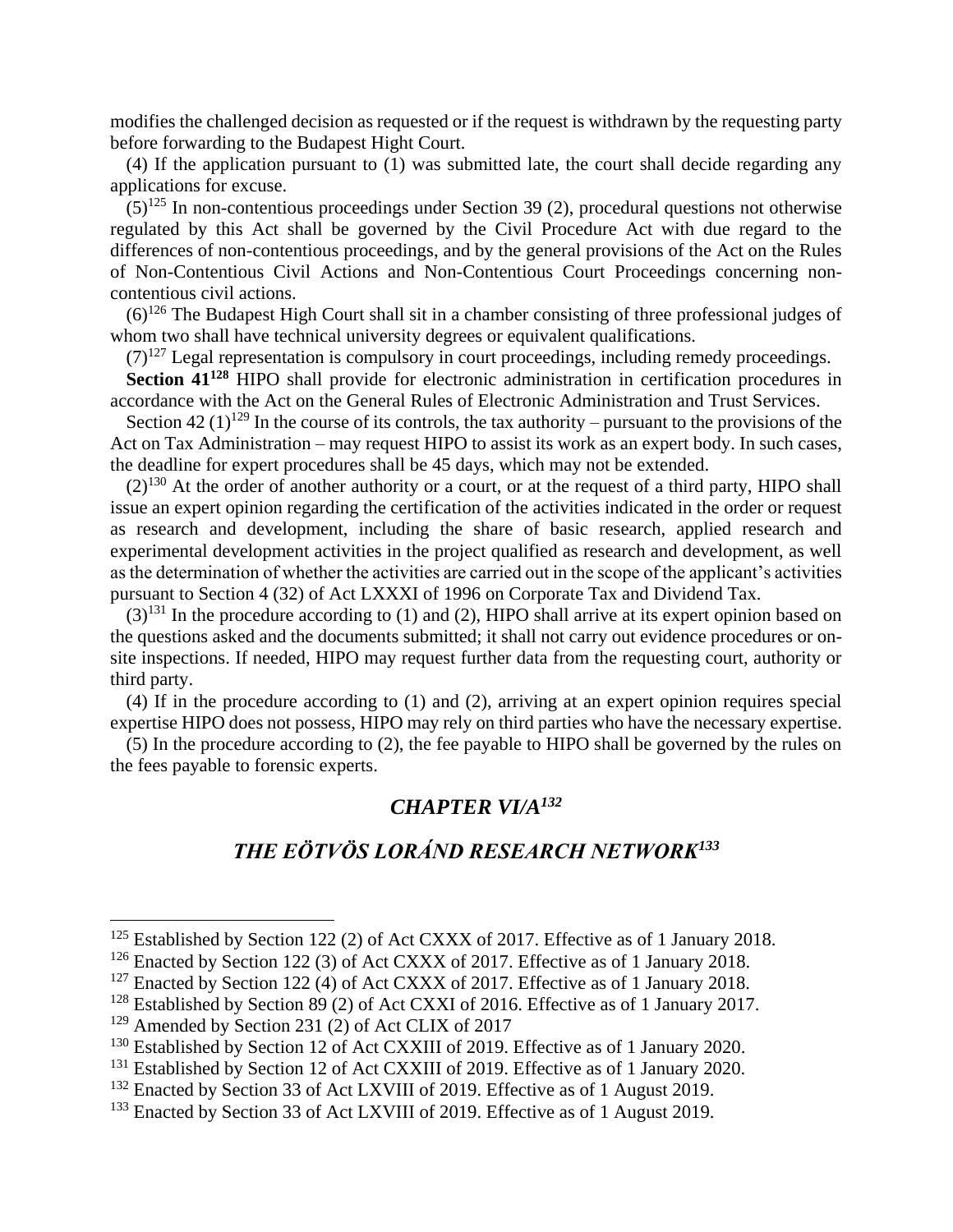# 13/A.<sup>134</sup> The organisation of the Eötvös Loránd Research Network

**Section 42/A<sup>135</sup>** The Eötvös Loránd Research Network (hereinafter: "ELRN") comprises the Eötvös Loránd Research Network Secretariat (hereinafter: "ELRN Secretariat") and the research centres, research institutes and research groups operated by the ELRN Secretariat as central budgetary institutions or business associations (hereinafter: "research organisations").

# 13/B.<sup>136</sup> The Eötvös Loránd Research Network Secretariat

**Section 42/B<sup>137</sup>** (1) The ELRN Secretariat is a budgetary organisation with a financial management structure which, together with ELRN member research organisations operated as budgetary organisations, form an independent chapter in the Central Budget Act. The ELRN Secretariat maintains a dedicated research network financed from the central budget for the purpose of performing scientific research.

(2) The ELRN Secretariat shall exercise the control powers defined in Section 9 of Act CXCV of 2011 on Public Finances (hereinafter: PBA) over research organisations operated by it as budgetary organisations under Section 42/A as well as the owner's rights of research organisations operating as business companies, and shall fulfil the administrative and monitoring tasks of research organisations.

(3) The ELRN Secretariat shall have the public duty to maintain and operate the institutional system of research conducted in the institutionalised framework set out in this chapter.

(4) The ELRN Secretariat may enable, subject to an agreement, other organisations to participate in the performance of the public duty set out in Subsection (3).

(5) The operating conditions required to perform the public duty set out in Subsection (3) shall be ensured by the ELRN Secretariat and, to the extent of the assets specified in Section 46 (1), by HAS as part of its duties under Section 3 (1a) of Act XL of 1994 on the Hungarian Academy of Sciences (hereinafter: HAS Act).

(6) The Government's duty in relation to the ELRN and the ELRN Secretariat is to promote access to public funds for research, development and innovation, and to ensure effective conditions for using available extra resources and the uniformed project funding system.

 $(7)^{138}$  As part of its duties, the ELRN Secretariat expresses opinion on the draft versions of the Government's strategic plan documents related to its public duty, and comments on the formulation and amendment of laws affecting its public duty.

13/C.<sup>139</sup> The organisation of the ELRN Secretariat

**Section 42/C<sup>140</sup>** (1) The ELRN Secretariat's main decision-making body is the governing board (hereinafter: Governing Board).

<sup>&</sup>lt;sup>134</sup> Enacted by Section 33 of Act LXVIII of 2019. Effective as of 1 August 2019.

<sup>&</sup>lt;sup>135</sup> Enacted by Section 33 of Act LXVIII of 2019. Amended by Section 16 (22) of Act CXXIII of 2019 and Section 9 of Act CXIV of 2020.

<sup>&</sup>lt;sup>136</sup> Enacted by Section 33 of Act LXVIII of 2019. Effective as of 1 August 2019.

<sup>&</sup>lt;sup>137</sup> Enacted by Section 33 of Act LXVIII of 2019. Effective as of 1 August 2019.

<sup>&</sup>lt;sup>138</sup> Enacted by Section 3 of Act CXIV of 2020. Effective as of 1 January 2021.

<sup>&</sup>lt;sup>139</sup> Enacted by Section 33 of Act LXVIII of 2019. Effective as of 1 August 2019.

<sup>&</sup>lt;sup>140</sup> Enacted by Section 33 of Act LXVIII of 2019. Effective as of 1 August 2019.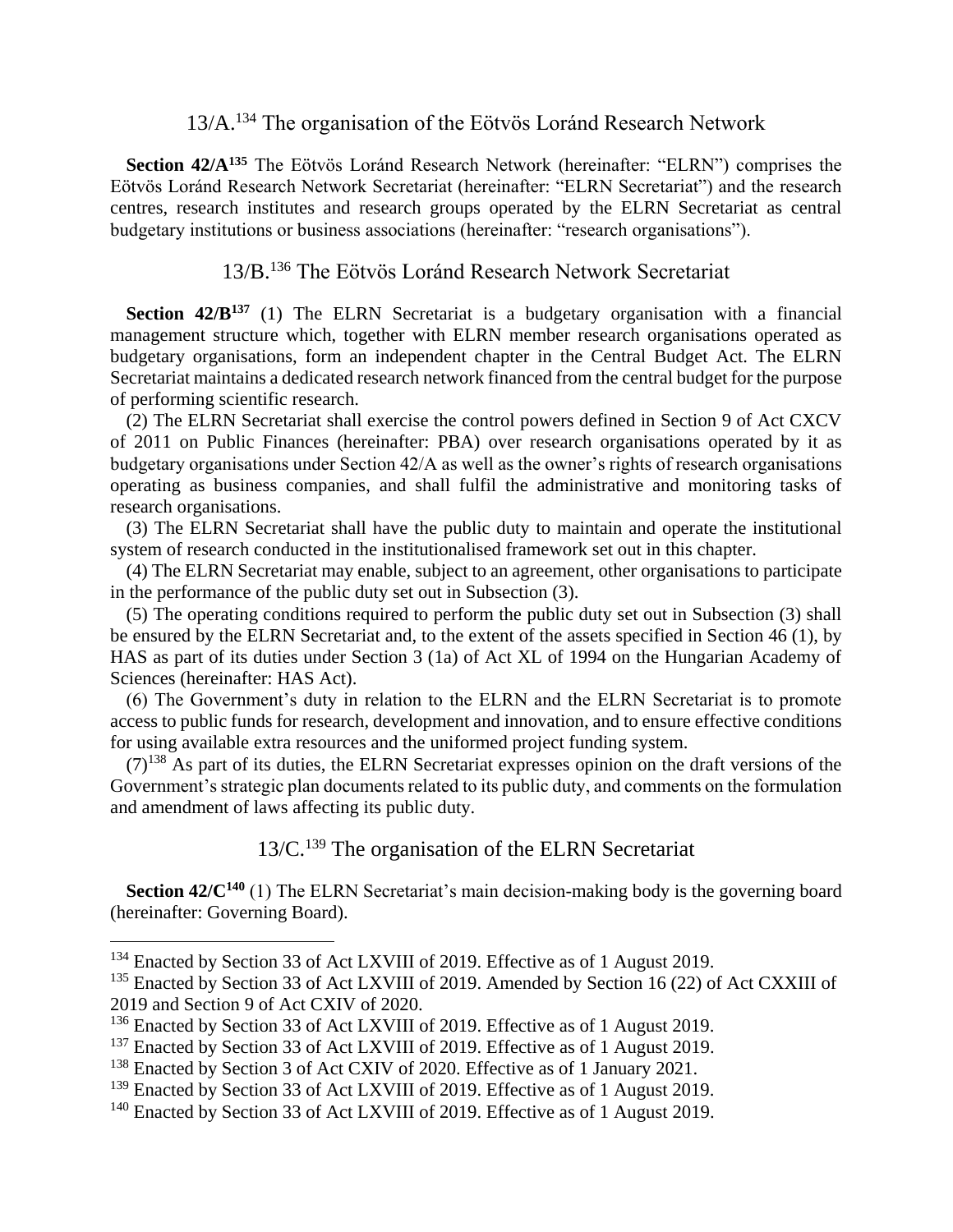$(2)^{141}$  The Governing Board shall consist of thirteen members. Other than the chair, six members are recommended by the minister responsible for science policy coordination and another six members by the President of HAS, with the condition that at least two-thirds of the members shall be scientists. The members of the Governing Board shall be appointed by the Prime Minister and are entitled to remuneration.

(3) The Governing Board shall

1. determine the content of the public call for the positions of Secretary General and Deputy Secretary-General; and shall elect the Secretary General and Deputy Secretary-General in view of the results of the public call;

2. adopt the strategic principles related to the operation of the ELRN;

3. decide on the establishment, restructuring and termination of research organisations;

4. approve the goals and tasks of research organisations, and shall issue their deed of foundations;

5. determine the content of public calls for manager positions at the research organisations, and shall elect the managers of the research organisations;

6. decide on the internal regulations of the ELRN Secretariat and the research organisations;

7.<sup>142</sup> adopt the rules of financial management of the ELRN;

8. pre-approve commitments exceeding the values laid down in the internal regulations of the ELRN Secretariat;

9. determine the criteria for providing support to the research organisations;

10. approve the principles and adopt the framework of the budget of the ELRN Secretariat and the research organisations for the upcoming year;

11. evaluate the use of funding provided for the research organisations' activities;

12. approve the annual financial statements of the ELRN Secretariat and the research organisations for the previous year;

13. discuss the concept of the President's reports prepared for Parliament and the Government;

14. without prejudice to Article X (2) of the Fundamental Law, express opinion on the conceptual aspects of domestic science and society;

14a.<sup>143</sup> may establish scientific scholarships, awards and titles and offer prizes for researchers with outstanding scientific achievements from the funds of the ELRN Secretariat, the rules and detailed procedures of which shall be lay down in a regulation;

15. fulfil the tasks assigned to it by the deed of foundation.

(4) The Governing Board shall meet at least quarterly, and set the details of its own operational rules as part of its standard procedures in line with its internal regulations, with the condition that the decisions in Subsection (3), Paragraphs 2, 3, 5 and 10 shall require the majority of the votes of the Governing Board members entitled to vote.

**Section 42/D<sup>144</sup>** (1)<sup>145</sup> The head of the Governing Board and the ELRN Secretariat shall be the chair (hereinafter: Chair), who shall be appointed by the Prime Minister on recommendation of the President of the HAS and the minister responsible for science policy coordination. The Chair of the Governing Board shall be entitled to the title "Chair of the Eötvös Loránd Research Network".

(2) The activity of the ELRN Secretariat shall be controlled by the Chair in line with the internal regulations.

<sup>&</sup>lt;sup>141</sup> Established by Section 13 of Act CXXIII of 2019. Effective as of 1 January 2020.

<sup>&</sup>lt;sup>142</sup> Amended by Section 16 (23) of Act CXXIII of 2019

<sup>&</sup>lt;sup>143</sup> Enacted by Section 4 of Act CXIV of 2020. Effective as of 1 January 2021.

<sup>&</sup>lt;sup>144</sup> Enacted by Section 33 of Act LXVIII of 2019. Effective as of 1 August 2019.

<sup>&</sup>lt;sup>145</sup> Amended by Section 16 (24) of Act CXXIII of 2019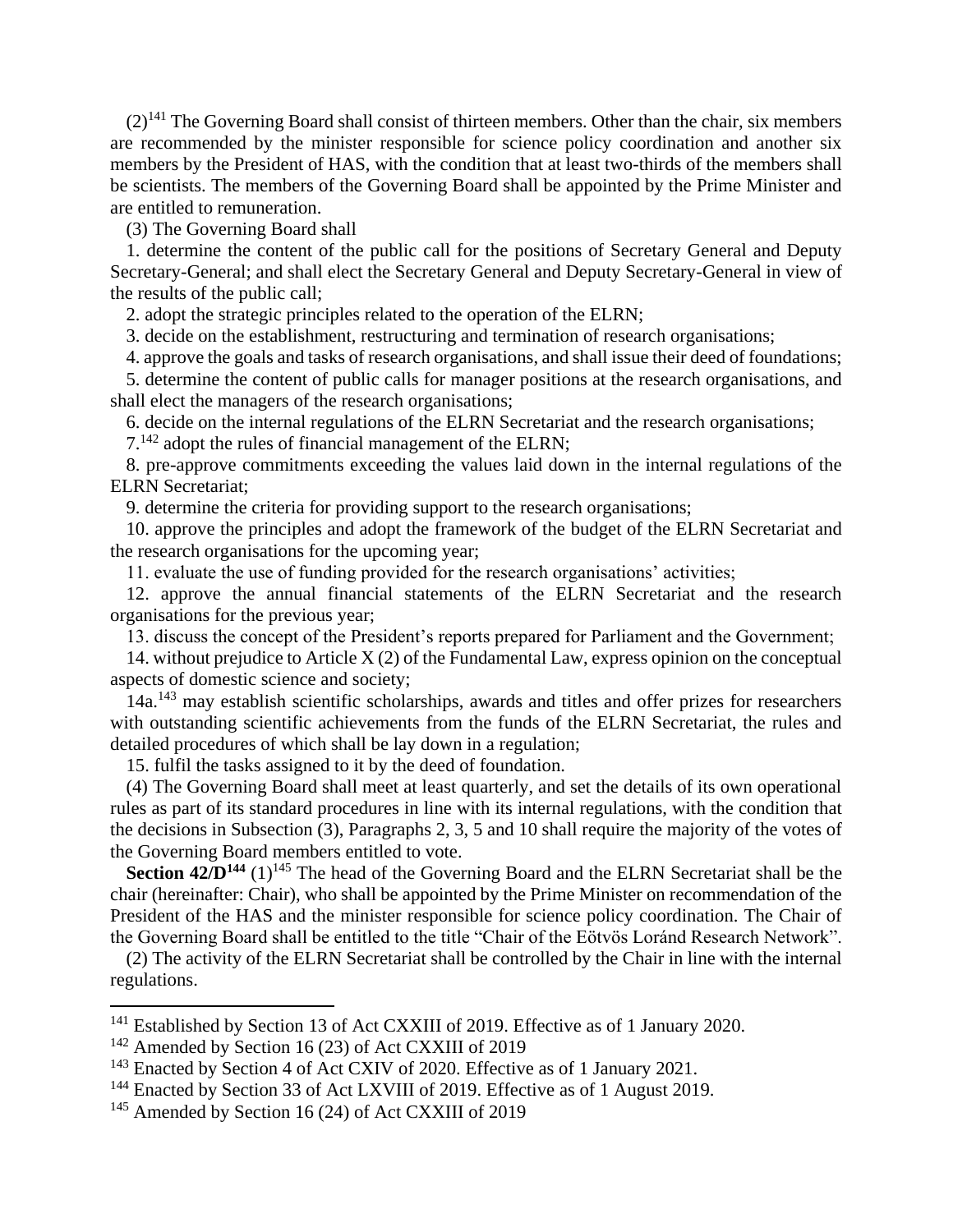(3) The Chair shall

 $\overline{a}$ 

*a*) be the head of a chapter-managing body in relation to ELRN as a budgetary chapter;

*b)* report biannually to Parliament and annually to the Government on the operation and results of ELRN;

*c)* exercise the owner's rights over the assets of the ELRN Secretariat;

*d)* represent the ELRN Secretariat;

*e)* exercise employer's rights over

*ea)* the Secretary-General;

*eb)* the Deputy Secretary-General; and

*ec)* the managers of the research organisations;

*f)* ensure, through the Secretary-General, the implementation of the decisions of the Governing Board;

*g)* fulfil additional tasks assigned to it by the deed of foundation.

(4) If the Chair is prevented from attending, he shall be substituted by the Secretary-General; otherwise the Chair may delegate any or all of its powers specified in Subsection (3) *c)-e)* to the Secretary-General, who, however, may not further delegate such powers.

**Section 42/E<sup>146</sup>** (1) The work of the Governing Board shall be supported by the Scientific Council of the Eötvös Loránd Research Network (hereinafter: Scientific Council). The Scientific Council shall express its opinion on the proposals submitted to the Governing Board in the matters defined in the internal regulations; and shall make strategic proposals, carry out annual evaluations, make decisions within the powers delegated to it by the Governing Board, and fulfil other tasks as specified in the internal regulations.

(2) Within the Scientific Council, specialised colleges may operate subject to the approval of the Governing Board.

(3) The members of the Scientific Council are invited by the Chair on recommendation by the Governing Board.

**Section 42/F<sup>147</sup>** (1) The work of the Governing Board and the Scientific Council is supported by the International Advisory Board consisting of internationally recognized foreign researchers. The International Advisory Board participates in the regular scientific and organisational performance measurement of the ELRN.

(2) The members of the International Advisory Board are invited by the Chair, half of them on recommendation of the Governing Board and the other half on recommendation of the research organisations.

**Section 42/G<sup>148</sup>** (1) The Secretary-General is the administrative head of the ELRN Secretariat, and is, thus, indirectly responsible for the administrative management of the research network. The Secretary-General also performs the tasks set out in the deed of foundation and the internal regulations, and acts in matters in which it shall exercise delegated powers.

(2) The Secretary-General is entitled to use the title "Secretary-General of the Eötvös Loránd Research Network".

<sup>&</sup>lt;sup>146</sup> Enacted by Section 33 of Act LXVIII of 2019. Effective as of 1 August 2019.

 $147$  Enacted by Section 33 of Act LXVIII of 2019. Effective as of 1 August 2019.

<sup>&</sup>lt;sup>148</sup> Enacted by Section 33 of Act LXVIII of 2019. Effective as of 1 August 2019.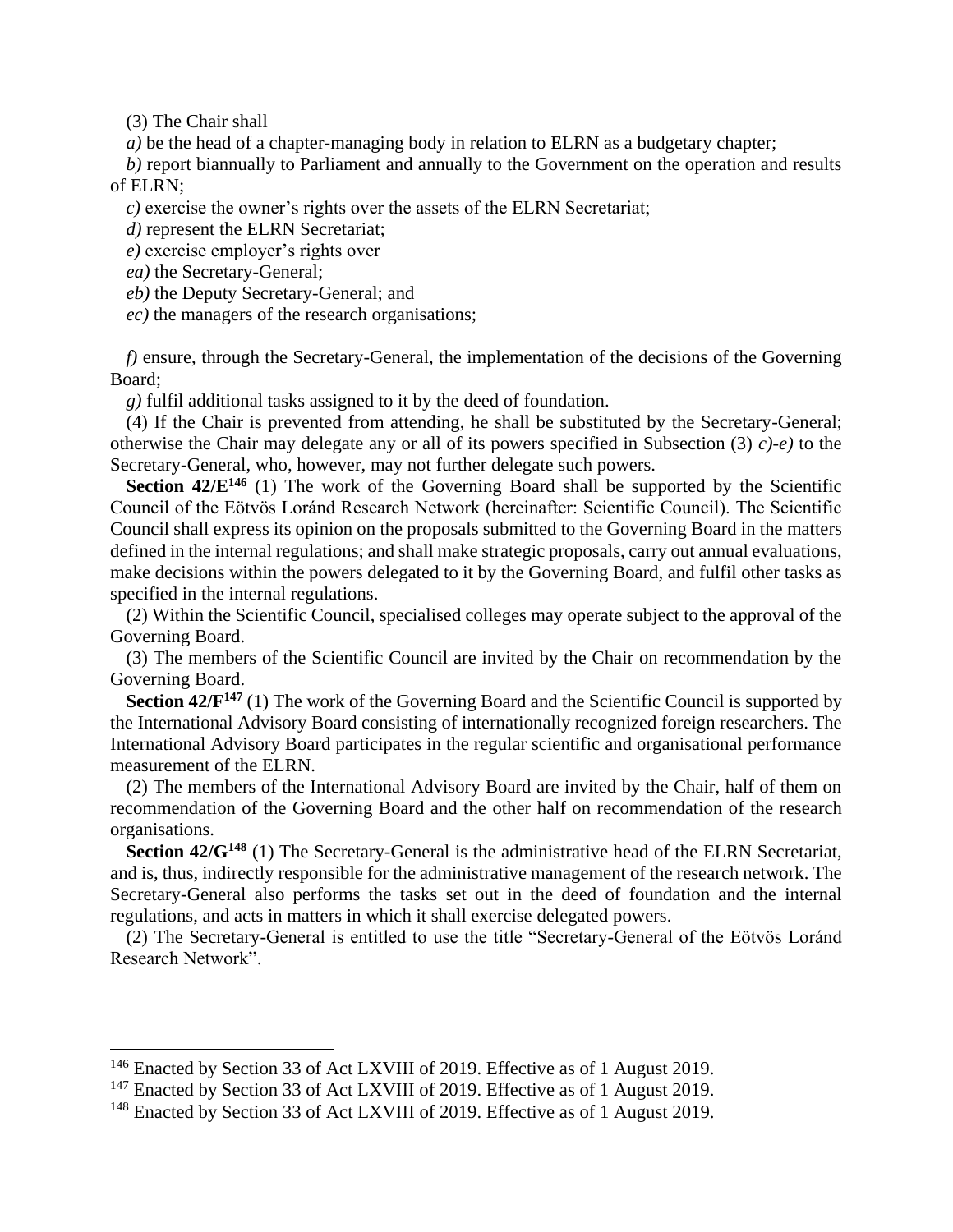# 13/D.<sup>149</sup> Research Network

**Section 42/H<sup>150</sup>** (1) Research centres and research institutes operate as budgetary organs or public benefit non-profit business associations. A Research groups is an organisational unit assigned to a research centre, research institute or budgetary organisation responsible for coordinating the research activities of funded research groups.

(2) Research organisations shall fulfil their public duties in line with their internal regulations and may engage in other activities. They are free to determine their activities in the framework of the funded projects, signed contracts and their deed of foundations. Research organisations may engage in business activities to the extent that it does not jeopardise their public duties.

 $(2a)^{151}$  Budgetary organisations belonging to the research network may engage in business activities. If the resulting profit is used or invested to promote their public duties within two years following the year in which the profit was generated, the amount shall be free from payment obligations pursuant to PBA Section 46 (3).

(3) The research organisations participate in the development of professional positions and opinions in their fields, ensure the professional development and training of their researchers, and contribute to teaching, research and doctoral training in accordance with agreements with higher education institutions.

(4) The research centre or research institute may, with the support of the members of the supreme decision-making body of the relevant organisational unit, or, failing this, with the reasoned proposal of the head of the organisational unit, request from the Governing Board the reorganisation, spin-off or affiliation of the organisational unit to another research centre, research institute, or a higher education institution, or its independent operation after spin-off.

(5) The budget chapter shall provide resources for the maintenance of the research network institutions.

(6) The research centres shall have autonomy in the management of the funds made available to them and of their own revenues, which may not be withdrawn unless otherwise provided by law.

(7) The research organisations may enter into multiannual research and other contracts and, with the prior approval of the Chair, may make commitments beyond the current year in order to fulfil these contracts.

(8) Budgetary organisations belonging to the research network may, on the basis of the research contracts concluded, adjust their total expenditure and revenue appropriations to the extent of their revenues, in accordance with the procedure laid down by the Governing Board.

(9) The part of the year-end residual balance of budgetary research organisations relating to the performance of concluded contracts shall not be subject to the annual residual clearance. These balances shall be used by the research organisations in accordance with the terms of the contracts and shall be accounted for with the contracting authority. Budgetary research organisations may use the residual balance at the end of the financial year to carry out their tasks in the following year(s), subject to the decision of the Governing Board.

(10) Budgetary research organisations may keep the part of their non-budgetary revenues remaining after deduction of all expenses on a special purpose account held with the Hungarian State Treasury, and may invest such amount and the temporarily free funds of the residual balance

<sup>&</sup>lt;sup>149</sup> Enacted by Section 33 of Act LXVIII of 2019. Effective as of 1 August 2019.

<sup>&</sup>lt;sup>150</sup> Enacted by Section 33 of Act LXVIII of 2019. Effective as of 1 August 2019.

<sup>&</sup>lt;sup>151</sup> Enacted by Section 5 of Act CXIV of 2020. Effective as of 1 January 2021.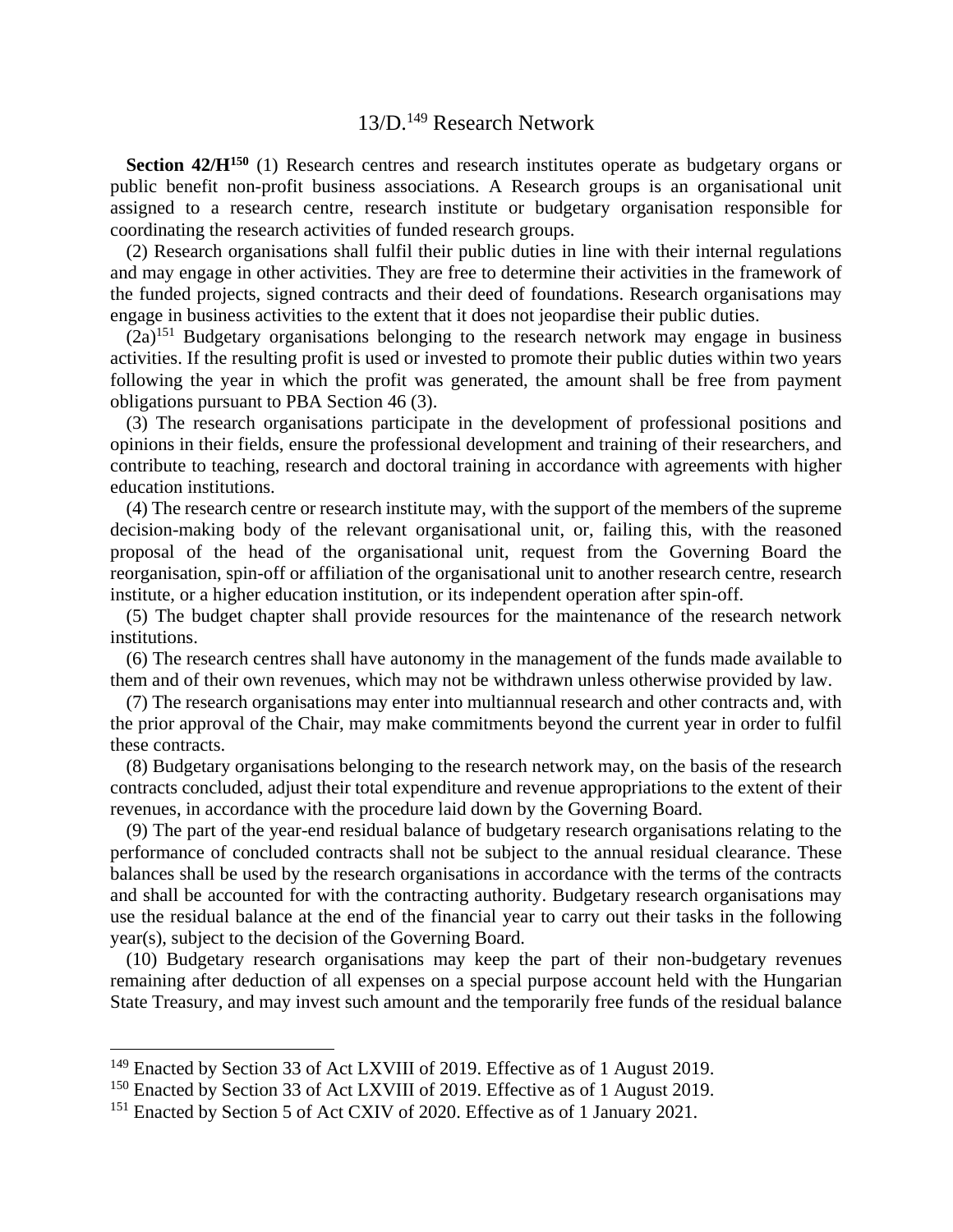in government securities sold in the network of the Hungarian State Treasury, provided that they have no overdue liabilities.

(11) The income from the activities of the intellectual and financial capacity of research organisations and institutes shall constitute a source for their operation and development.

# 13/E.<sup>152</sup> Employment rules

**Section 42/I<sup>153</sup>** (1)<sup>154</sup> The Chair, the Secretary-General and the Deputy Secretary-General shall serve for five years, and the same person may not be appointed or elected more than twice for the latter two positions.

(2) The Chair and the Secretary-General shall be accountable to the Governing Board.

(3) The legal status of the employees of the ELRN Secretariat shall be subject to the provisions of Act I of 2012 on the Labour Code (hereinafter: Labour Code).

 $(4)^{155}$  The legal status of the employees of research organisations shall be subject to the provisions of the Labour Code.

(5)<sup>156</sup> *Repealed by Section 10a) of Act CXIV of 2020. Repealed as of 1 January 2021.*

#### *CHAPTER VII*

#### *CLOSING PROVISIONS*

#### 14 Authorising provisions

Section 43 (1) The Government shall be authorised to issue decrees on:

*a*) the rules on the operation and use of the NKFI Alap (Fund);<sup>157</sup>

*b)* the detailed rules on the evaluation of programmes and projects, as well as their content requirements and systems;<sup>158</sup>

*c)* the detailed regulations related to the records of research, development and innovation projects carried out with public funds;

*d*) the accreditation of research organisations receiving researchers from third countries, as well as the requirements regarding research agreements;

*e)* the detailed rules on the certification of specific activities with regard to their status as research and development activities.<sup>159</sup>

*f)<sup>160</sup> Repealed by Section 10b) of Act CXIV of 2020. Repealed as of 1 January 2021.*

*g)<sup>161</sup>* further rules for the employment of visiting researchers in the budgetary research organisation.

<sup>&</sup>lt;sup>152</sup> Enacted by Section 33 of Act LXVIII of 2019. Effective as of 1 August 2019.

<sup>&</sup>lt;sup>153</sup> Enacted by Section 33 of Act LXVIII of 2019. Effective as of 1 August 2019.

<sup>&</sup>lt;sup>154</sup> Amended by Section 16 (25) of Act CXXIII of 2019

<sup>&</sup>lt;sup>155</sup> Established by Section 6 of Act CXIV of 2020. Effective as of 1 January 2021.

<sup>156</sup> Repealed by Section 10a) of Act CXIV of 2020. Repealed as of 1 January 2021.

<sup>157</sup> See: Government Decree 380/2014 (31 December).

<sup>158</sup> See: Government Decree 433/2016 (15 December).

<sup>159</sup> See: Government Decree 332/2017 (09 November).

<sup>&</sup>lt;sup>160</sup> Repealed by Section 10b) of Act CXIV of 2020. Repealed as of 1 January 2021.

<sup>&</sup>lt;sup>161</sup> Enacted by Section 34 of Act LXVIII of 2019. Effective as of 1 September 2019.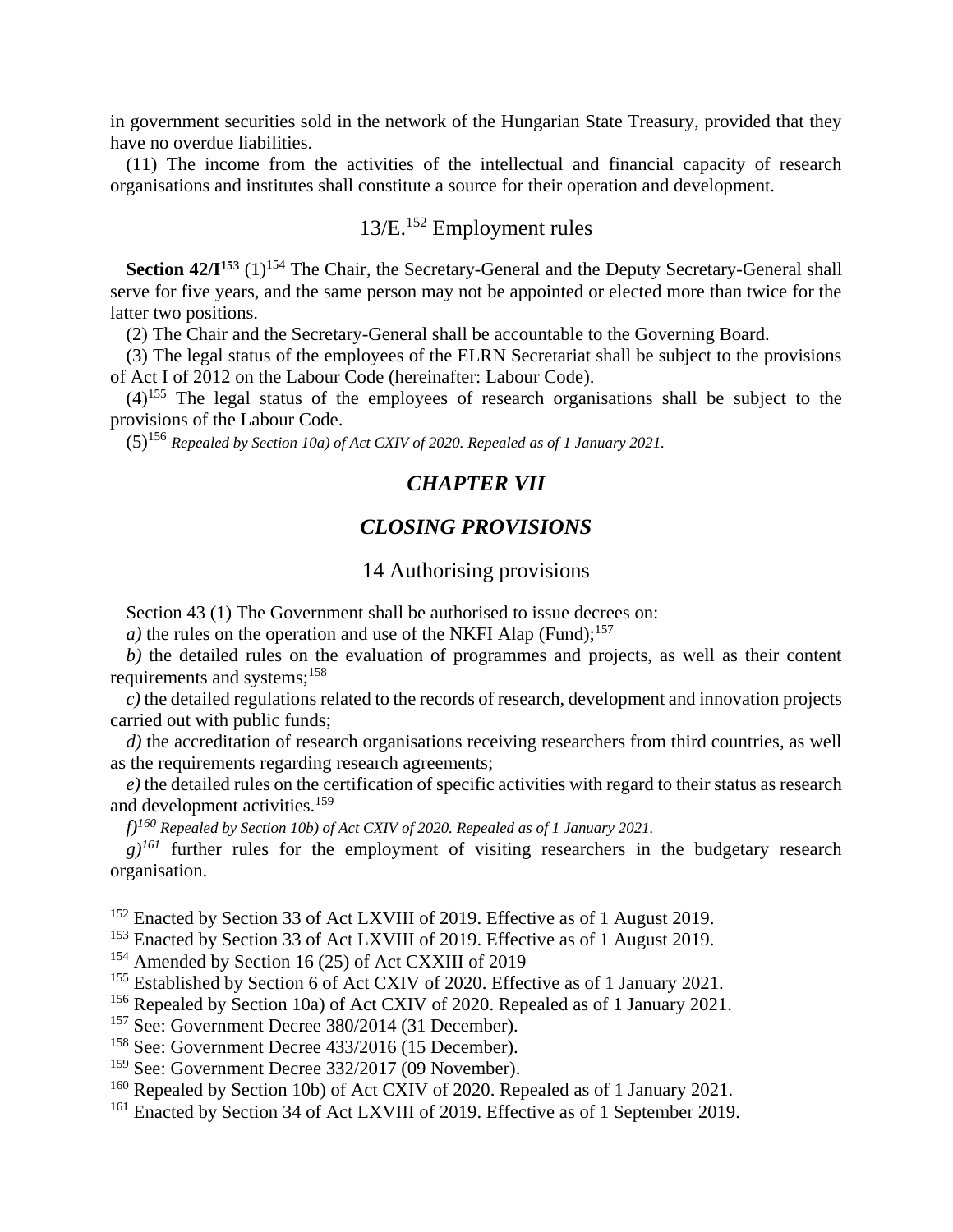$(2)^{162}$  The minister overseeing HIPO – in agreement with the minister responsible for tax policy , after consulting the President of HIPO – shall be authorised to issue decrees setting the administrative service fees to be paid in procedures regarding the certification of research and development activities, as well as the detailed rules on the handling, use, record-keeping, payment methods and repayment of such administrative service fees.<sup>163</sup>

**Section 43/A<sup>164</sup>** The Government is mandated to appoint the managing body of the NKFI Alap (Fund) in a decree<sup>165</sup>

#### 15 Enacting provisions

Section 44 (1) This Act – with the exceptions laid out in  $(2)$  – shall enter into force on the day following its promulgation.

(2) Sections 1-43, Sections 47-51 and Annex 1 shall enter into force on 1 January 2015.

# 16.<sup>166</sup> Transitional provisions

**Section 45<sup>167</sup>** *Repealed by Section 10c) of Act CXIV of 2020. Repealed as of 1 January 2021.*

**Section 46<sup>168</sup>** (1)<sup>169</sup> In the absence of any agreement to the contrary, HAS shall ensure the free use of the assets used by the research centres but owned by HAS for the operation of the network of research institutions and research centres, in accordance with Section 42/B (5). The user of an asset or real estate subject to free use shall be obliged to use, operate and maintain it in accordance with its intended purpose; ensure its preservation; bear the costs of reconstruction and development, public charges, costs and fees arising beyond the preservation of the asset; and ensure its protection.

 $(2)^{170}$  Unless otherwise agreed, the HAS Facility Management Centre shall continue to provide the operational tasks of the research institutes until 31 December 2021.

(3) The placement of the budgetary organisations pursuant to Subsection (1) and the provision of the said assets pursuant to Subsection (1) shall not constitute the provision of services within the meaning of Act CXXVII of 2007 on Value Added Tax.

(4) Research organisations may use the designation referring to their HAS qualification with the permission of HAS with regard to its assessment pursuant to Section 3 (1) *c)* of the HAS Act.

**Section 47<sup>171</sup>** (1) The civil servant employed by the HAS Secretariat as an employer in the performance of a public task defined in Section 3 (1) *b)* of the HAS Act shall have his/her civil service contract terminated and shall be converted into an employment relationship with the ELRN Secretariat on the day following the termination of the civil service contract. The change of legal status between the employer and the employee shall be governed by Section 72 of Act CXCIX of 2011 on Civil Servants (hereinafter: Civil Service Act).

<sup>&</sup>lt;sup>162</sup> Amended by Section 22 of Act CIV of 2018

<sup>&</sup>lt;sup>163</sup> See: Decree 38/2017 (23 November) of the Minister of National Economy.

<sup>&</sup>lt;sup>164</sup> Enacted by Section 14 of Act CXXIII of 2019. Effective as of 1 January 2020.

<sup>&</sup>lt;sup>165</sup> See: Section 2 of Government Decree 344/2019 (23 December).

<sup>&</sup>lt;sup>166</sup> Established by Section 35 of Act LXVIII of 2019. Effective as of 1 August 2019.

<sup>&</sup>lt;sup>167</sup> Repealed by Section 10c) of Act CXIV of 2020. Repealed as of 1 January 2021.

<sup>&</sup>lt;sup>168</sup> Established by Section 35 of Act LXVIII of 2019. Effective as of 1 August 2019.

<sup>&</sup>lt;sup>169</sup> Established by Section 7 of Act CXIV of 2020. Effective as of 1 January 2021.

<sup>&</sup>lt;sup>170</sup> Established by Section 7 of Act CXIV of 2020. Effective as of 1 January 2021.

<sup>&</sup>lt;sup>171</sup> Established by Section 35 of Act LXVIII of 2019. Effective as of 1 August 2019.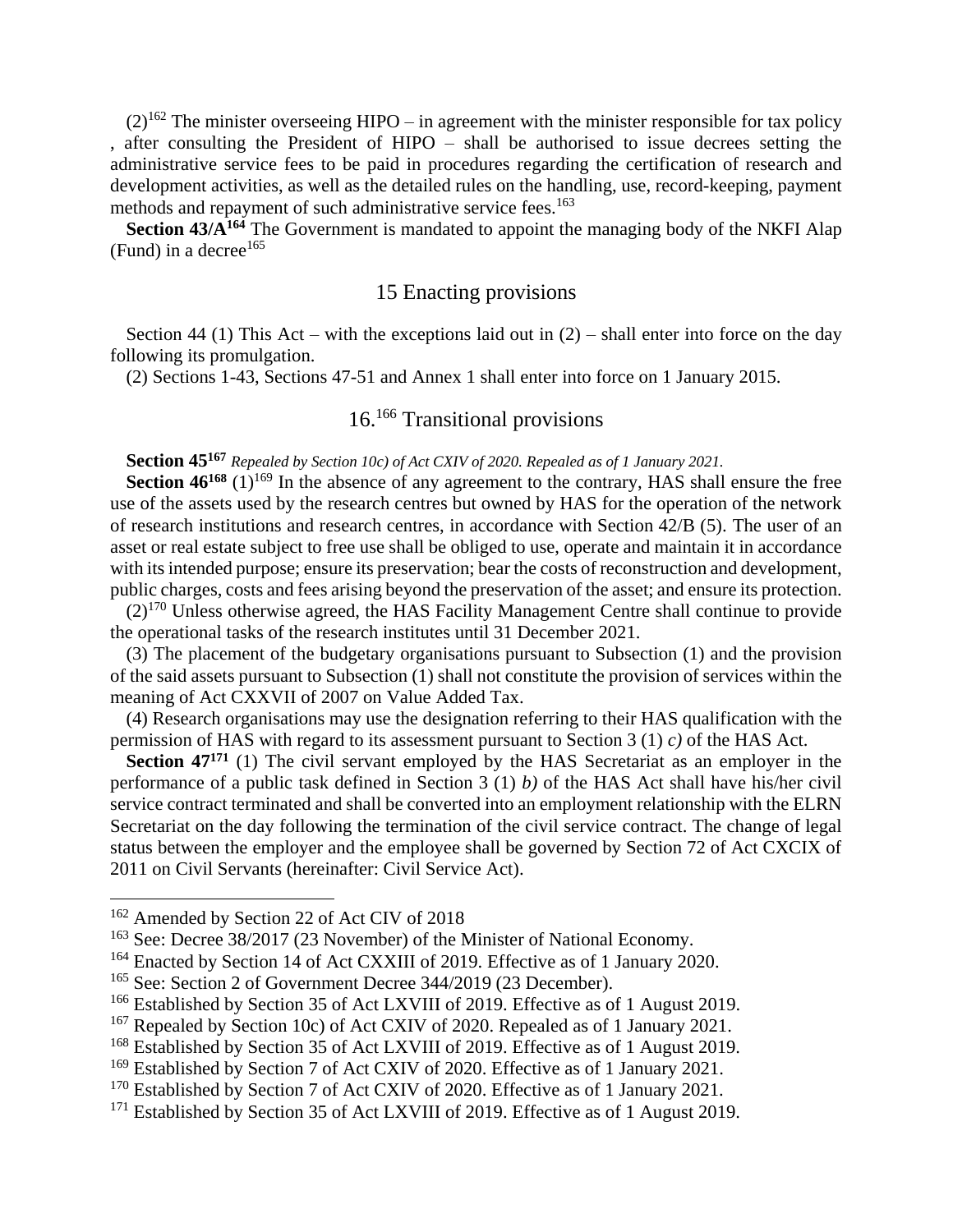(2) The salary of the employees concerned by the change of status at the ELRN Secretariat after the change of status shall not be less than the remuneration fixed in their appointment as civil servants on 31 May 2019, including basic salary, basic salary differential, salary supplement, language allowance, education allowance, and, in the case of managers, management allowance. The calculation of salaries shall take into account any reclassification made before the change of status, as required by the Staff Regulations, any change of salary linked to a change of function, and any change of salary linked to the withdrawal or conferral of a professional title.

(3) For the purposes of entitlement to severance pay, the employment of the civil servant concerned by the change of status at the HAS Secretariat (including, in the event of transfer, previous employment) shall be regarded as continuous, provided that

*a)* in the first year of the employment the provisions of the Civil Service Act on the dismissal by employers,

*b)* in the first five years of the employment the provisions of the Civil Service Acton on jubilee bonuses

shall apply. After the period referred to in paragraphs *a)* and *b)*, the relevant provisions of the Labour Code shall apply.

**Section 47/A<sup>172</sup>** (1) The public employee status of a public employee employed by the research organisation as an employer shall, by virtue of this Act, terminate on 31 December 2020 and an employment relationship with the research organisation shall be established on the day following the termination (hereinafter: "change of status"). The provisions of Article 25/A of Act XXXIII of 1992 on the Status of Public Employees (hereinafter: Public Employees Act) shall apply to the change of status. A person who, after termination of his/her public employee status, enters into an employment relationship with the employer shall not be entitled to severance pay in respect of a change of status. The change of status shall not affect the extent of the probationary period which has begun.

(2) After the change of status, the salary of the employees concerned by the change of status at the research organisation may not be less than the amount to which the person concerned was entitled as remuneration, including basic salary, basic salary compensation, salary supplement, foreign language allowance, qualification allowance, title allowance, and in the case of managers, management allowance, on the basis of his/her appointment document on 31 December 2020. The calculation of salaries shall take into account any reclassification made before 31 December 2020, as required by the Public Employees Act, any change in salary linked to a transfer to another post and any change in salary linked to the withdrawal or conferral of a professional title.

(3) In the case of the appointment of senior managers and executives, the employment contract shall be based on the content of the appointment at the time of termination of the public employee status.

(4) If, in the case of a change of status under Subsection (1), the employer has not granted the *pro rata* leave by 31 December 2020, the employer shall pay *in lieu* of untaken leave.

(5) The employment relationship established by a change of status within the meaning of Subsection (1) shall be subject

*a)* in the first year of the employment to the provisions of the Public Employees Act on the dismissal by employers,

*b)* in the first five years of the employment to the provisions of the Public Employees Act on jubilee bonuses

<sup>&</sup>lt;sup>172</sup> Enacted by Section 8 of Act CXIV of 2020. Effective as of 30 September 2020.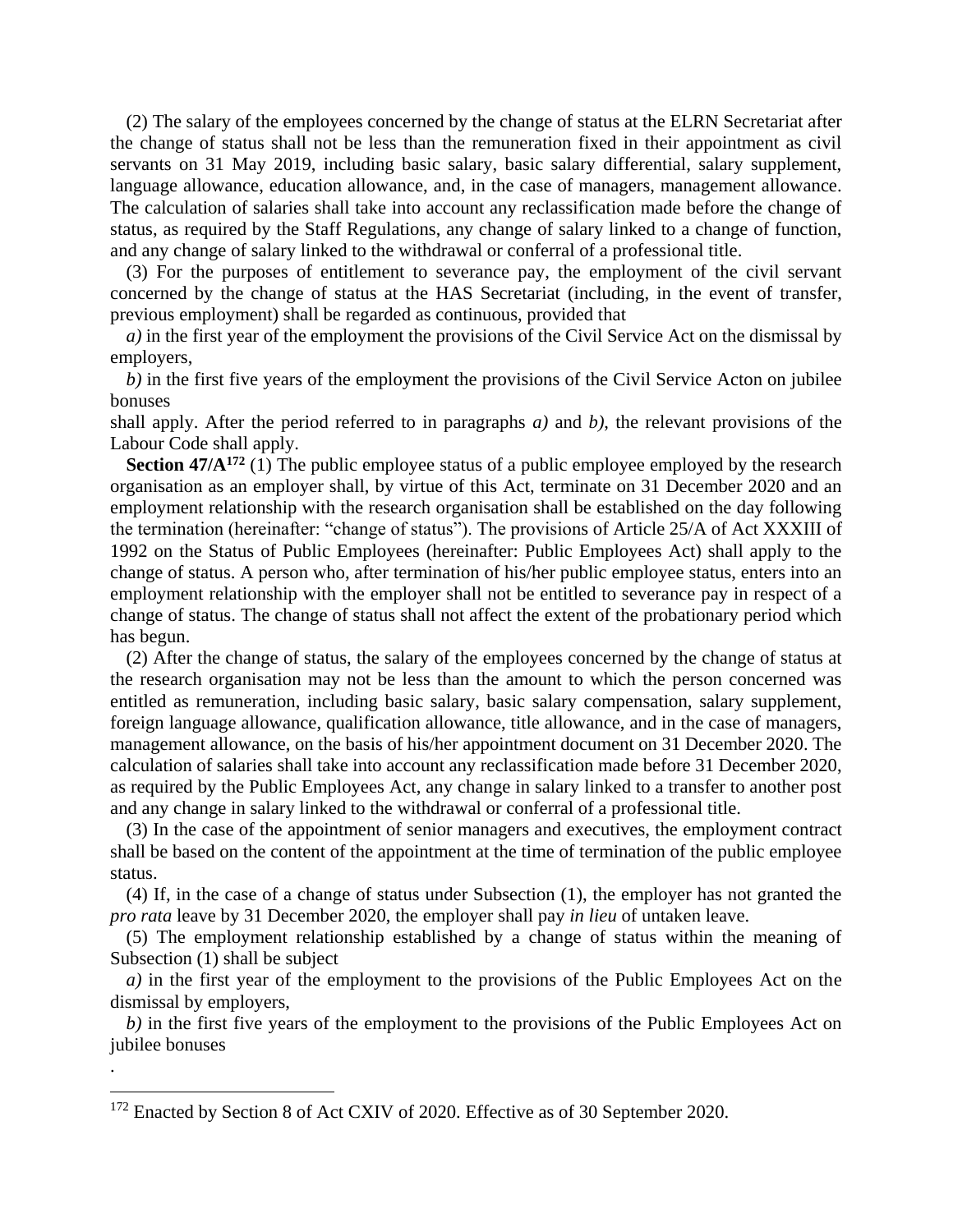(6) Other agreements between the employer and the employee shall not be affected by the change of status.

## 17-18.<sup>173</sup>

*(Repealed by Section 12 of Act CXXX of 2010. Repealed as of 2 January 2015.)*

**Section 48<sup>174</sup>** If HIPO has not undertaken electronic administration pursuant to Section 108 (2) of Act CCXXII of 2015 on the General Rules of Electronic Administration and Trust Services before 1 January 2018, the provisions of this Act in force on 31 December 2016 shall apply to electronic communication until 31 December 2017.

**Section 48/A<sup>175</sup>** The provisions of this Act laid down in Act L of 2017 amending certain Acts related to the entry into force of the Act on the General Rules of Administrative Procedures and the Act on Administrative Procedures (hereinafter: Amending Act) shall apply to procedures instituted and repeated after the entry into force of the Amending Act.

**Section 49<sup>176</sup>** (1) Section 16 (14) shall apply for the first time for the 2018 tax year.

(2) Section 16 (14) shall apply for the 2017 tax year at the option of the taxpayer.

 $(3)^{177}$  Pursuant to Section 16 (4) and (11) established by Act LXXIII of 2019 amending certain tax laws and other related laws, and repealed Section 16 (10), the taxpayer shall not be liable for the tax advance supplementation obligation as of the tax year beginning in 2019, provided that the 20th day of the last month of the tax year 2019 is later than the date of the entry into force of Section 16 (4) and (11) and the date of the repeal of Section 16 (10) of Act LXXIII of 2019 amending certain tax acts and other related acts.

**Section 50<sup>178</sup>** (1) The National Assembly shall establish the ELRN Secretariat as a budgetary organisation as of 1 August 2019. The Deed of Foundation of the ELRN Secretariat shall be issued by the Speaker of the National Assembly, and the registration in the General Register shall be carried out by the Hungarian State Treasury within 30 days.

(2)-(4)<sup>179</sup> *Repealed by Section 10d) of Act CXIV of 2020. Repealed as of 1 January 2021.* **Section 51<sup>180</sup>** *Repealed by Section 12 of Act CXXX of 2010. Repealed as of 2 January 2015.*

<sup>&</sup>lt;sup>173</sup> Repealed by Section 12 of Act CXXX of 2010. Repealed as of 2 January 2015.

<sup>&</sup>lt;sup>174</sup> Established by Section 89 (3) of Act CXXI of 2016. Effective as of 1 January 2017.

 $175$  Enacted by Section 478 (2) of Act L of 2017. Effective as of 1 January 2018.

<sup>&</sup>lt;sup>176</sup> Established by Section 43 of Act LXXVII of 2017. Effective as of 19 July 2017.

<sup>&</sup>lt;sup>177</sup> Enacted by Section 45 of Act LXXIII of 2019. Effective as of 24 July 2019.

<sup>&</sup>lt;sup>178</sup> Established by Section 36 of Act LXVIII of 2019. Effective as of 1 August 2019.

 $179$  Repealed by Section 10d) of Act CXIV of 2020. Repealed as of 1 January 2021.

 $180$  Repealed by Section 12 of Act CXXX of 2010. Repealed as of 2 January 2015.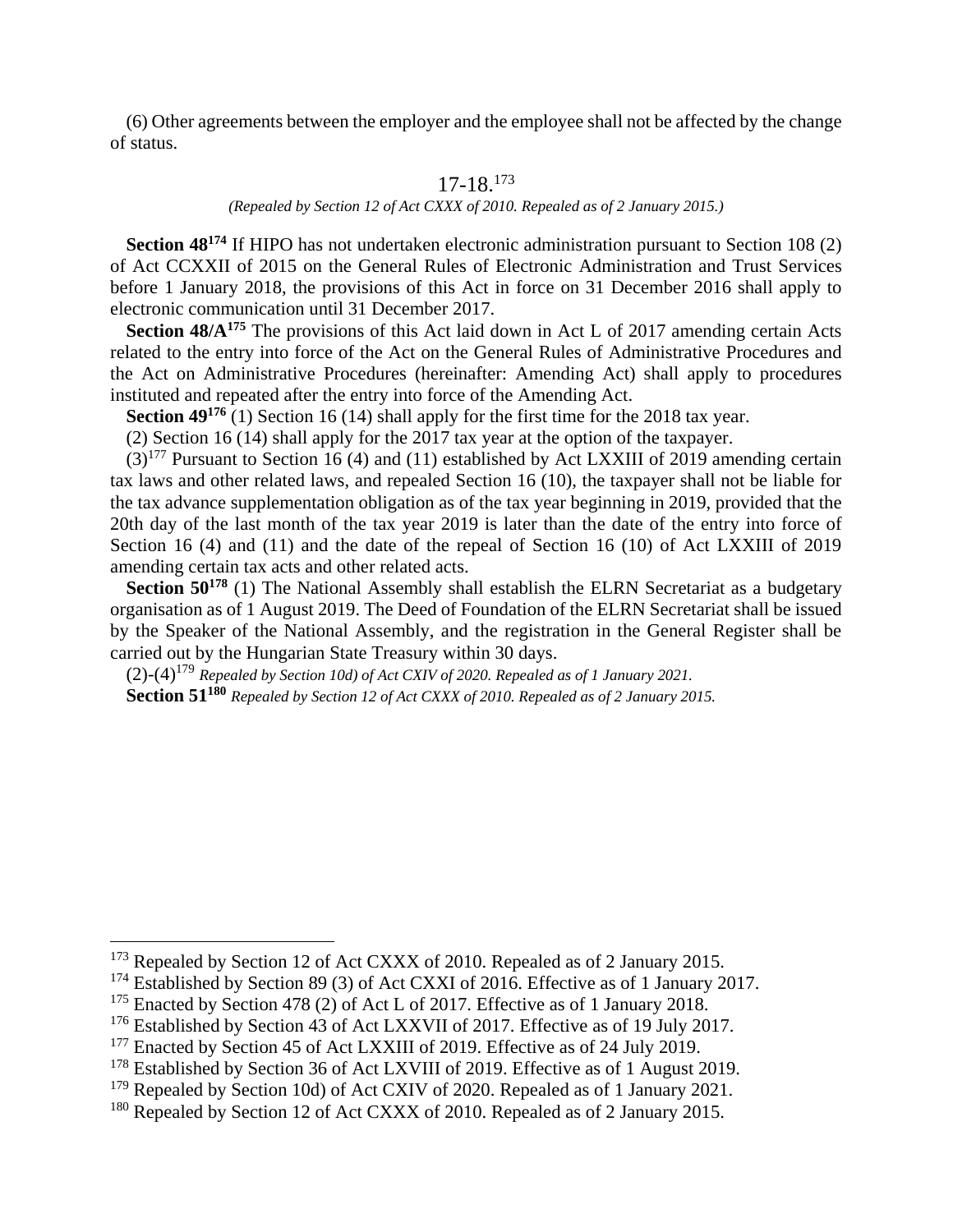# *Data to be supplied for the records of research, development and innovation projects carried out with public funds:*

1. Title of the research and development project;

2. The unique identifier of the call for proposals (main research programme) and the winning application;

3. A summary of the project's content of no more than 8 to 10 lines, available for publication by the statement of the project leader;

4. Free keywords and fixed subject words capable of identifying the project (provided by the project leader);

5. An indication of the category the project fits into in terms of branches of science, social and economic goals and sectors of the economy;

6. The name, address, phone number, fax number, website URL and tax number of the organisation(s) and organisational unit(s) implementing the project;

7. The project's start and end date;

8. The main tasks and goals set for the project;

9. The number of researchers and developers working on the project, in full-time equivalent units;

10. The full budget of the project, the total sum of funds within the budget and a breakdown by sources;

11. At the time of the closing of the project, a summary of the results of no more than 800 characters, cleared for publication by the project leader;

12. The research report created as a result of the project, the number and electronic access information of publications in Hungary and abroad, patent applications and granted patents in Hungary and abroad;

13. A summary of 8 to 10 lines on the exploitation of the results of the project written by the project leader;

14. If the project's date of termination or the amount or source of domestic public funds used differs from the information indicated on the form submitted when starting the project, a statement of the data differing from the plans;

15. If any of the above data cannot be released to the public according to the provisions of legal regulations or the decision of a person so entitled by legal regulations, the identifier of the document limiting release, the cause for the limitation, the date of the introduction of the limitation and the affected data.